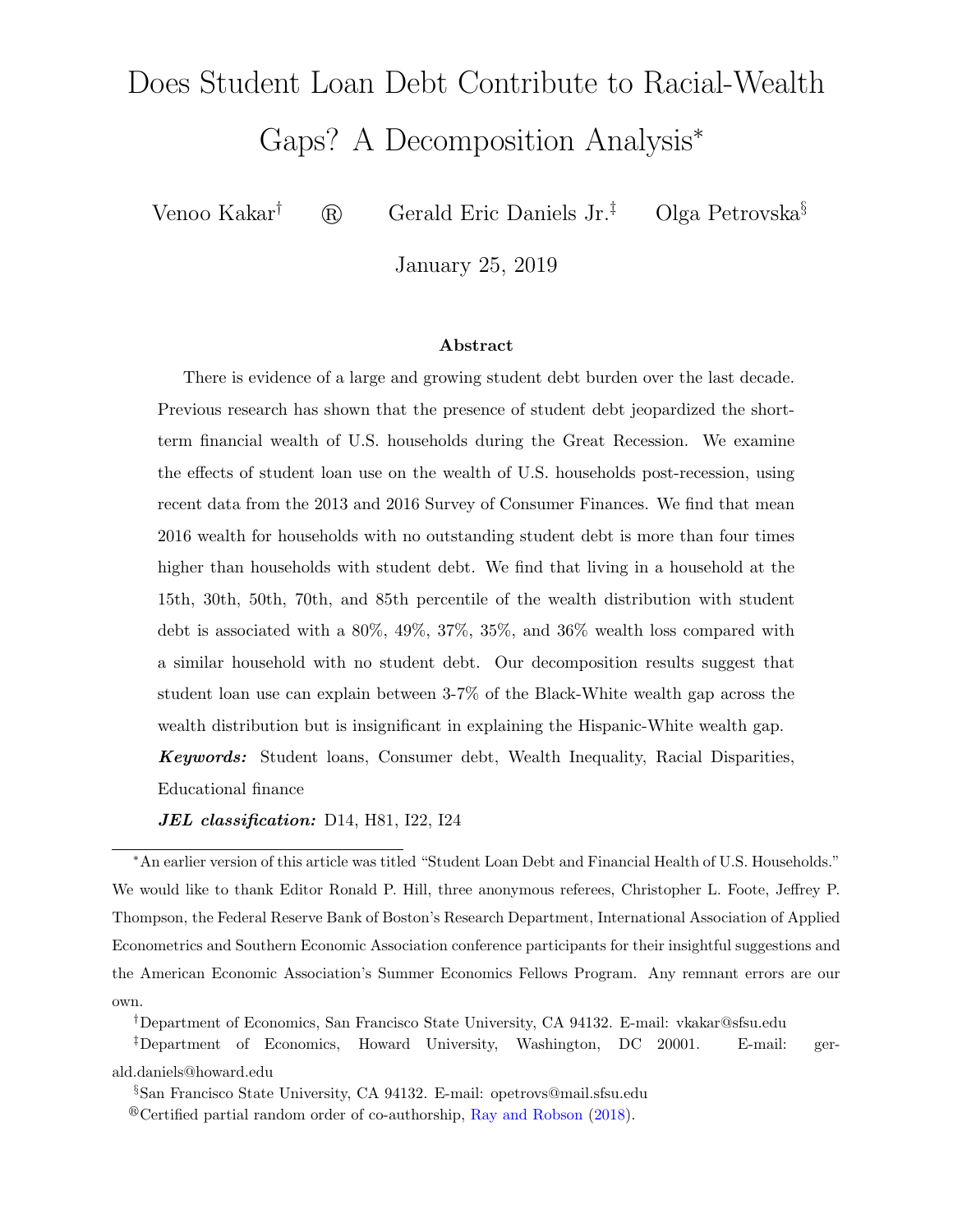## 1 Introduction

In the United States, the student loan system was designed to serve as an instrument for social mobility. However, over the last decade, there is evidence of a large and growing student debt burden. A record one-in-five households in the U.S. now owe student loan debt relative to one-in-ten in 1989, and forty-five percent of this debt is owed by people 35 years and younger, [Fry](#page-39-0) [\(2012\)](#page-39-0). Student loan debt became the largest source of non-mortgage debt owed by U.S. households in 2010, [Bricker et al.](#page-38-0) [\(2017\)](#page-38-0). It amounts to an overwhelming \$1.44 trillion in November 2018, almost five times the amount in 2004, [Federal Reserve Bank report](#page-39-1)  $(2018)^{1}$  $(2018)^{1}$  $(2018)^{1}$  $(2018)^{1}$  During the same time, there has been a significant change in the financing of higher education—with state and local funding covering a smaller share, and students and their families bearing a greater proportion of rising college tuition costs through student loans, [College Board](#page-38-1) [\(2018\)](#page-38-1).<sup>[2](#page-0-0)</sup>

Previous research has shown that the presence of student loan debt jeopardized the shortterm financial health of U.S. households during the period of the Great Recession, 2007-09, a period of great economic hardship using data from the Survey of Consumer Finances, [Elliott](#page-39-2) [and Nam](#page-39-2) [\(2013b\)](#page-39-2). Since the period of the Great Recession was unusual because of adverse labor market and financial market conditions, it is necessary to examine this issue in different time periods.

This paper provides a thorough analysis of the effects of student loan use on household financial health in the post-recession time period for U.S. households. Specifically, we look at three questions: (1) What are the effects student loan use on the financial health (net worth) of U.S. households during the post-recession period between 2013 and 2016? (2) What role does student loan use play in explaining the Black-White and Hispanic-White wealth gaps in the post-recession period? (3) To what extent does student loan use contribute towards explaining the racial wealth gaps across various socioeconomic groups?

To put our results into context, it is important to first understand the effects of student

 $1_{\text{By}}$  the time this paper is published, the student loan debt would have crossed the \$1.6 trillion dollar mark, [Student Loan Debt Clock.](http://www.finaid.org/loans/studentloandebtclock.phtml)

<sup>2</sup>While Federal and State funding of higher education is contingent on tax revenues, it also competes with other forms of public spending, and within education budgets such as pre-school, elementary and secondary education spending.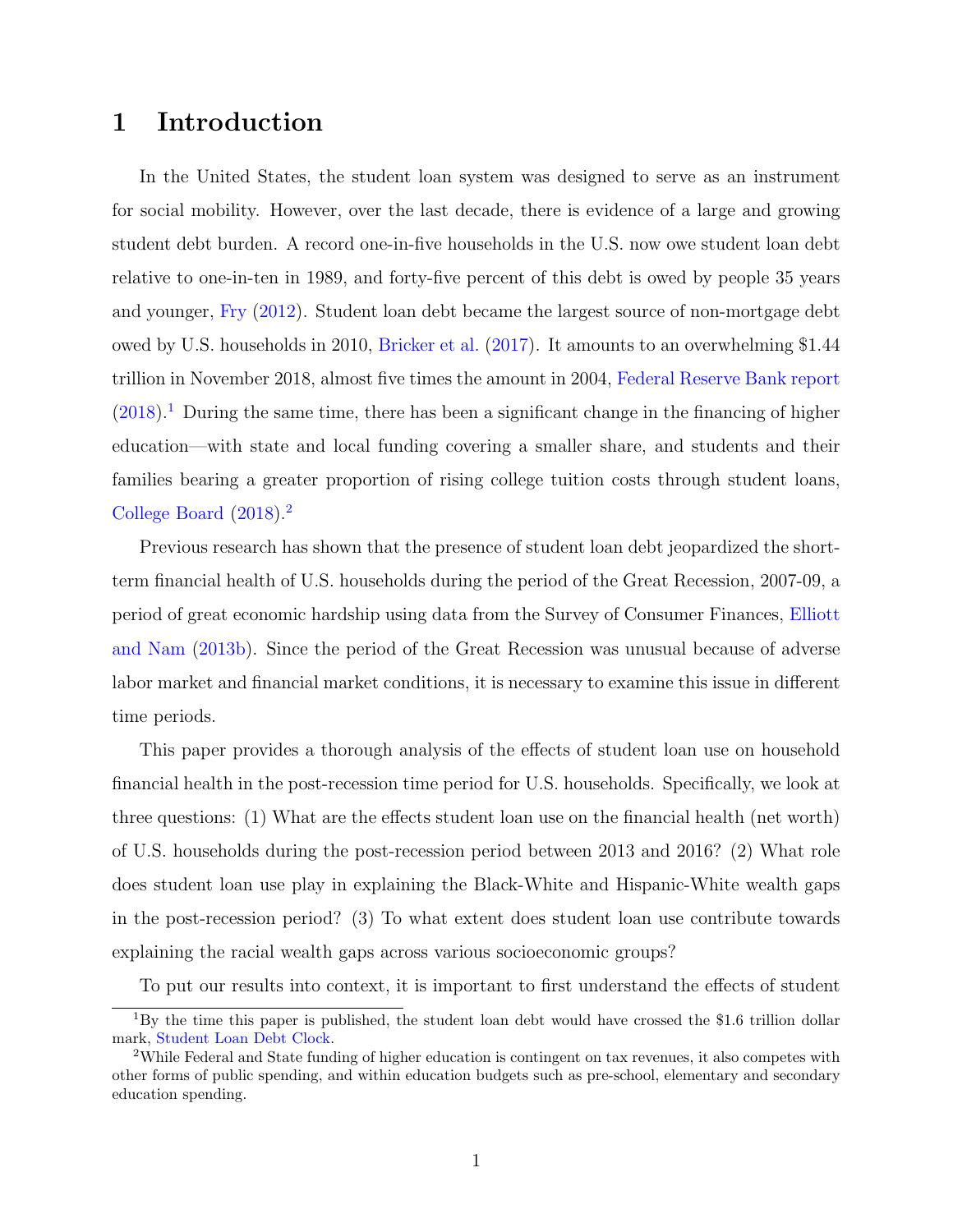loan use on wealth (net worth) during the Great Recession. Findings from [Elliott and Nam](#page-39-2) [\(2013b\)](#page-39-2) suggested that median 2009 net worth for households with no outstanding student loan debt was almost three times higher than for households with outstanding student loan debt. Their findings also suggest that living in a household at the 15th, 30th, and 50th percentile of net worth in 2007 with outstanding student debt was associated with a 285%, 56%, and 54% loss in 2009 net worth compared with a similar household with no student debt. This paper goes beyond the previous study by examining the role of student loan use in contributing to the racial wealth gap for different types of households across the wealth distribution using a detailed decomposition analysis.

We found that mean 2013 net worth for households with no outstanding student debt is three and a half times higher than for households with outstanding student debt, \$642,549 vs. \$184,524 while for 2016 it is more than four times higher, \$865,956 versus \$209,232.

Our results, based on the Survey of Consumer Finances (SCF) between 2013 and 2016, quantified the effects of student loan use on net worth for various wealth quintiles of U.S. population using median regression techniques. We found that living in a household at the 15th, 30th, 50th, 70th, and 85th percentile of the wealth distribution with student debt is associated with a 80%, 49%, 37%, 35%, and 36% wealth loss compared with a similar household with no student debt after we controlled for a host of demographic and employment related measures. Short-term wealth losses associated with student debt during the postrecession period are a significant proportion of the household total wealth but less than those incurred during the Great Recession. However, these losses continue to be significant and disproportionate for lower wealth quintiles as well as for Black and Hispanic households across the wealth distribution.

Further, we found that having a higher income, living in a household with a four-year college graduate, being older, being married, or having health insurance are all associated with an increase in net worth. Other explanatory variables like having technical/service related employment or not working, welfare use, and belonging to Black or Hispanic race are associated with a decrease in net worth.

Our decomposition analysis suggests that differences in student loan use account for 5% of the mean wealth gap between Black and White households. The extent to which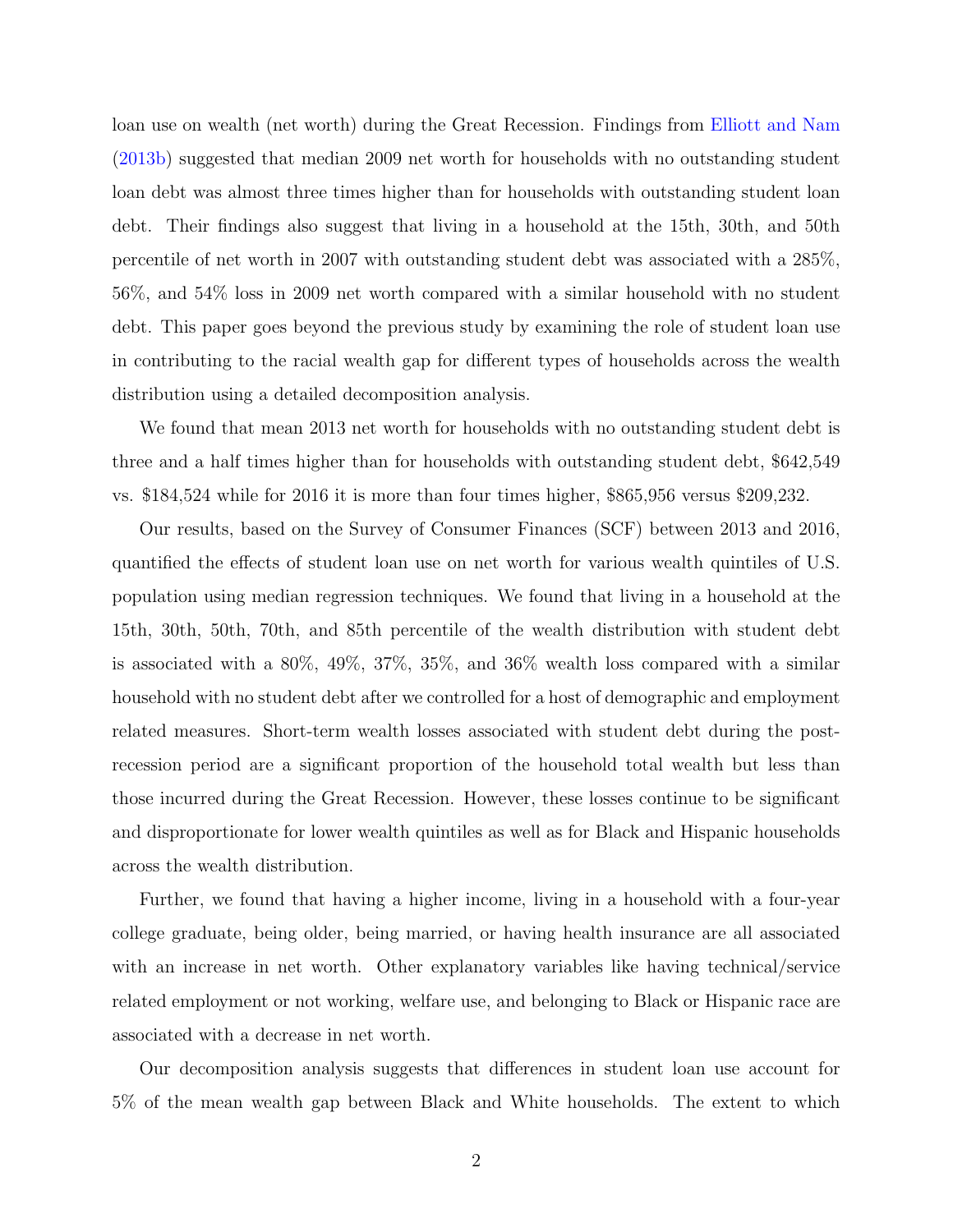student loan use contributes to the Black-White wealth gaps varies considerably across the distribution with its effects being more pronounced for households at the median of the wealth distribution. We find that student loan use does not contribute to explaining the Hispanic-White wealth gap across the wealth distribution. Due to the insurmountable rise of student debt in the last decade, examining the skewed effects of student loan use across different racial and socioeconomic groups contributes to our understanding of rising wealth inequality.

The paper is organized as follows: Section [2](#page-3-0) presents an overview of the related literature. The data used is described in Section [3,](#page-5-0) and the empirical approach is presented in Section [4.](#page-7-0) Section [5](#page-10-0) presents empirical results and Section [6](#page-16-0) concludes.

## <span id="page-3-0"></span>2 Literature Review

A few studies have evaluated various aspects of student loan use and its impact on the economic outcomes of U.S. households. These include effects of student loan debt on expected hourly wages [\(Minicozzi](#page-40-0) [\(2005\)](#page-40-0), [Daniels and Smythe](#page-39-3) [\(2019\)](#page-39-3), career choices [\(Roth](#page-41-1)[stein and Rouse](#page-41-1) [\(2011\)](#page-41-1)), homeownership rates [\(Mezza et al.](#page-40-1) [\(2016\)](#page-40-1), [Xu et al.](#page-41-2) [\(2015\)](#page-41-2), [Shand](#page-41-3) [\(2007\)](#page-41-3)), net worth and retirement savings [\(Elliott and Nam](#page-39-2) [\(2013b\)](#page-39-2), [Hiltonsmith](#page-40-2) [\(2013\)](#page-40-2), [Egoian](#page-39-4) [\(2013\)](#page-39-4), [Rutledge et al.](#page-41-4) [\(2018\)](#page-41-4)), financial distress [\(Bricker and Thompson](#page-38-2) [\(2016\)](#page-38-2)), delinquencies, and repayment burdens [\(Akers](#page-38-3) [\(2014\)](#page-38-3), [Houle and Berger](#page-40-3) [\(2015\)](#page-40-3)).<sup>[3](#page-0-0)</sup>

The Pew Research Center has published numerous reports about the financial health of young families on a regular basis. For instance, [Fry](#page-39-0) [\(2012\)](#page-39-0) provides a comparison of younger U.S. households that owe student debt with similar households with no outstanding student loan balances. In general, a majority of young households have very modest amounts of wealth because it takes time to accumulate assets. Using 2010 SCF the study concludes that households headed by a young, college-educated adult without student debt obligations have about seven times the typical net worth of similar households with student debt.

[Hiltonsmith](#page-40-2) [\(2013\)](#page-40-2) uses 2010 SCF and other data sets to predict potential wealth loss

 ${}^{3}$  For a comprehensive review of literature on the effects of student debt on financial well-being, see [Elliott](#page-39-5) [and Lewis](#page-39-5) [\(2015\)](#page-39-5).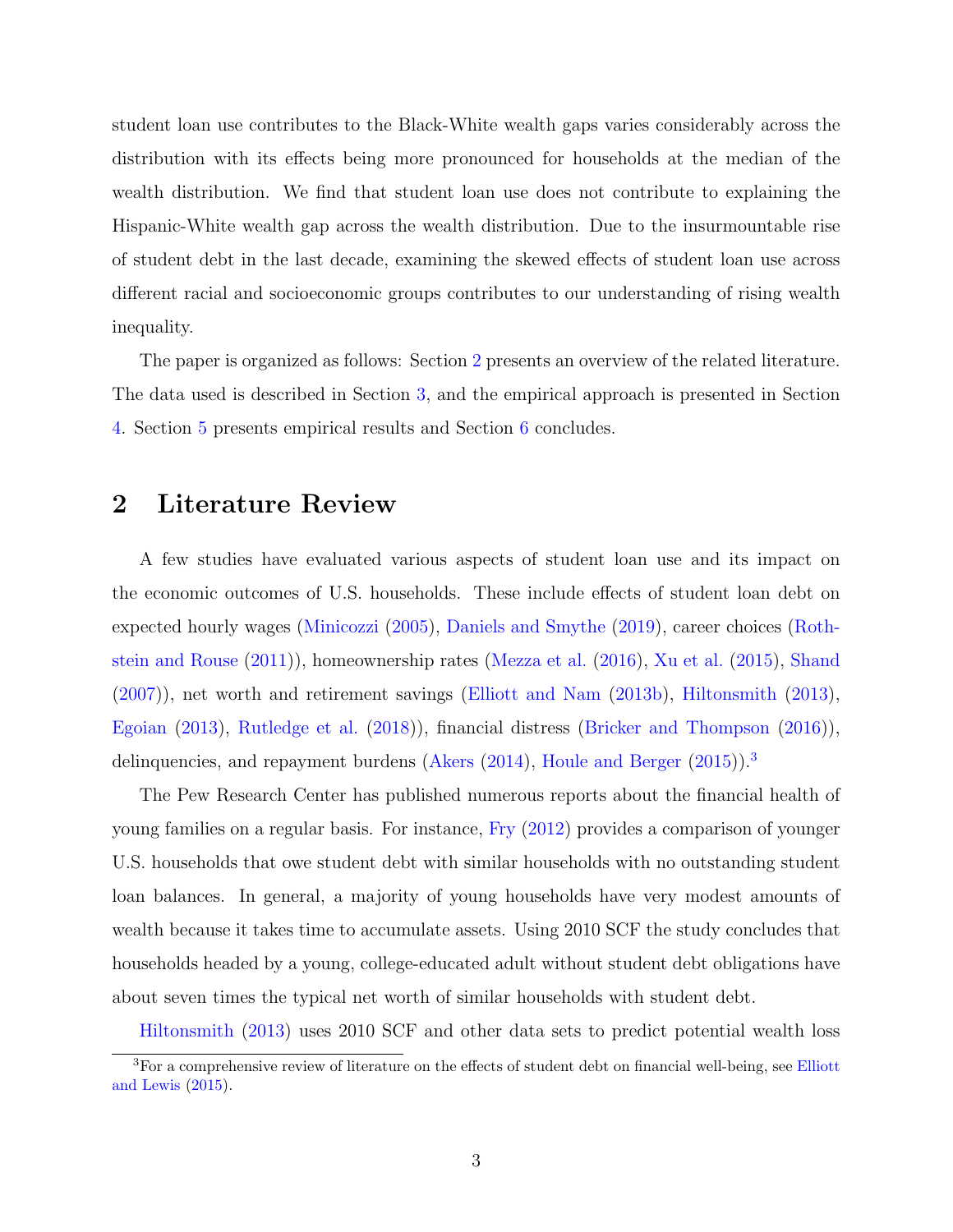of indebted households across the lifespan. The findings suggest, that about \$53,000 in education debt leads to a lifetime wealth loss of about \$208,000 and that young indebted households have lower retirement savings along with lower home equity in comparison with debt-free households of similar age group. The author also predicts that the \$1 trillion in outstanding student loan debt will total in overall lifetime wealth loss of about \$4 trillion for households with student loan debt. [Rutledge et al.](#page-41-4) [\(2018\)](#page-41-4) find that graduates with student debt have much lower  $401(k)$  assets by age 30 than those without debt.

Numerical studies conclude that student debt threatens balance sheets of households not only directly, by increasing household liabilities, but also by reducing college graduates' ability to build other assets. Some studies suggest that the value of assets may be a better gauge of overall financial health than net worth, because these focus on the results of human capital development, rather than counting student debt as a liability, as in net worth measures. [Elliott and Nam](#page-39-6) [\(2013a\)](#page-39-6) use the 2007-09 SCF panel to assess whether student loan debt is associated with total assets. Their findings indicate that median 2009 assets for households with no outstanding student loan debt were higher than those for households with outstanding student loan debt (\$207,000 in 2009 vs \$174,00 in 2007). Quintile estimates reveal that households at the 25th, 50th and 75th percentile with outstanding student loan debt have 20% less in assets in 2009 than in 2007 when compared to a similar household with no student loan debt.

[Bricker and Thompson](#page-38-2) [\(2016\)](#page-38-2) discuss trends in education debt between 1989-2010. They also use the 2007-09 SCF panel to explore causal effects of student loan debt on household financial distress. Their findings suggest that households with student debt are more likely to be late in paying bills, experience denial in credit more often, and they have high paymentto-income ratios.

According to the American Student Assistance's Life Delayed survey, see [Lammers](#page-40-4) [\(2015\)](#page-40-4), 62% of respondents said their student debt posed a hardship on their personal budget when combined with all other household spending. Specifically, 35% of respondents said they found it difficult to buy daily necessities because of their student loans; 52% said their debt affected their ability to make larger purchases such as a car; 62% said they have put off saving for retirement or other investments; and 55% indicated that student loan debt affected their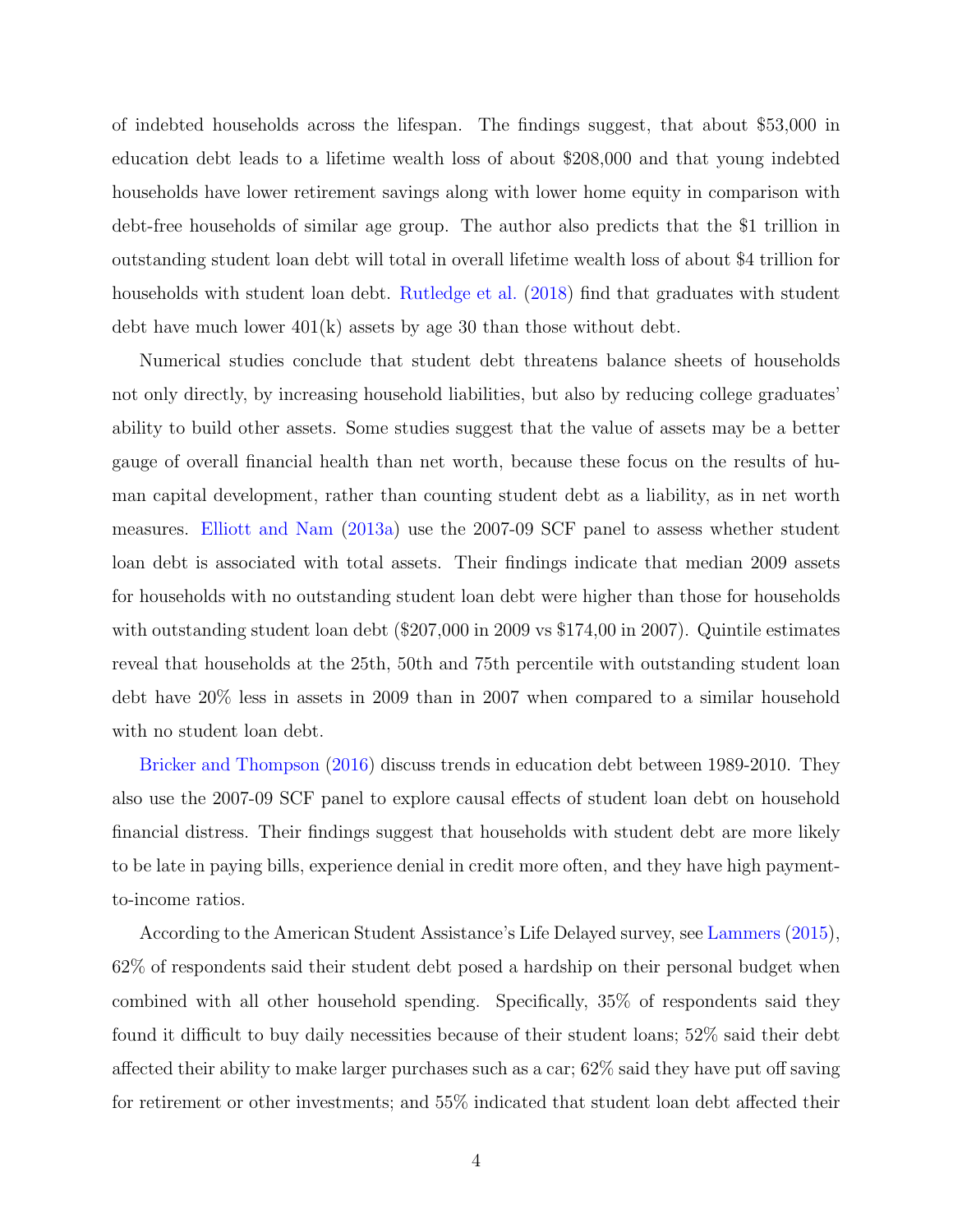decision or ability to purchase a home.

Previous studies have examined factors that contribute to racial wealth gaps over the long term. [Thompson and Suarez](#page-41-5) [\(2015\)](#page-41-5) provide an update on racial wealth gaps. Their findings suggest that approximately most of the Hispanic-White wealth gap at the mean and median of the wealth distribution can be accounted for by differences in demographic characteristics and educational attainment. However, Black-White wealth gaps at the mean and median of the wealth distribution can be accounted for by differences in demographic characteristics and homeownership. [Zhang and Feng](#page-41-6) [\(2017\)](#page-41-6) also find that homeownership plays a significant role in explaining wealth disparities by race, ethnicity, and education at the mean and bottom of the wealth distribution. [Menchik and Jianakoplos](#page-40-5) [\(1997\)](#page-40-5) find that financial inheritances also contribute to Black-White wealth gaps. Finally, [McKernan et al.](#page-40-6) [\(2014\)](#page-40-6) find that young families and families of color experienced the largest percent declines in wealth as a result of the Great Recession. Our study is a first in exploring the role of student loan use in contributing to the racial wealth gaps.

#### <span id="page-5-0"></span>3 Data

We use the Survey of Consumer Finances (SCF), a triennial cross-sectional survey conducted by the Federal Reserve Board. The surveys provide comprehensive microeconomic level data on assets and liabilities, including student loans, of a nationally representative sample of U.S. households. SCF also includes detailed income and demographic level information for these families. In the SCF, relatively wealthy families are oversampled to represent the entire wealth distribution, which is an added advantage when using the survey data. This is useful since the distribution of wealth for the U.S. is more skewed than the distribution of income or earnings. For our analysis, we use most recent data, a pooled cross-section from the 2013 and 2016 surveys, the most recent survey data available. The 2013 and 2016 SCF include approximately 6, 000 and 6,500 families, respectively.

We use data from survey respondents rather than heads of households since the SCF do not provide information on the race of the head of household. The additional advantage of utilizing information from survey respondents is that the survey respondent is "the eco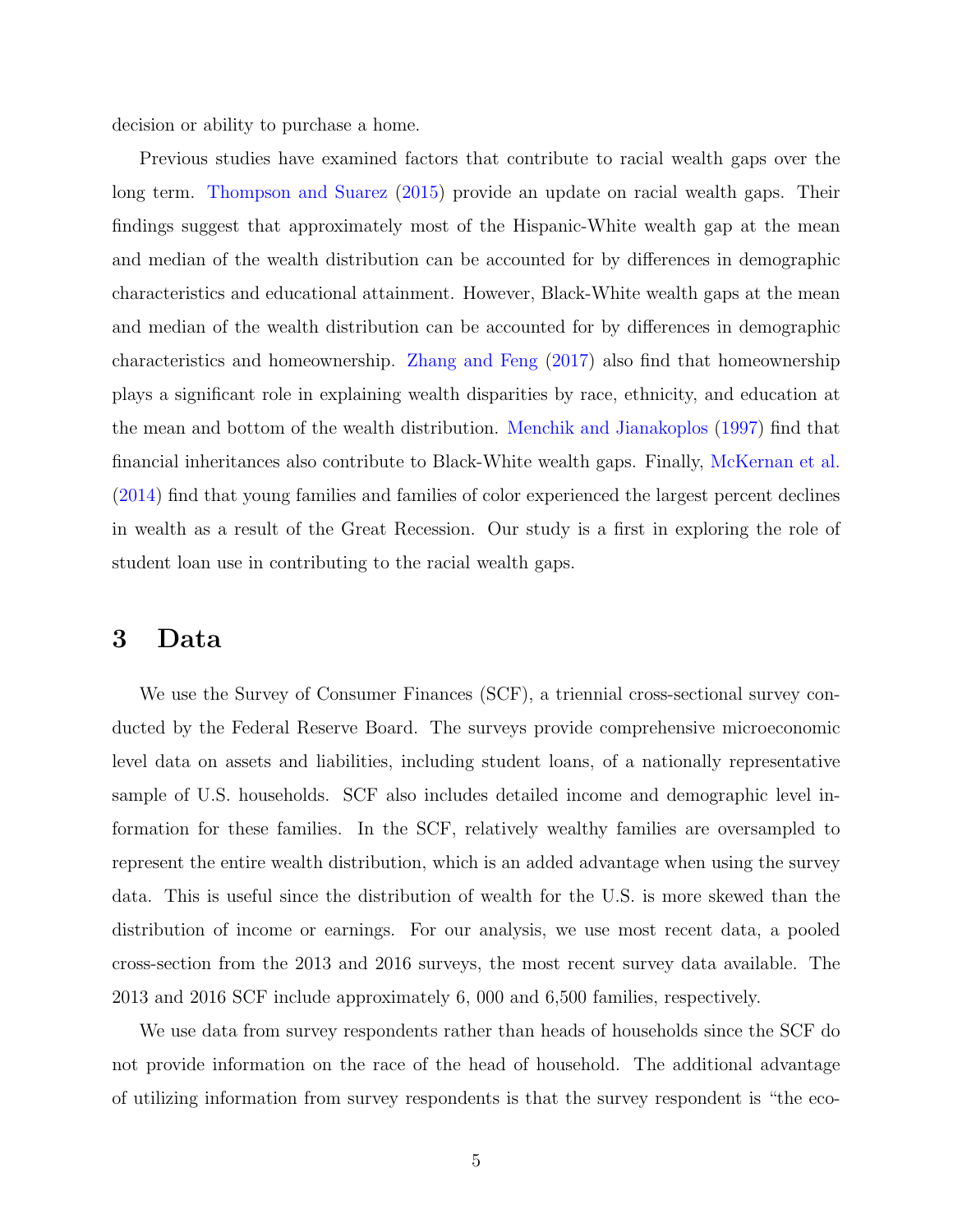nomically dominant single individual or the financially most knowledgeable member of the economically dominant couple," [Kennickell](#page-40-7) [\(2010\)](#page-40-7). We used the macro provided by the SCF to construct some of the variables for our analysis.

Our analysis mainly focuses on total wealth (net worth), adjusted for the level of student loan debt as the dependent variable.<sup>[4](#page-0-0)</sup> Since we wanted to examine the effects of student loan debt on net worth for 2013 and 2016, we added the student loan debt component to net worth, which is measured as total assets minus total liabilities. In SCF, intangible assets consist of the sum of savings, checking, money market accounts, certificates of deposit, stocks, bonds, mutual funds, 401(k) plans, pension plan balances, IRAs, the cash value of whole life insurance policies. Tangible assets include real estate and cars, as well as loans against these assets. Liabilities consist of credit card balances and other consumer loans including student loans. All dollar variables have been inflation adjusted to 2016 dollars.<sup>[5](#page-0-0)</sup>

Net worth is transformed using the inverse hyperbolic sine (IHS), since this transformation allows us to estimate percentage change specifications for nonpositive net worth values. IHS has been used in several studies where changes in wealth are studied, [Pence](#page-41-7) [\(2006\)](#page-41-7), [Elliott and Nam](#page-39-2) [\(2013b\)](#page-39-2), [Thompson and Suarez](#page-41-5) [\(2015\)](#page-41-5), [Zhang and Feng](#page-41-6) [\(2017\)](#page-41-6).<sup>[6](#page-0-0)</sup> The transformation is described as follows:

$$
\theta^{-1}\sinh^{-1}(\theta w) = \theta^{-1}\ln(\theta w + (\theta^2 w^2 + 1)^{1/2})\tag{1}
$$

where  $\theta$  represents a scaling parameter and w represents net worth.

<sup>4</sup>According to [Kuhn and Rios-Rull](#page-40-8) [\(2016\)](#page-40-8), in SCF, "Wealth is the net worth of households. Our definition includes the value of financial and real assets of all kinds net of various kinds of debts. Specifically, the assets that we consider are the following: residences and other real estate; farms and all other businesses; checking accounts, certificates of deposit, and other banking accounts; IRA/Keogh accounts, money market accounts, mutual funds, bonds and stocks, cash and call money at the stock brokerage, and all annuities, trusts, and managed investment accounts; vehicles; the cash value of term life insurance policies and other policies; money owed to friends, relatives, businesses, and others; pension plans accumulated in accounts; and other assets. The debts that we consider are housing debts, such as mortgages, home equity, and HELOCs; other residential property debts, such as those derived from land contracts and vacation residences; credit card debts; installment loans; loans taken against pensions; loans taken against life insurance; margin loans and other miscellaneous debts".

<sup>5</sup>Prices are adjusted using CPI for all urban consumers.

<sup>6</sup>See [Johnson](#page-40-9) [\(1949\)](#page-40-9) and [Burbidge et al.](#page-38-4) [\(1988\)](#page-38-4) for detailed discussions on the use of the inverse hyperbolic sine tranformation.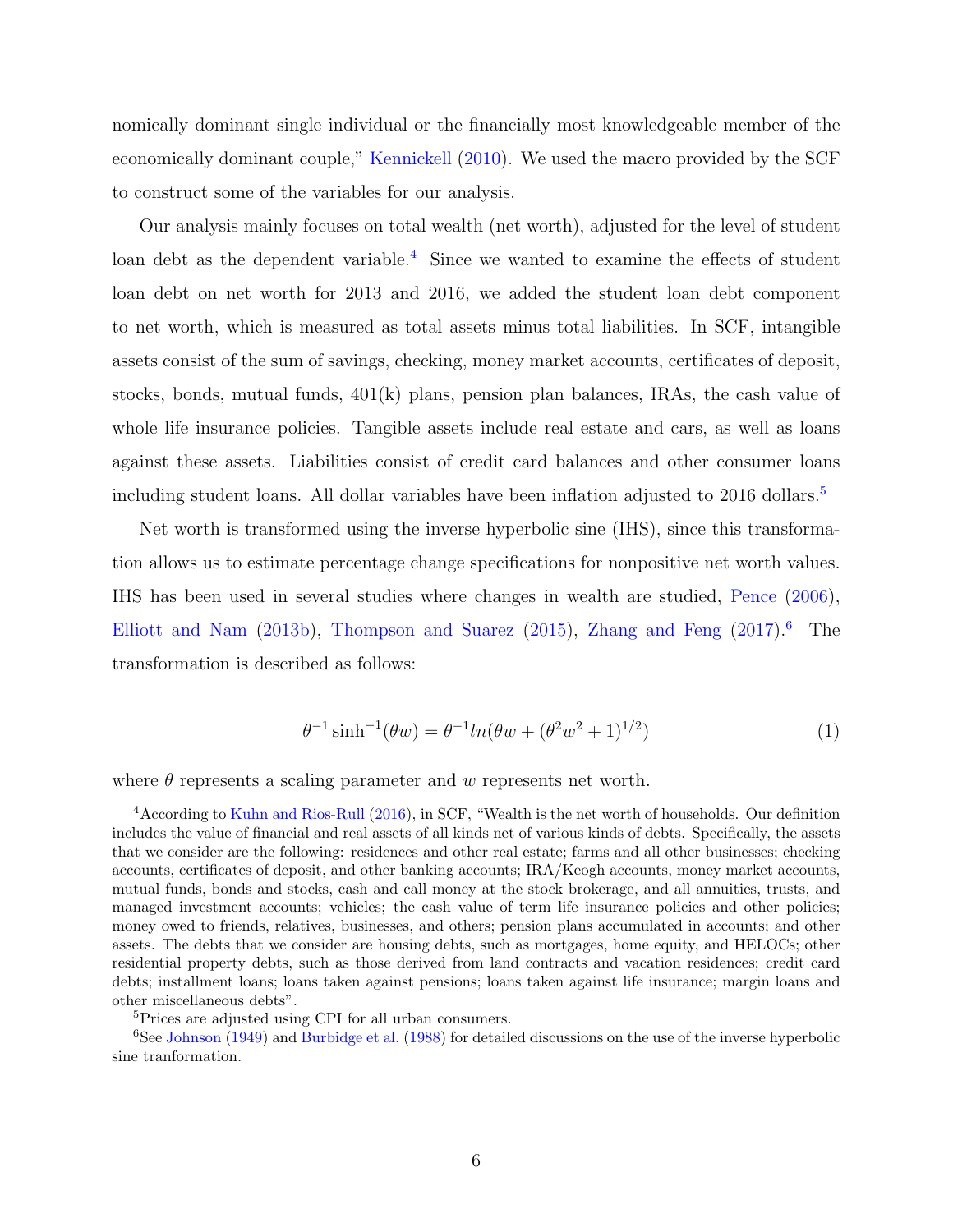## <span id="page-7-0"></span>4 Empirical Approach

#### 4.1 Quantile Regression

We use quantile regression techniques to examine how the presence of student debt affects different quantiles of the wealth distribution, [Koenker and Bassett Jr](#page-40-10) [\(1978\)](#page-40-10). Generally, this technique can look at the effects on percentiles of the wealth distribution. The mean effect, while useful, may mask very different effects in different parts of the wealth distribution. We also look at the Least Absolute Deviation (LAD) estimator which estimates the median regression.

$$
IHS(weakth_{it}) = \beta_0 + \beta_1 Student\; Loan\; Use_{it} + \beta_2 X_{it} + \delta D16_t + u_{it}
$$
 (2)

Our dependent variable is the IHS of wealth for household  $i$  in year  $t$ . We include a number of covariates in our analysis. We include a year dummy,  $D16_t$ , for 2016 omitting 2013.  $X_{it}$  represents the demographics of the survey respondent. We use a set of dichotomous variables indicating student loan use, whether the respondent has a four year or postgraduate degree, their marital status, welfare use, and health insurance coverage.[7](#page-0-0) The key variable for analysis was our dichotomous variable for student loan use which represents whether the survey respondent or anyone in their household owed any money or had any loans for educational expenses. We include real income in 2016 dollars, and categorical variables for age, occupational prestige, and race.<sup>[8](#page-0-0)</sup> Lastly, we include interaction terms, for select covariates.

For ease of interpretation, we converted IHS net worth back into dollar figures using the

<sup>7</sup>We follow the theoretical framework as specified in [Elliott and Nam](#page-39-6) [\(2013a\)](#page-39-6) to address our first question. <sup>8</sup>According to [Kuhn and Rios-Rull](#page-40-8) [\(2016\)](#page-40-8), the SCF definition of income includes "both government and private transfers. Specifically, the sources of income that we consider are the following: wages and salaries; both positive and negative income from professional practices, businesses, and farm sources; interest income, dividends, gains or losses from the sale of stocks, bonds, and real estate; rent, trust income, and royalties from any other investments or business; unemployment and worker compensation; child support and alimony; Aid to Dependent Children, Aid to Families with Dependent Children, food stamps, and other forms of welfare and assistance; income from Social Security and other pensions, annuities, compensation for disabilities, and retirement programs; income from all other sources including settlements, prizes, scholarships and grants, inheritances, gifts, and so on. In other words, the notion of income that we use attempts to include all before-tax income received during the year. It approximately corresponds to the payments to the factors of production owned by the household plus transfers. However, it does not include the income imputed from the services of some assets such as owner-occupied housing".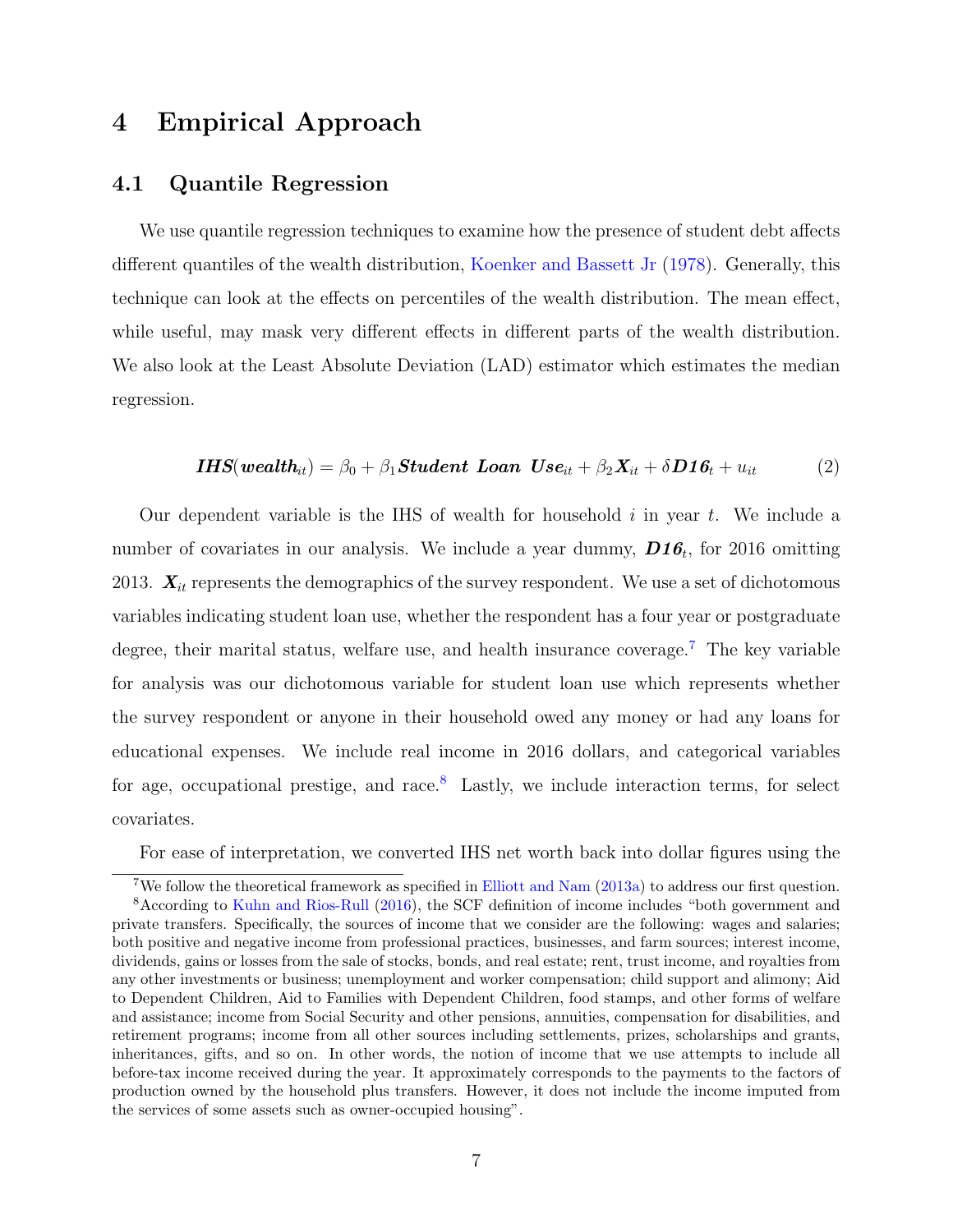following transformation:

$$
\frac{1}{2}(e^{\theta y} + e^{-\theta y})\beta_X,\tag{3}
$$

The above represents a marginal effect of a change in independent variable X on dollars of wealth w, where  $y = \theta^{-1} \sinh^{-1}(\theta w)$ ,  $\theta$  is a scaling parameter for IHS transformation, and  $\beta_X$  is a coefficient for variable  $X$ <sup>[9](#page-0-0)</sup>. The IHS marginal effects depend on the chosen value of θ. The regression estimates in this study were based on a θ value of 0.00042, the optimal value estimated by the maximum likelihood method.

#### <span id="page-8-0"></span>4.2 Decomposition Methods

To quantify how much do group differences in student loan use contribute to the wealth gap between racial groups, we use the standard [Oaxaca](#page-40-11) [\(1973\)](#page-40-11) and [Blinder](#page-38-5) [\(1973\)](#page-38-5) (OB) decomposition method for the mean and then use an influence function regression decompo-sition technique developed by [Firpo et al.](#page-39-7)  $(2009)$  for various quantiles.<sup>[10](#page-0-0)</sup>

The racial wealth gap, for instance between Black and White families, can be divided into a component that is observed by group differences in observed characteristics,  $\hat{\triangle}^{\mu}_{X}$ , and a component that is unexplained by these observed differences,  $\hat{\triangle}_{S}^{\mu}$ . The OB decomposition assumes a linear relationship between the dependent and independent variables. The contribution of differences in observed traits between groups (such as student loan use) to differences in the returns to those traits are separately identified.

The overall difference in mean wealth transformed by the IHS,  $\hat{\triangle}_{0}^{\mu} = \overline{IHS}_{W} - \overline{IHS}_{R}$ , can be decomposed by the following:

$$
\widehat{\triangle}_{O}^{\mu} = (\widehat{\beta}_{W0} - \widehat{\beta}_{R0}) + \sum_{k=1}^{K} \overline{X}_{Rk} (\widehat{\beta}_{Wk} - \widehat{\beta}_{Rk}) + \underbrace{\sum_{k=1}^{K} (\overline{X}_{Wk} - \overline{X}_{Rk}) \widehat{\beta}_{Wk}}_{\widehat{\triangle}_{X}^{\mu} \text{ (Unexplained)}}.
$$

where W denotes the White group, R denotes the compared group,  $\widehat{\beta}_{g0}$  and  $\widehat{\beta}_{gk}$  denote the

<sup>&</sup>lt;sup>9</sup>As similarly described in [Pence](#page-41-7) [\(2006\)](#page-41-7),  $w = \theta^{-1} \sinh(\theta y) = \frac{1}{2\theta} (e^{\theta y} - e^{-\theta y})$  and  $\frac{dw}{dX} = \frac{dw}{dy} \frac{dy}{dX} = \frac{1}{2} (e^{\theta y} + e^{-\theta y})$  $e^{-\theta y}$ ) $\beta_X$ .

 $10$ Notation for the decomposition methods follows [Fortin et al.](#page-39-8) [\(2011\)](#page-39-8).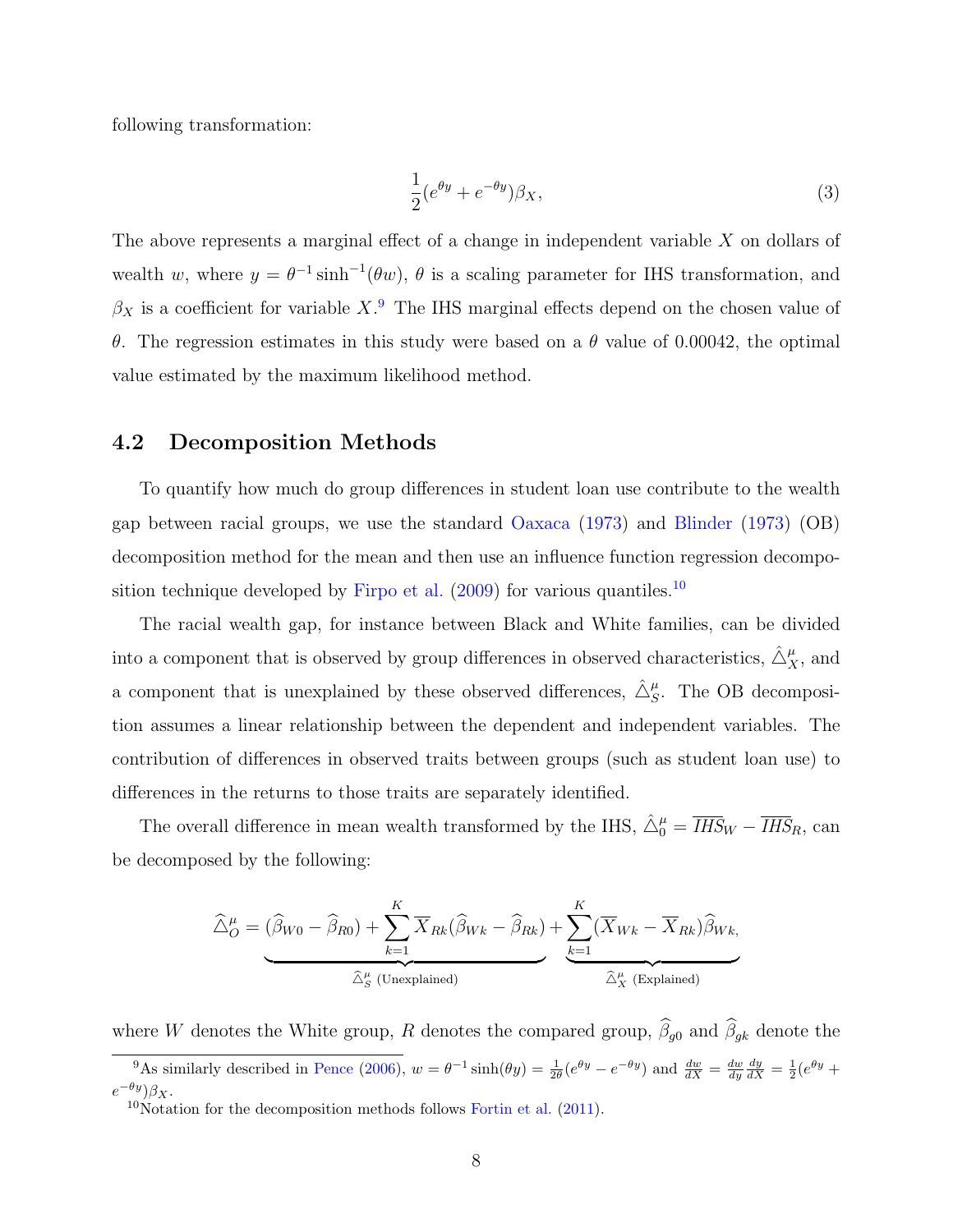estimated intercept and slope coefficients, respectively, of the regression model for group  $g$ , where g denotes white group,  $W$ , or compared group,  $R$ . The mean of observed characteristics, k, is denoted by  $\overline{X}_k$ . The first term in the equation,  $\widehat{\Delta}_S^{\mu}$ , is known as the wealth structure effect and is also referred to as the "unexplained" effect. The second element,  $\widehat{\Delta}^{\mu}_{X}$ , captures a composition effect, also referred to as the "explained" effect. In the above decomposition, the composition and structure effects (aggregate decomposition), and the contribution of each covariate to these effects (detailed decomposition) can be computed. The detailed decomposition involves subdividing both  $\widehat{\Delta}_{S}^{\mu}$ , the wealth structure effect, and  $\widehat{\Delta}_X^{\mu}$ , the composition effect, into the respective contributions of each covariate,  $\widehat{\Delta}_{S,k}^{\mu}$  and  $\widehat{\Delta}_{X,k}^{\mu}$ , for  $k = 1, ..., K$ .

We utilize the recentered influence function (RIF) technique developed by [Firpo et al.](#page-39-7) [\(2009\)](#page-39-7) to decompose the racial wealth gaps at the 15th, 30th, 50th, 70th, and 85th percentiles of the wealth distribution. The advantage of using the RIF technique is that it allows us to represent the influence of an observation on a distributional measure such as a quantile using the influence function. After the RIF regressions are estimated, the coefficients can be used to perform the detailed decomposition just like in the standard OB decomposition technique. We first estimate the RIF by computing the sample quantile,  $\widehat{Q}_{\tau}$ , and estimating the density using kernel methods.

The RIF is given as follows:

$$
\mathrm{RIF}(IHS; Q_{\tau}) = Q_{\tau} + \frac{\tau - \mathbb{1}\{IHS \leq Q_{\tau}\}}{f_{\mathrm{IHS}}(Q_{\tau})}
$$

where  $Q_{\tau}$  refers to the population  $\tau$ -quantile of unconditional distribution of IHS,  $f_{\text{IHS}}$ refers to the density of the marginal distribution of **IHS**, and  $1\{\textbf{IHS} \leq Q_{\tau}\}\)$  is an indicator function.

An equivalent of OB decomposition for any unconditional quantile is given as follows:

$$
\widehat{\triangle}_{O}^{\tau} = \frac{\overline{X}_{R}(\widehat{\gamma}_{W,\tau} - \widehat{\gamma}_{R,\tau})}{\widehat{\triangle}_{S}^{\tau} \text{ (Unexplained)}} + \underbrace{(\overline{X}_{W} - \overline{X}_{R})\widehat{\gamma}_{W,\tau}}_{\widehat{\triangle}_{X}^{\tau} \text{ (Explained)}}
$$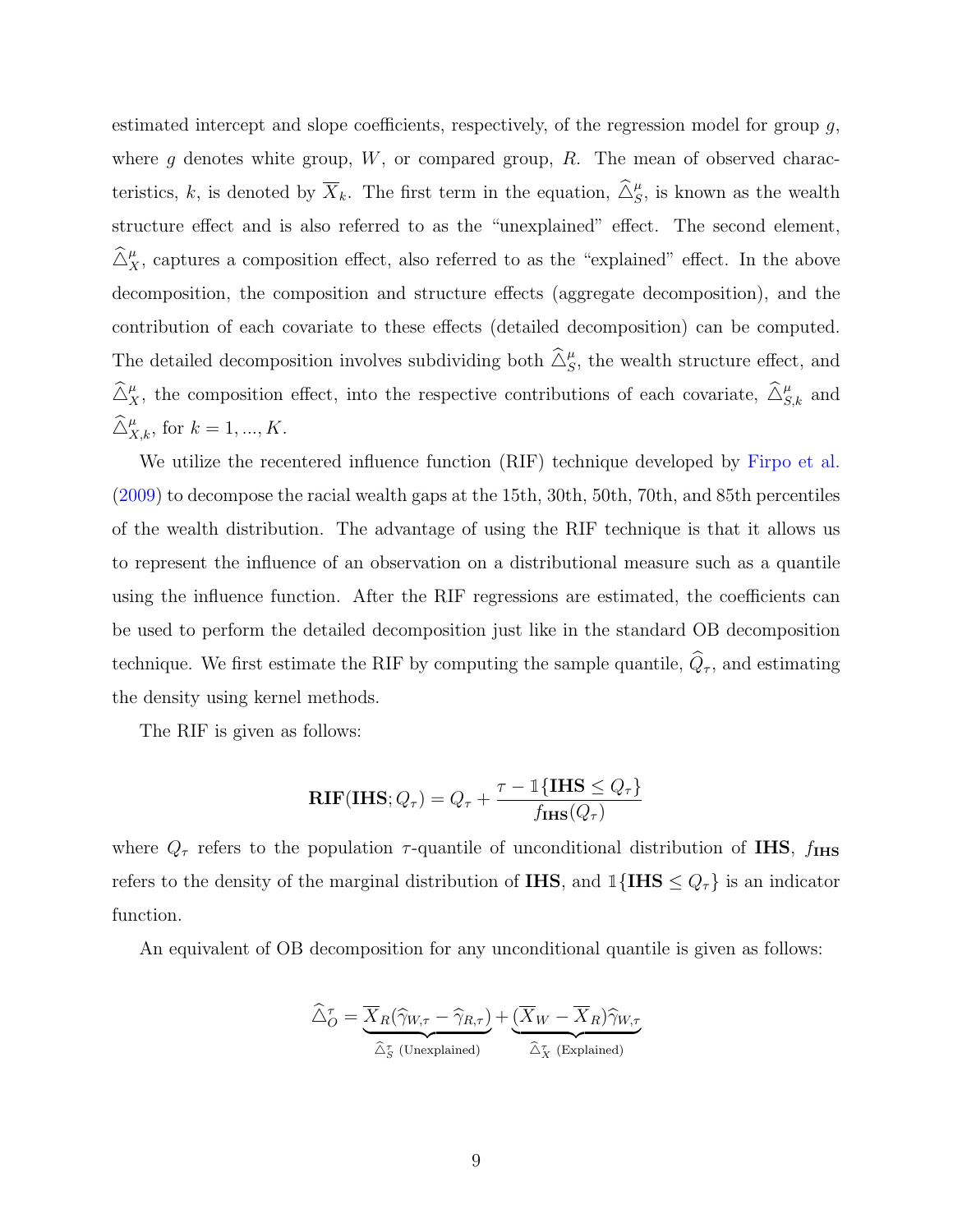where

$$
\widehat{\gamma}_{g,\tau} = \left(\sum_{i \in G} X_i \cdot X_i^T\right)^{-1} \cdot \sum_{i \in G} \widehat{\text{RIF}}(\text{IHS}; Q_\tau) \cdot X_i, \quad g = W, R
$$

## <span id="page-10-0"></span>5 Results

#### 5.1 Sample Characteristics

Our sample is a pooled cross section of SCF data from 2013 and 2016, both periods showing economic expansion, especially after the Great Recession of 2007-09. Summary statistics by year are shown in Table [1.](#page-20-0) Mean education loan amount rose from \$27,548 in 2013 to \$32,797 in 2016 along with the average number of households with student loan debt,  $24\%$  in  $2013$  to  $26\%$  in  $2016$ .<sup>[11](#page-0-0)</sup> The median net worth also rose from \$87,300 in 2013 to \$104,470 in 2016. Further, approximately 39% percent of households had a head of household who had either a four-year college or postgraduate degree in 2013, while in 2016 this figure was a bit lower, at 34%. The median respondent's age was approximately 51 in 2013 and 52 in 2016. The median household income was \$46,668 in 2013 and \$52,657 in 2016. The distribution with respect to occupation and marital status remained similar across both survey years.

About 79% percent of households were covered by some type of health insurance in 2013 and this increased significantly to 87% percent in 2016. This increase can be partially attributed to the Affordable Care act. Racial demographics across both years represented the U.S. population very well.

Table [2](#page-21-0) describes atttitudes towards savings by year. We observe that around 15% of households report spending more than their income, around 30% report spending the same amount as their income, and just over 50% report that they save less than their income. Survey respondents also report the primary reason for saving, the top two reasons being retirement for around 30% of households and liquidity or the future for around 35% of households. Education is the primary reason for saving for around 8% of households. Other reasons include saving for purchases, saving for a home, family, investment, etc. While 4%

<sup>&</sup>lt;sup>11</sup>We use the PLOAN6 variable from SCF which represents the Total value of aggregate loan balance by loan purpose: education and professional expenses, 2016 dollars.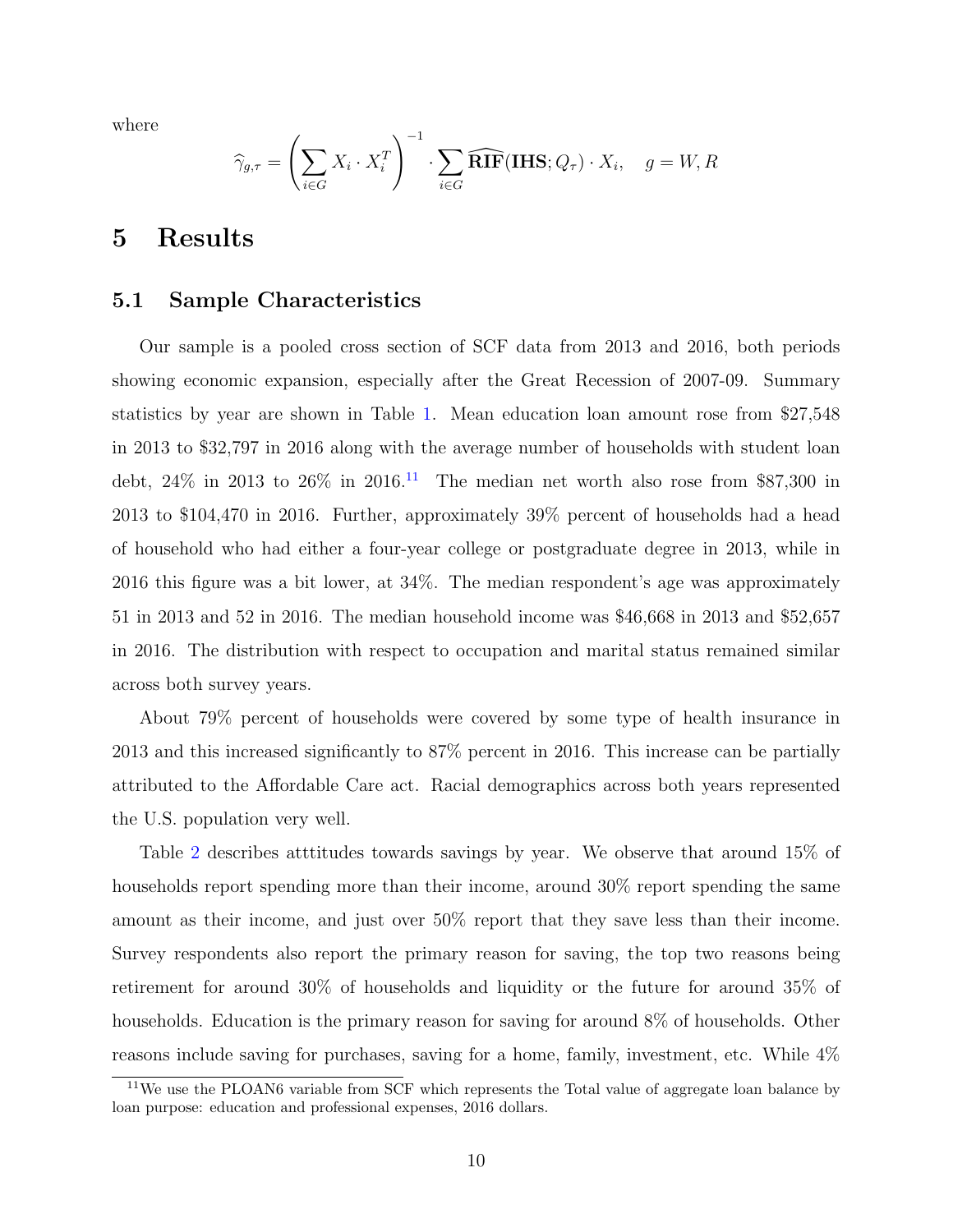of households report that they can't save in 2013, this statistic falls to 0.83% by 2016.

#### 5.2 Sample Characteristics by Student Loan Use

Tables [3](#page-22-0) and [5](#page-24-0) provide summary statistics by distinguishing between households with student loans and those without student loans. Mean 2013 net worth for households with no outstanding student debt is three and a half times higher than for households with outstanding student debt, \$642,549 vs. \$184,524 while for 2016 it is more than four times higher, \$865,956 vs. \$209,232. Households with outstanding student loan debt have a higher share of head of households reporting having a four year college degree or more than households without student loan debt,  $49\%$  versus  $36\%$  in  $2013$  and  $41\%$  versus  $32\%$  in  $2016$ .

The average age of respondents who live in households with student loans is 41 which is much lower than the average age of mid-50's of respondents who belong to households without student loans across both survey years. While the average household income for households with student loans is much lower than households without student loans, \$68,577 versus \$92,133 in 2013 and \$79,325 versus \$110,137 in 2016, median household income for households with student loans is higher than households without student loans,\$50,727 versus \$45,654 in 2013 and \$57,720 versus \$50,632 in 2016.

Tables [4](#page-23-0) and [6](#page-25-0) provide a description of attitudes towards savings by distinguishing between households with student loans and those without student loans. This disaggregated picture reveals that among households with student loans, 19% report spending more than their income and 10% cite education as the primary reason for saving in 2013, falling to 18% and 8% in 2016, respectively. Among households without student loans, 14% report spending more than their income and 8% cite education as the primary reason for saving in 2013, falling to 7% for education in 2016. These statistics indicate that education expenses play a significant role in the saving behavior of households.

Figure [1](#page-26-0) shows student loan debt as a share of income by household income quintiles. When we consider the resources available to households to meet their liabilities or debts, the relative burden of student loans is much greater for those at the lower end of the income distribution. In 2013 outstanding student debt was 39% of the household income for households in the bottom fifth quintile of the income distribution. By contrast, for households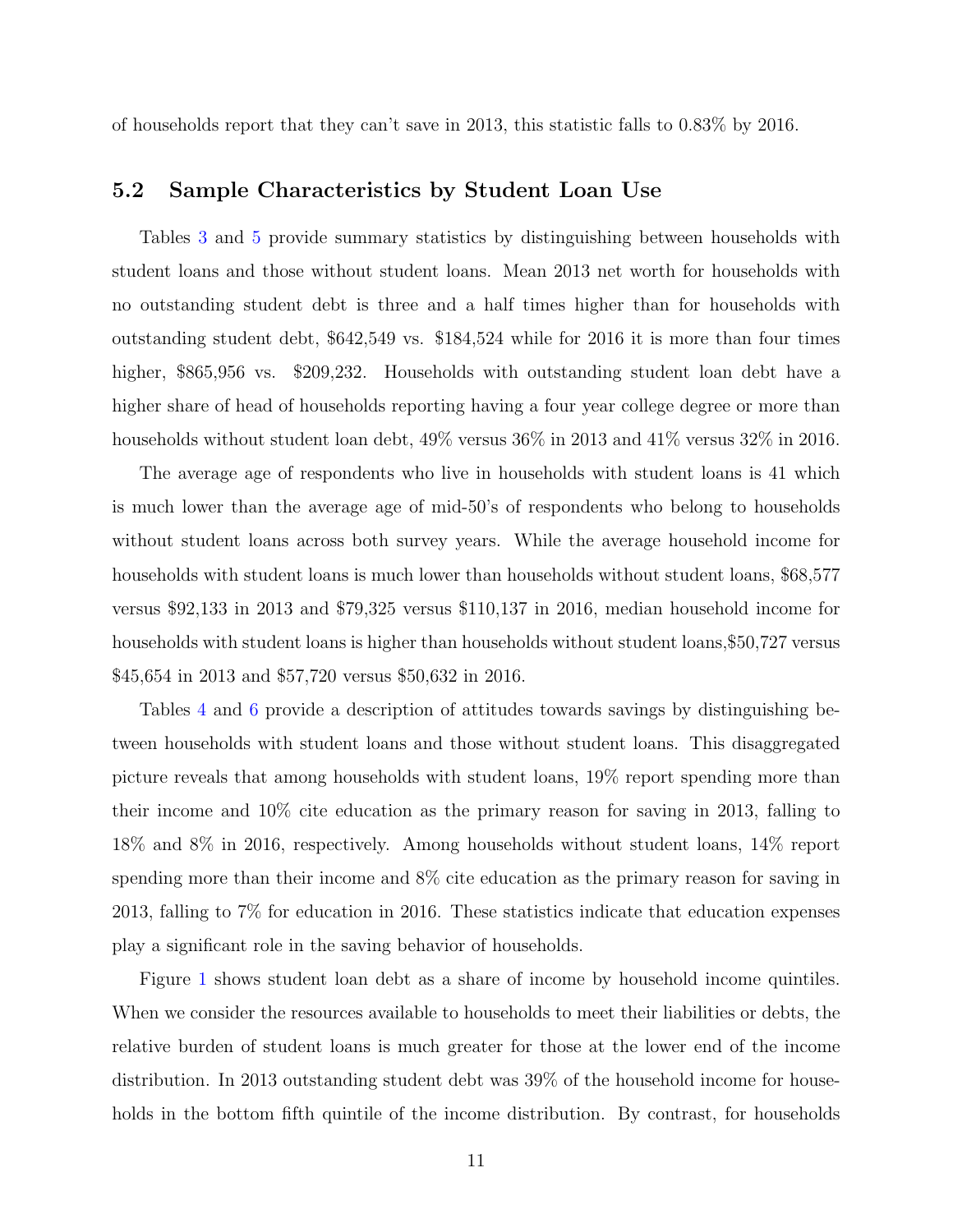in the top fifth quintile of the income distribution, outstanding student debt was only 3.5% of household income. Clearly, this disaggregate statistics are masked if all households were grouped together. For for all households, outstanding student debt was 7.5% of household income. For the second, third, and fourth quintiles the student debt burden has increased, while there is a slight decrease of this burden for the top and bottom quintile of the income distribution.

#### 5.3 Results from Median Regression

We report median regression results from the 15th, 30th, 50th, 70th, and 85th quintiles of 2013 net worth in Table [7.](#page-27-0) The presence of student loans is an important determinant of net worth after holding all other factors constant. The association between student loans and all percentiles of 2013 net worth is strong and consistently negative.

Living in a household at the 15th percentile with outstanding student debt and 2013 net worth of \$4,205 is associated with a \$3,359 decrease in net worth (80% loss) compared with a similar household with no student debt. Living in a household at the 30th percentile with outstanding student debt and 2013 net worth of \$19,700 is associated with a \$9,585 decrease net worth (49% loss) compared with a similar household with no student debt. Living in a household at the 50th percentile with outstanding student debt and 2013 net worth of \$87,300 is associated with a \$32,596 decrease (37% loss) in net worth compared with a similar household with no student debt. Living in a household at the 70th percentile with outstanding student debt and 2013 net worth of \$250,600 is associated with a \$87,619 decrease (35% loss) in net worth compared with a similar household with no student debt. Living in a household at the 85th percentile with outstanding student debt and 2013 net worth of \$624,210 is associated with a \$223,063 decrease (36% loss) in net worth compared with a similar household with no student debt.

A higher income, living in a household with a four-year college graduate, being older, being married and having health insurance are all associated with an increase in net worth. Living in a household with a four-year college graduate is associated with higher net worth of \$5,568 at the 15th percentile  $(132\% \text{ gain})$ , \$18,473 at the 30th percentile  $(94\% \text{ gain})$ ; \$67,728 at the 50th percentile (78% gain); \$163,368 at the 70th percentile (65% gain); and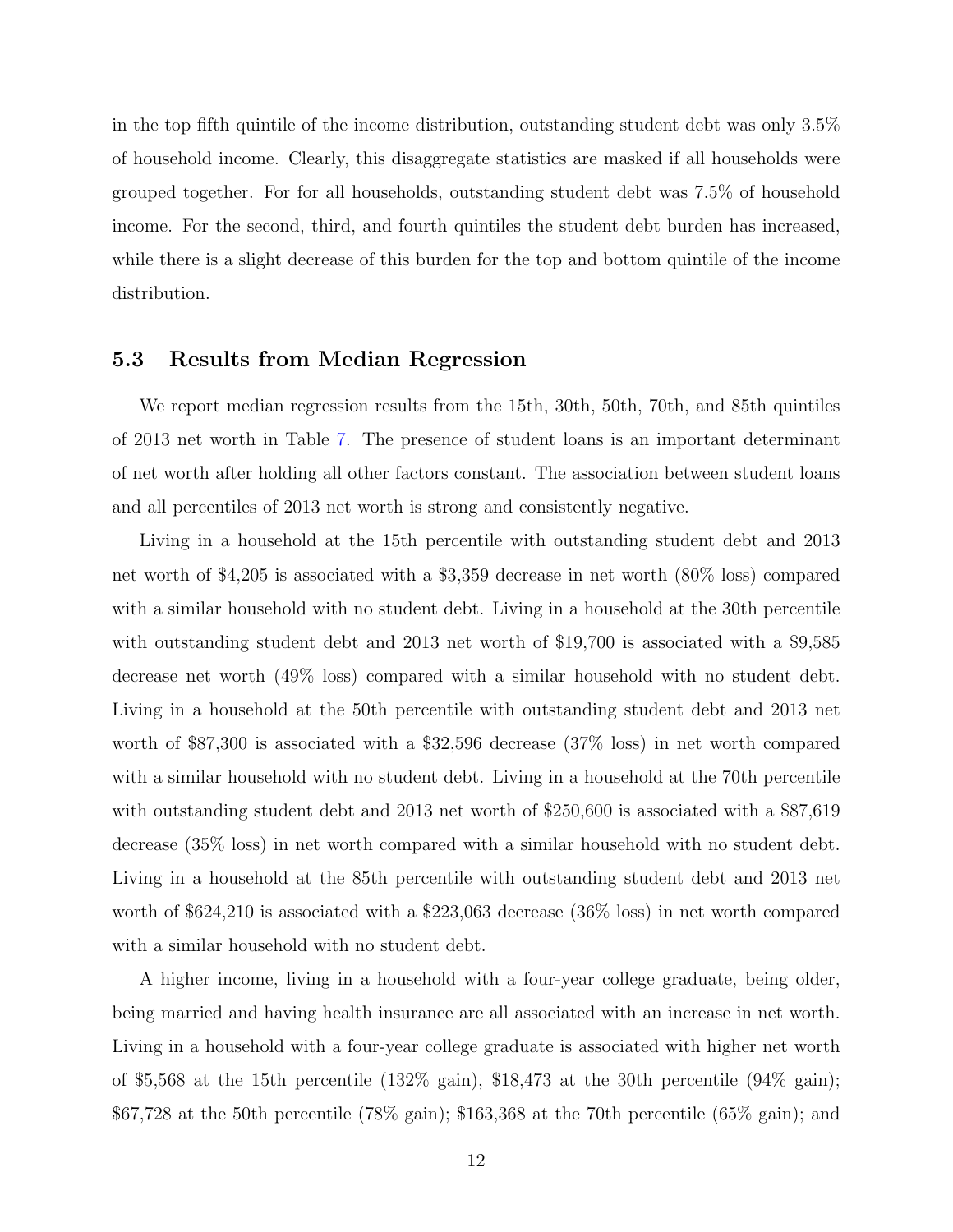\$341,834 at the 85th percentile (55% gain) compared with living in a household without a four-year college graduate and similar net worth levels. Similar descriptive statistics have been mentioned by [Fry](#page-39-0) [\(2012\)](#page-39-0), where net worth for young, college educated households is analyzed.

Other explanatory variables such as having technical/service related employment or not working, welfare use, and belonging to Black or Hispanic race have a significant negative association with overall net worth. $^{12}$  $^{12}$  $^{12}$ 

For instance, living in a household with health insurance is associated with higher net worth: \$4,215 at the 15th percentile  $(100\% \text{ gain})$ ; \$15,943 at the 30th percentile  $(79\% \text{ gain})$ ; \$54,140 at the 50th percentile  $(62\% \text{ gain})$ ; \$115,567 at the 70th percentile  $(46\% \text{ gain})$ ; and \$243,783 at the 85th percentile (39% gain) compared with living in a household without health insurance and similar net worth levels.

The contrast between racial minorities and white households is stark. Black households experience a decrease in net worth: \$3,352 at the 15th percentile (80% loss); \$15,495 at the 30th percentile (79% loss); \$60,836 at the 50th percentile (70% loss); \$174,202 at the 70th percentile (70% loss); \$395,844 at the 85th percentile (63% loss) compared with White households with similar levels of net worth.

Similarly, Hispanic households experience a decrease in net worth: \$5,675 at the 15th percentile (135\% loss);  $$18,526$  at the 30th percentile (94\% loss);  $$61,207$  at the 50th percentile  $(70\% \text{ loss})$ ; \$140,619 at the 70th percentile  $(56\% \text{ loss})$ ; \$232,732 at the 85th percentile (37% loss) compared with White households with similar levels of net worth.

We report median regression results including race and student loan use interaction terms in Table [8.](#page-28-0) The interactions are significant and reveal that the partial effect of student loan use on net worth also depends on race. In our model, the difference in net worth for Black families with student debt vs White families with student debt is negative \$549, at the 15th percentile households. Similarly, the difference in net worth for Hispanic families with student debt vs White families with student debt is negative \$1,888, at the 15th percentile households. This difference continues to persist for households in the 30th, 50th, 70th, and

<sup>12</sup>Welfare is an indicator variable, which takes on a value of one if anyone in the household has received income from TANF, SNAP (food stamps), or other forms of welfare or assistance such as SSI.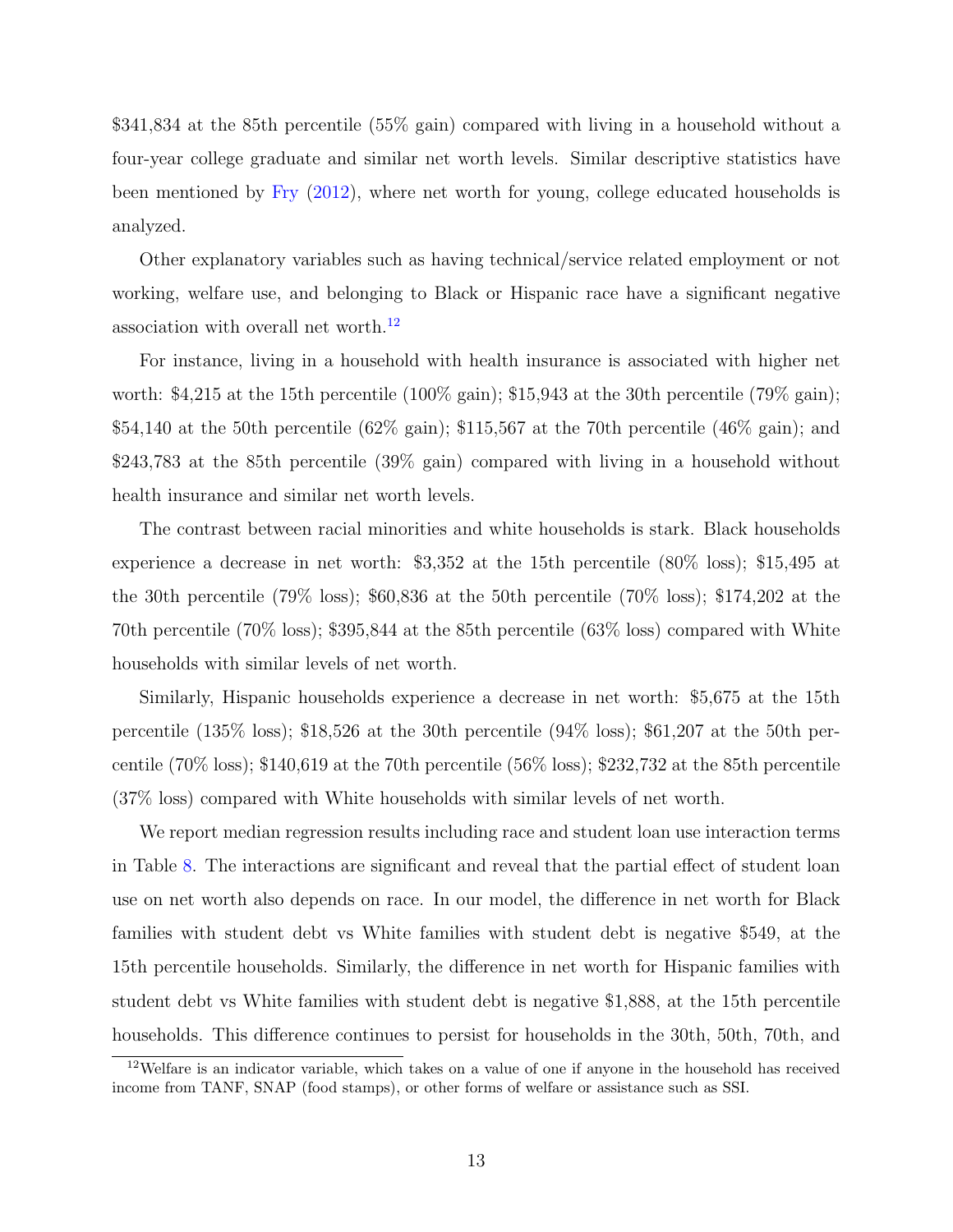85th percentiles.

The difference in net worth for Black families with student debt vs White families with student debt is negative \$5,118, \$35,684, \$121,943, \$258,904 at the 30th, 50th, 70th, and 85th percentiles of households, resepectively. Similarly, the difference in net worth for Hispanic families with student debt vs White families with student debt is negative \$1,505, \$16,062, \$68,515, \$148,454 at the 30th, 50th, 70th, and 85th percentiles of households, resepectively.

There is however, an encouraging result with respect to student loan use within groups. For Hispanic households, student loan use is associated with positive net worth at the bottom of the wealth distribution to the median: \$306; \$7,288; \$13,386. This suggests that student loan use might helping Hispanic families at the bottom to the median of the wealth distribution in building wealth. However, the association between student loan use and net worth becomes negative for Hispanic households with student debt at the 70th and 85th percentiles. For Black households, the association between student loan use and net worth is negative throughout the wealth distrbution with the exception of households at the 30th percentile that get a \$1,074 gain in net worth, which is again encouraging. These results suggest that student loan use affects different consumer groups differently.

We provide a deeper look at the effect of student loan use on total assets across the assets distribution in Tables [9](#page-30-0) and [10.](#page-31-0) Our results suggest that student loan use is associated with a loss in total assets across the assets distribution with its effects being asymmmteric and adverse for the bottom of the asset distribution: 37% loss at the 15th percentile, 27% loss at the 30th percentile, 25% loss at the 50th percentile, 23% loss at the 70th percentile, and 21% loss at the 85th percentile. The difference in total assets for Black families with student debt vs White families with student debt is negative \$3,088; \$18,369; \$80,943; \$167,366; \$267,693 at the 15th, 30th, 50th, 70th, and 85th percentiles of households, resepectively. Similarly, the difference in total assets for Hispanic families with student debt vs White families with student debt is negative \$2,694; \$14,906; \$42,623; \$61,444; \$82,133 at the 15th, 30th, 50th, 70th, and 85th percentiles of households, resepectively.[13](#page-0-0)

<sup>&</sup>lt;sup>13</sup>Tables [11](#page-33-0) and [12](#page-34-0) also provide a negative association between student loan use and income throutout the income distrbution. The result are asymmetric with the most adverse effects observed at the bottom of the income distribution.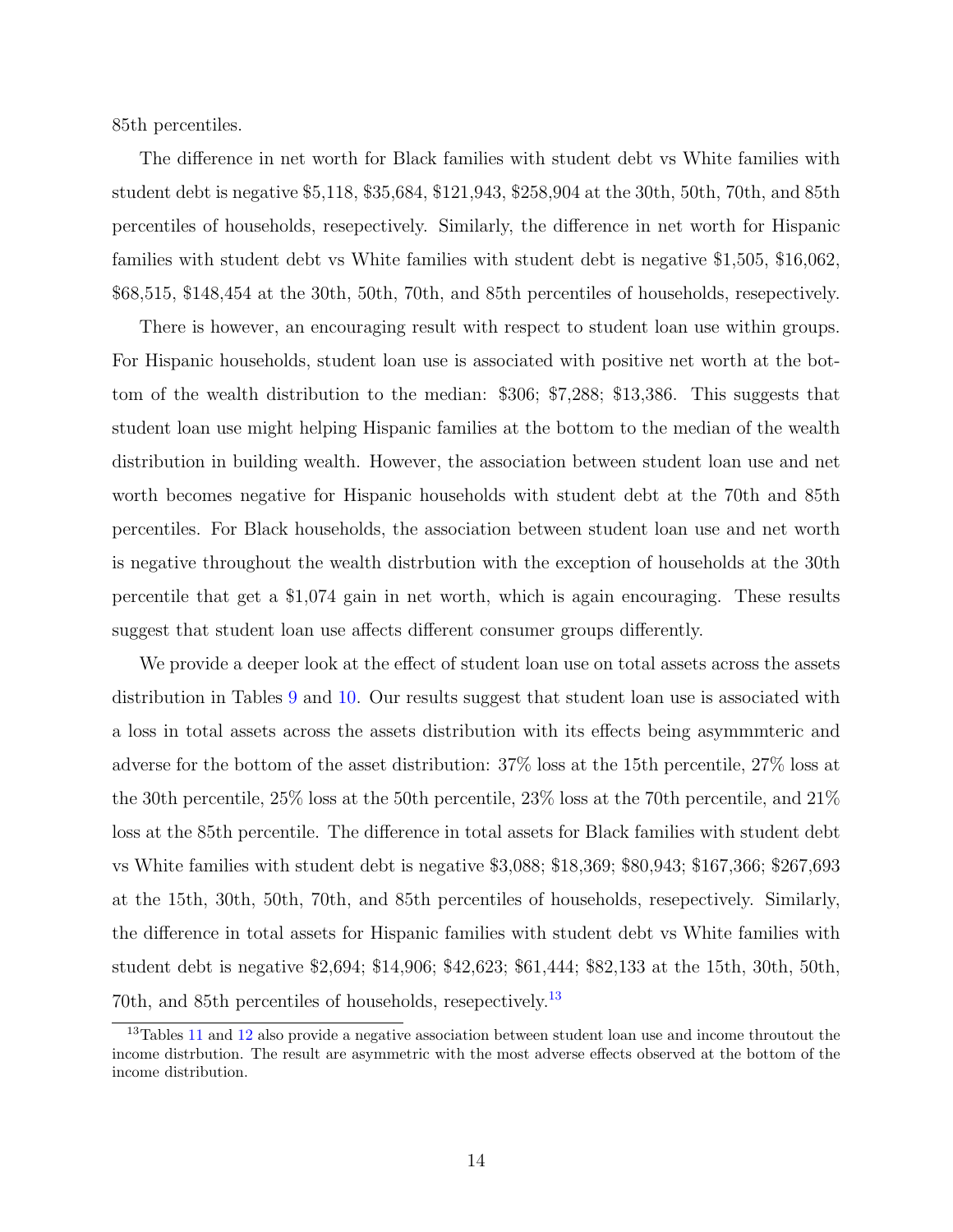## 5.4 Does Student Debt Contribute to the Racial Wealth Gap? A Decomposition Analysis

The previous section provided some evidence of the association of student debt with wealth disparities across racial groups and the wealth distribution. In this section, we quantify how student debt contributes to the racial wealth gaps using the decomposition method described in Section [4.2.](#page-8-0)

Table [13](#page-35-0) displays the detailed decomposition of the racial wealth gap between Blacks and Whites as well as Hispanics and Whites due to the mean difference for each of the eight variables. The OB decomposition suggests that 67% of the mean Black-White wealth gap and 68% of the mean Hispanic-White wealth gap is accounted for by the variables in our regression. These results are in line with [Zhang and Feng](#page-41-6) [\(2017\)](#page-41-6) and [Thompson and Suarez](#page-41-5) [\(2015\)](#page-41-5), studies that focus on the role of homeownership and inheritances in explaining the racial wealth gap over a different time horizon, 1989-2013.

Differences in income plays a significant role, 51% in accounting for Black-White wealth gaps and 43% in accounting for Hispanic-White wealth gaps respectively. Differences in student loan use contribute to 5% of the Black-White wealth gap but does not significantly explain the Hispanic-White wealth gap. Differences in the age of the survey respondent, occupational prestige, education, use of welfare, and having health insurance contribute significantly to the racial wealth gaps. Differences in being married contribute to the Black-White wealth gap but not to the Hispanic-White wealth gap.

Tables [14](#page-36-0) and [15](#page-37-0) provide a detailed decomposition using [Firpo et al.](#page-39-7) [\(2009\)](#page-39-7) RIF regression techniques at the 15th, 30th, 50th, 70th, and 85th percentiles of the wealth distribution for Black-White and Hispanic-White wealth gaps respectively. The extent to which income, student loan use, age, and college education, marriage, welfare use explain racial wealth gaps varies significantly throughout the wealth distribution. The importance of income, student loan use, college education, age, increases in explaining the Black-White as we move from the bottom to the top of the wealth distribution. These results suggest that while student debt is contributing to the Black-White wealth gap throughout the wealth distribution, its adverse effects are magnified for households at the median and top of the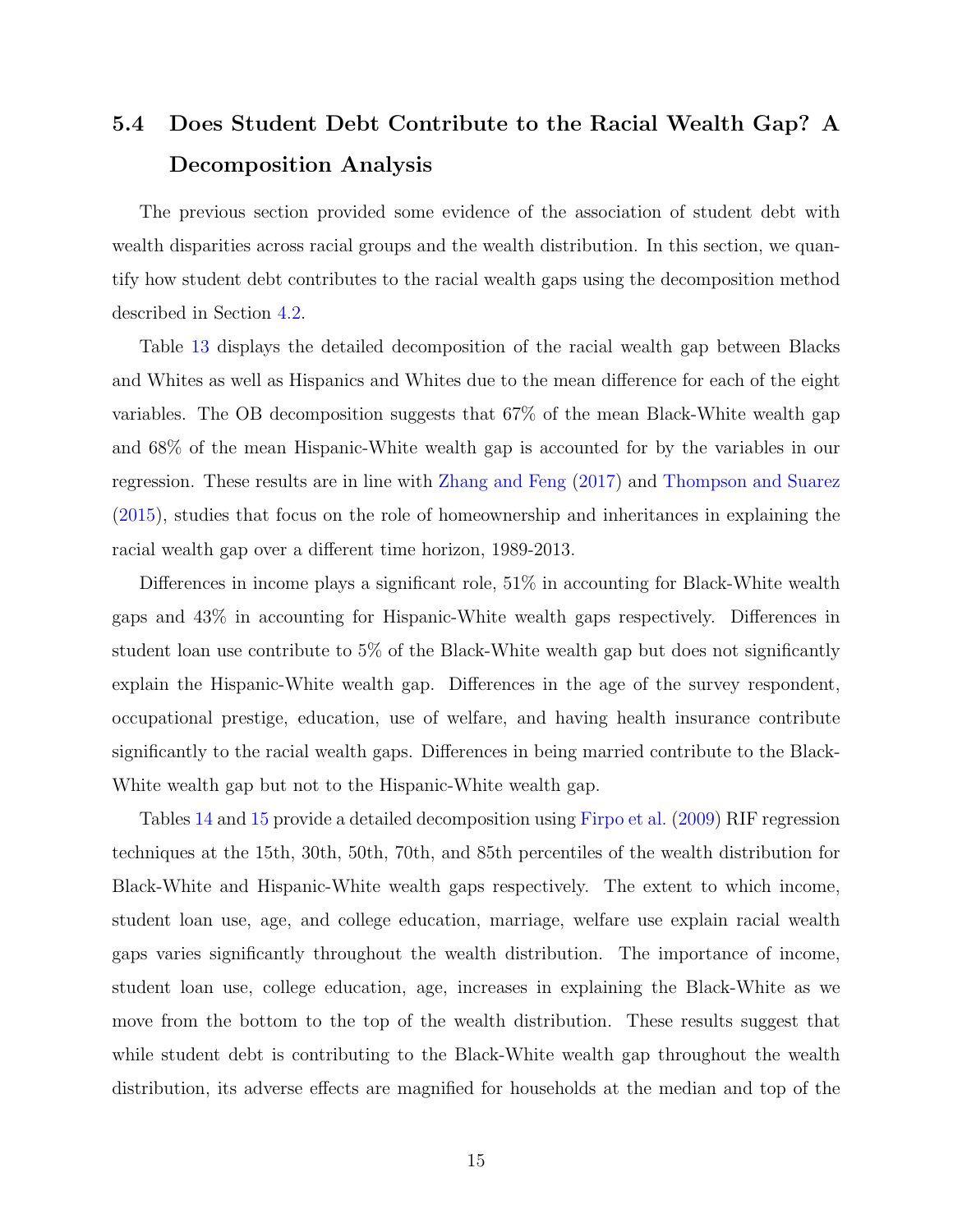wealth distribution. However, the importance of welfare use, marriage, and having health insurance, and occupational prestige decreases in explaining the Black-White wealth gap as we move from the bottom to the top of the wealth distribution. The results for Hispanic-White wealth gaps differ from the Black-White wealth gap. Student debt and marriage do not adequately explain the Hispanic-White wealth gap. The contributions of other variables, however, remain similar to the results we obtain for explaining the Black-White wealth gap. It is also important to note that the portion of the racial wealth gaps explained is greater at the bottom of the wealth distribution, consistent with [Thompson and Suarez](#page-41-5) [\(2015\)](#page-41-5) and [Zhang and Feng](#page-41-6) [\(2017\)](#page-41-6).

## <span id="page-16-0"></span>6 Discussion, Conclusion, and Policy Implications

With student debt becoming the second highest category in household debt, there are concerns related to its impact on household wealth. Using the Survey of Consumer Finances, we find that the association between the presence of student loans and net worth is strong and consistently negative across the wealth distribution. Our results are in line with results of [Elliott and Nam](#page-39-2) [\(2013b\)](#page-39-2) who find that living in households at 15th, 30th, and 50th percentile with outstanding student loan debt and 2007 net worth is associated with significant decrease in 2009 net worth compared with similar debt-free households. Our results, however, show a relatively smaller loss in net worth associated with student loan use across the wealth distribution perhaps, due to the continued improvement in households' economic well-being in recent years relative to the years of the Great Recession of 2007-09. Nevertheless, the presence of student loan debt is also associated with a disproportionate decrease in wealth for poor households.

Policymakers have also been concerned with the growing racial wealth gap and the factors that contribute to it. This paper contributes to our understanding of the quantitative significance of student loan use in accounting for the racial wealth gaps in an empirically rigorous way. Student loan use contributes significantly in explaining the Black-White wealth gap and its adverse effects are magnified for Black households at the median, 70th, and 85th percentile of the wealth distribution. Student loan use does not contribute to the Hispanic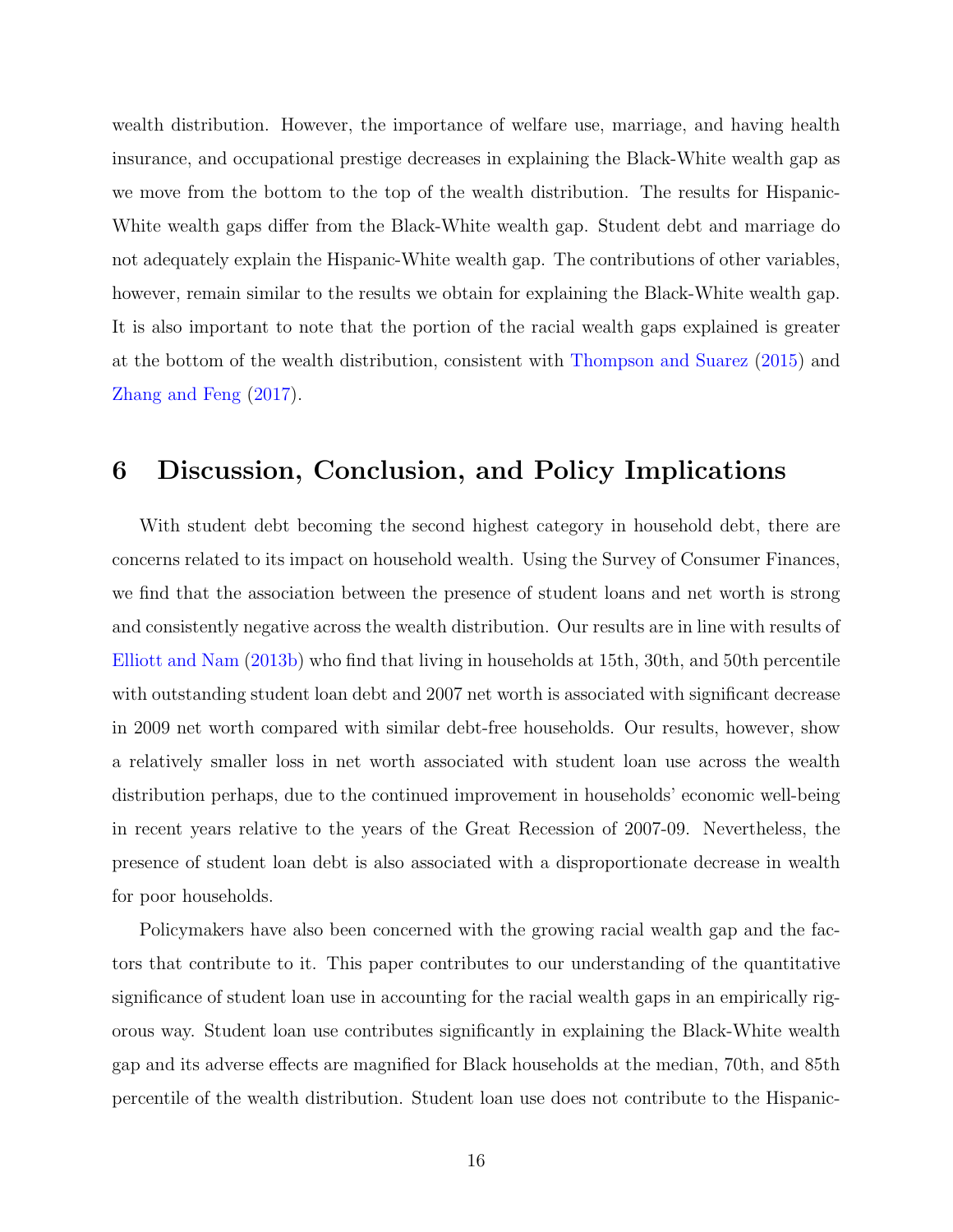White wealth gap in the time period we consider. While our detailed decomposition analysis is useful to quantify the contribution of various factors in explaining racial wealth gaps, they do not seek to recover behavioral or causal relationships. Previous studies have found that Blacks are more likely than Whites or Hispanics to have student loan debt and finance their own education, [Braga](#page-38-6) [\(2016\)](#page-38-6), and that debt and default among Black college students is at alarming levels. Black college graduates default at five times the rate of white BA graduates (21% versus 4%), and are more likely to default than White dropouts, [Scott-Clayton](#page-41-8) [\(2018\)](#page-41-8). [Grinstein-Weiss et al.](#page-39-9) [\(2016\)](#page-39-9) suggest that low and middle income Black and White students, who face similar liquidity constraints and borrowing risks, are at unequal risk of accumulating education debt. Further, there is evidence of a financial literacy gap with Whites having higher financial literacy scores than minorities despite financial literacy education, [Al-Bahrani et al.](#page-38-7) [\(2019\)](#page-38-7).

There are several mechanisms through which current and future policy can help more Americans reduce burdens associated with student debt: consumer-driven oversight of the student loan industry, financial literacy and education, transparency and full disclosure about the type of student loans, various ways of repayment, grant, merit aid, and financial aid programs, and assistance with complaints related to student loans.

The Dodd-Frank Wall Street Reform and Consumer Protection Act (Act) established a Student Loan Ombudsman within the Consumer Financial Protection Bureau (CFPB) in 2010. The ombudsman is responsible for compiling and analyzing data on student loan complaints annually and making appropriate recommendations to the Secretary of the Treasury, the Director of the Consumer Financial Protection Bureau, the Secretary of Education, and Congress. From July 2011 through August 2017, the CFPB handled over 50,700 private and federal student loan complaints, and about 9,800 debt collection complaints related to private or federal student loan debt, [Chopra](#page-38-8) [\(2017\)](#page-38-8). A continued consumer-driven oversight of the student loan industry by federal agencies is one significant way to inform and shape public policy.[14](#page-0-0)

<sup>14</sup>For instance, CFPB sued Navient, the largest student loan servicer in the U.S. which services more than \$300 billion in federal and private student loans of more than 12 million borrowers. Navient is sued for creating obstacles to repayment by providing bad information, processing payments incorrectly, and failing to act when borrowers complained, [CFPB news 2017.](https://www.consumerfinance.gov/about-us/newsroom/cfpb-sues-nations-largest-student-loan-company-navient-failing-borrowers-every-stage-repayment/)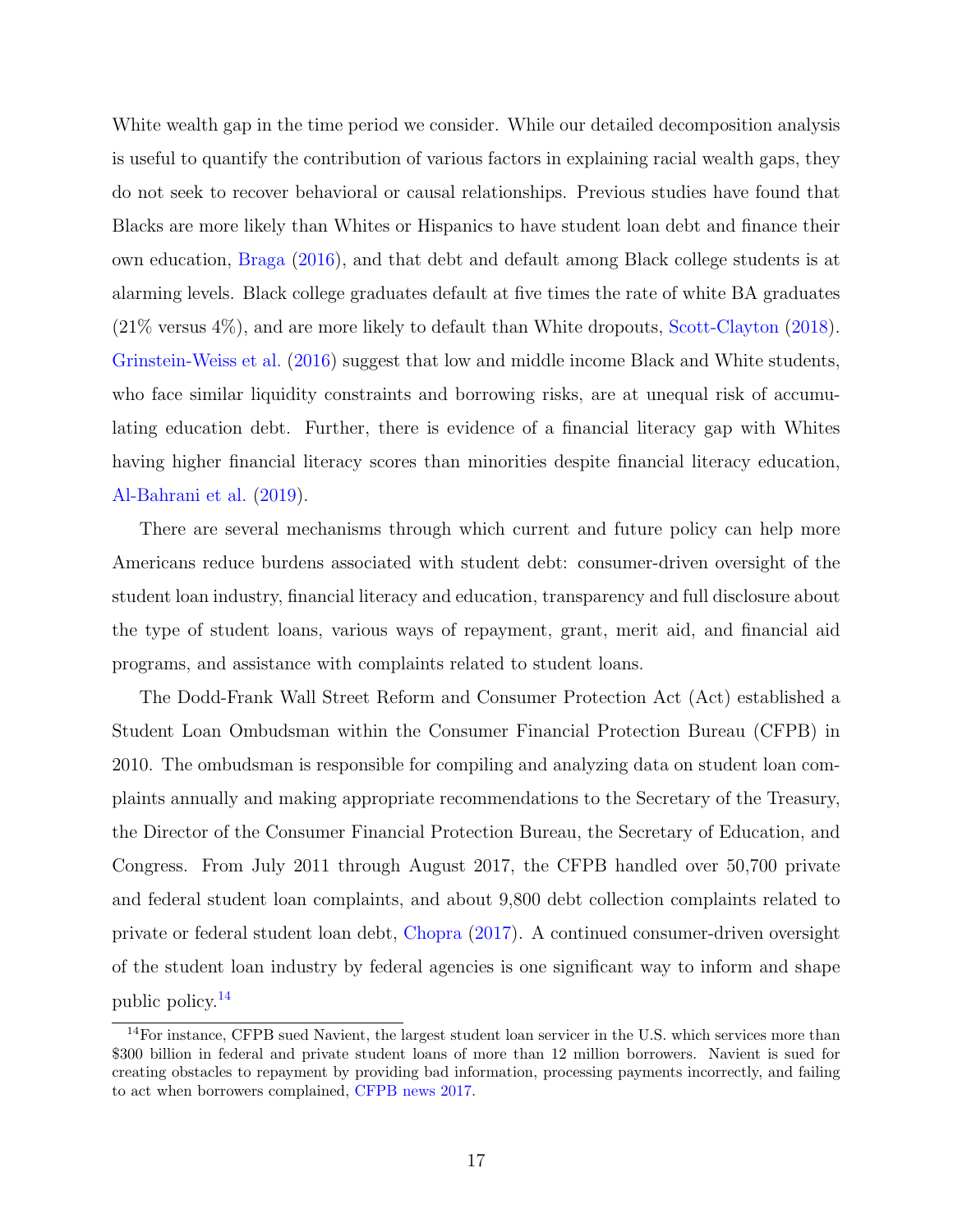Under the Fair and Accurate Credit Transactions Act of 2003, the Financial Literacy and Education Commission (FLEC) was established. The commission was tasked to develop a national financial education web site, <MyMoney.gov>, and a national strategy on financial education. There are a numerous recent initiatives from FLEC that have resulted in use-ful public-private partnerships.<sup>[15](#page-0-0)</sup> The FLEC also suggests that starting financial literacy education and planning as early as kindergarten and continuing well beyond high school is useful. There are already some initiatives that help students make informed decisions about planning for, finding, and paying for college e.g. likelihood of finishing their degree and earnings in their field of study, budgeting under economic shocks etc., [Avery and Turner](#page-38-9) [\(2012\)](#page-38-9). However, there is a need for policymakers to examine if there is a systemic bias in the provision of financial literacy education, [Al-Bahrani et al.](#page-38-7) [\(2019\)](#page-38-7).

Finally, full transparency in colleges and universities about the type of student loan (federal or private), repayment amounts for each loan, repayment options, and clarification about the difference between grant aid and loans would be useful.<sup>[16](#page-0-0)</sup> There are proposals that suggest replacing the current student loan system with an income-based repayment system to address the current student loan repayment crisis, [Dynarski and Kreisman](#page-39-10) [\(2013\)](#page-39-10).

Our analysis provides useful indications of which factors are more important in explaining racial wealth gaps across the wealth distribution so that causal explanations or behavioral relationships can be explored in more detail. For instance, since our decomposition indicates that differences in student loan use account for a significant fraction of the Black-White wealth gap across the wealth distribution, this suggests exploring in more detail how Black and White households choose to take out debt across the wealth distribution.

There are a few limitations to our study. Similar to the previous study by [Elliott and](#page-39-2)

<sup>15</sup>[For instance, the Treasury and the Department of Education \(ED\) collaborated with H&R Block and](#page-39-2) [Intuit, Inc. to incorporate federal student loan repayment plan information in tax preparation software](#page-39-2) [and websites. More than 100,000 people learned about how they or their children could lower student loan](#page-39-2) [payments. The Treasury also shared student loan repayment information in tax refund mailings to more](#page-39-2) [than 20 million Americans. FLEC has also launched a FAFSA mobile app in 2019 which helps consolidate](#page-39-2) [all information on student aid at one place and has interactive tools for parents, students, providers of](#page-39-2) [student loans. The app uses "nudging" to assist in repayment and in warning when taking out more debt](#page-39-2) [than necessary. It also assits in student retention in college by immediately issuing small ticket loans for](#page-39-2) [emergencies.](#page-39-2)

<sup>16</sup>[This is particularly important as as private loans do not offer the same protections and repayment](#page-39-2) [options as federal student loans.](#page-39-2)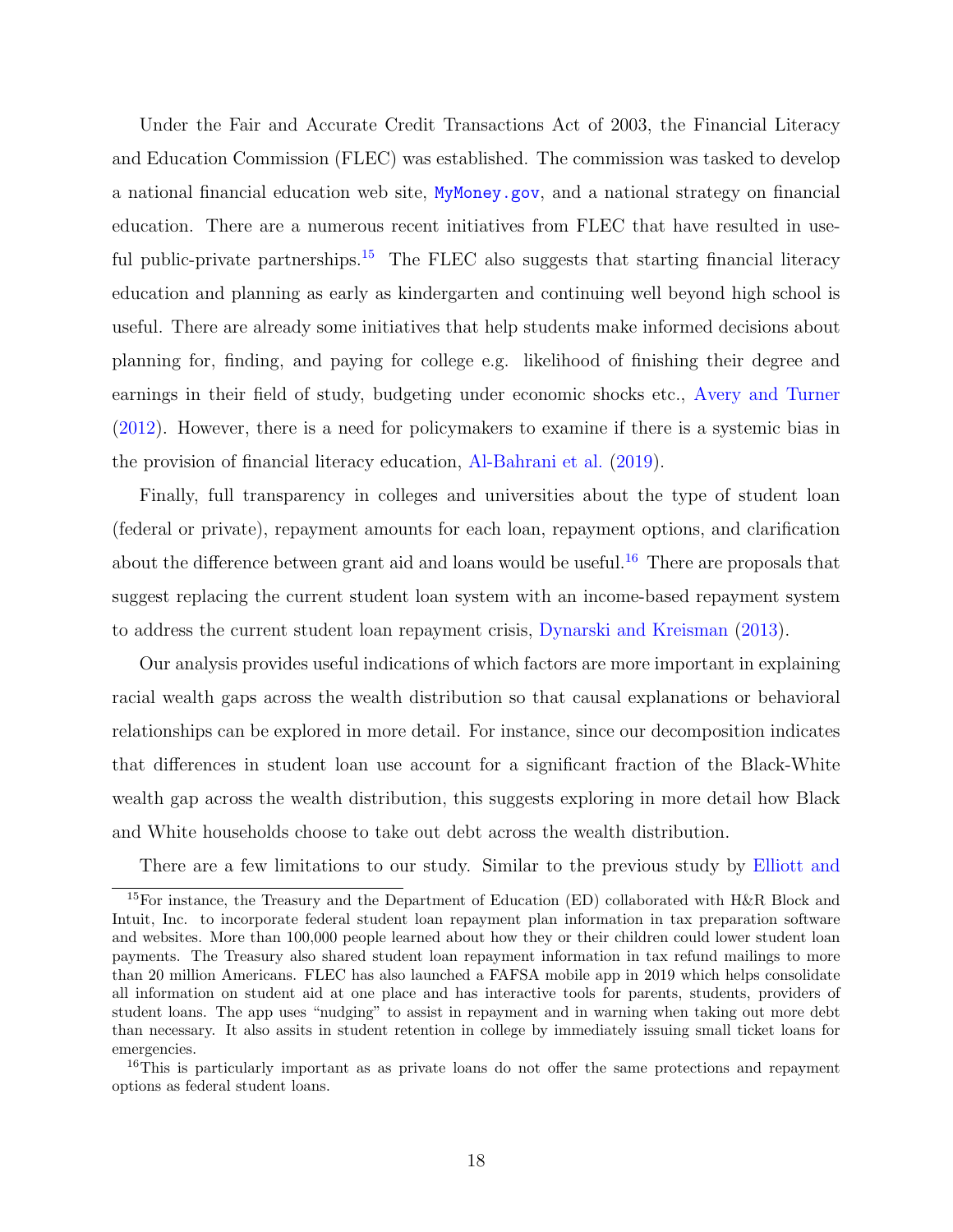[Nam](#page-39-2) [\(2013b\)](#page-39-2), we cannot conclude that a larger student debt necessarily causes households to have lower net worth. We tackle this issue by controlling for a host of factors considered important in predicting household net worth. Unobserved economic conditions may lead to effects on household net worth, and therefore, our findings should be treated as being suggestive of a relationship between outstanding student loan debt and net worth amount.

A second limitation is that we used a pooled cross section from SCF 2013 and 2016. This allowed us to provide comprehensive evaluation of relationship between student loan debt and U.S. households net worth for the expansionary period a few years after Great Recession for households with similar levels of net worth. Since the data are not panel, especially with sufficient time lapse between SCF surveys, we could not examine whether the same indebted households actually improved their financial situation in terms of net worth accumulation between 2013-2016 and whether the gap in net worth amounts between households with student loan debt and without increased or decreased.

Continuously increasing college costs and necessity of college education has made student loans one of the major factors affecting everyday life of many individuals and households in the U.S. Our paper underscores the growing importance of student loan debt in contributing to wealth disparities across racial groups and across the wealth distribution. Thus, this paper signals the need for elevated policy discussions on the highly complex issue of educational finance, the the efficacy of various student debt relief plans as well as the effectiveness of policies that aim to reduce inequality in the context of the growing and unbearable student debt burdens faced by young households and households of color.

#### Compliance with Ethical Standards

Ethical approval: This article does not contain any studies with human participants performed by any of the authors.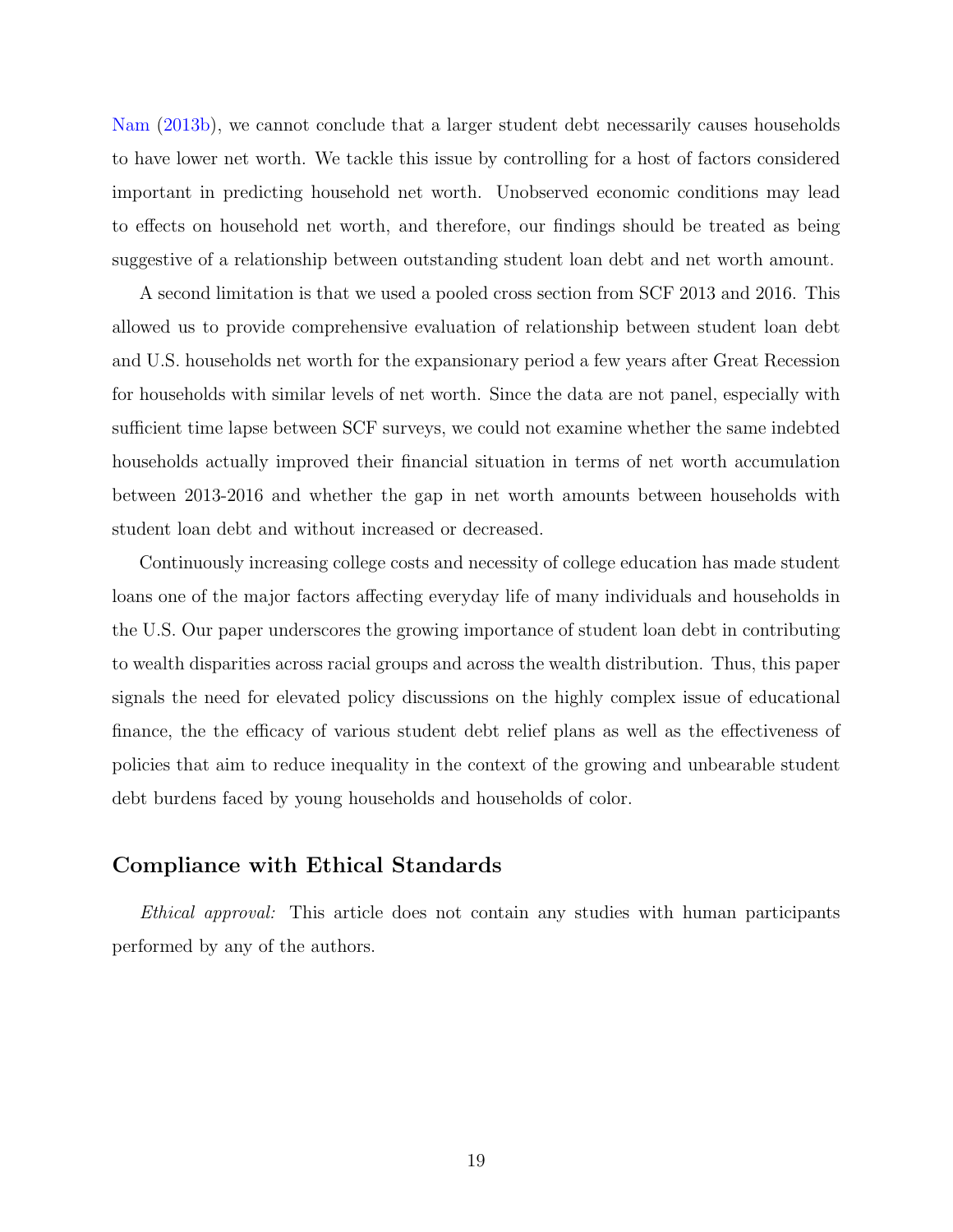<span id="page-20-0"></span>

|                               | 2013          |               |              | 2016          |  |
|-------------------------------|---------------|---------------|--------------|---------------|--|
| Characteristics               | No. or mean   | $%$ or median | No. or mean  | $%$ or median |  |
| Education loan use            | 28,799,044.00 | 23.50%        | 32,238,597   | 25.59%        |  |
| Amount of loans for education | \$27,548.06   | \$15,000.00   | \$32,797.35  | \$17,000.00   |  |
| Net worth                     | \$534,896.60  | \$87,300.00   | \$697,901.40 | \$104,470.00  |  |
| Four-year college graduate    | 47,518,268    | 38.78\%       | 42,870,686   | 34.03%        |  |
| Age                           | 51.16         | 51            | 51.68        | 52            |  |
| Income                        | \$86,596.13   | \$46,668.45   | \$102,252.00 | \$52,657.09   |  |
| Profession                    |               |               |              |               |  |
| Managerial or Professional    | 35,024,305    | 28.58\%       | 35,732,728   | 28.36\%       |  |
| Technical services            | 24,869,145    | 20.30%        | 27,057,850   | 21.48%        |  |
| Other                         | 21,711,964    | 17.72%        | 21,472,627   | 17.04%        |  |
| Not Working                   | 40,924,657    | 33.40%        | 41,718,495   | 33.11%        |  |
| Married                       | 70,027,299    | 57.15%        | 71,452,898   | 58.39%        |  |
| Use of welfare                | 17,081,664    | 13.94%        | 18,077,117   | 14.35\%       |  |
| Race                          |               |               |              |               |  |
| White                         | 85,882,792    | 70.09%        | 85,711,518   | 68.03%        |  |
| <b>Black</b>                  | 17,904,989    | 14.61\%       | 19,973,733   | 15.85%        |  |
| Hispanic                      | 13,041,734    | 10.64\%       | 14,282,169   | 11.34%        |  |
| Other                         | 5,700,555     | $4.65\%$      | 6,014,281    | 4.77%         |  |
| Has health insurance          | 96,491,519    | 78.75%        | 109,675,006  | 87.06%        |  |
|                               |               |               |              |               |  |
| Observations                  | 122,530,070   |               | 125,981,701  |               |  |

Table 1: Summary Statistics by Year

Note: Weighted data from the SCF survey are used. Net worth is adjusted for the level of student debt. Amount of loans for education are only for those with student loans.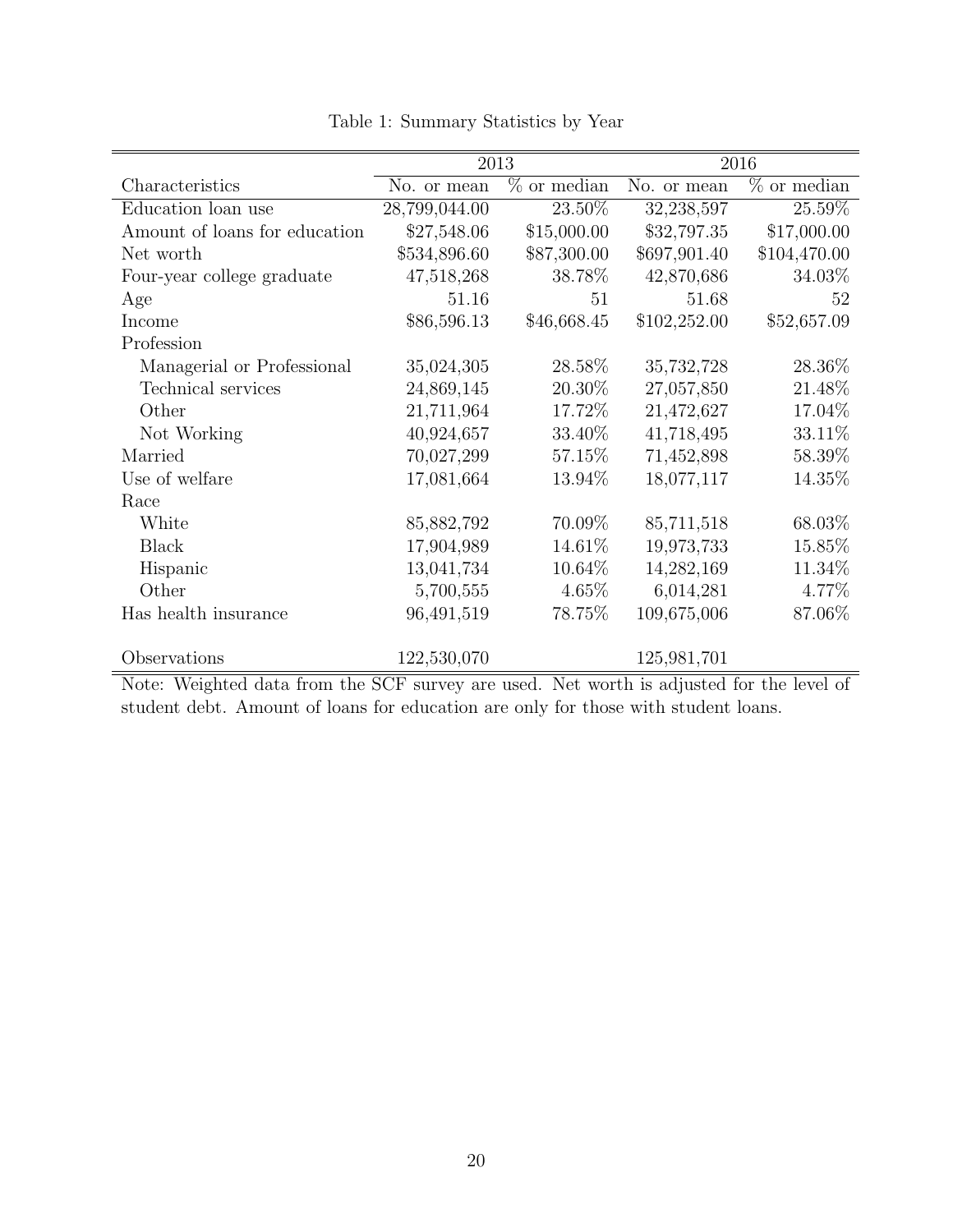<span id="page-21-0"></span>

|                                            |              | 2013     |             | 2016     |  |
|--------------------------------------------|--------------|----------|-------------|----------|--|
| Characteristics                            | No.          | $\%$     | No.         | $\%$     |  |
| Savings behavior in past year <sup>§</sup> |              |          |             |          |  |
| Spent more than income                     | 18,545,778   | 15.14\%  | 19,001,261  | 15.08%   |  |
| Spent same as income                       | 39,023,614   | 31.85%   | 37,208,200  | 29.53%   |  |
| Spent less than income                     | 64,960,679   | 53.02\%  | 69,772,240  | 55.38%   |  |
| Primary reason for saving <sup>®</sup>     |              |          |             |          |  |
| Can't save                                 | 5,011,782    | $4.09\%$ | 1,043,913   | $0.83\%$ |  |
| Education                                  | 10,549,491   | $8.61\%$ | 9,016,069   | $7.16\%$ |  |
| Family                                     | 7,736,825    | $6.31\%$ | 8,701,062   | $6.91\%$ |  |
| Home                                       | 3,775,945    | 3.08%    | 5,108,820   | $4.06\%$ |  |
| Purchases                                  | 11,105,338   | $9.06\%$ | 15,215,163  | 12.08%   |  |
| Retirement                                 | 37, 341, 347 | 30.48%   | 38,221,824  | 30.34%   |  |
| Liquidity or the future                    | 43,915,649   | 35.84\%  | 45,632,050  | 36.22%   |  |
| Investment                                 | 1,683,341    | 1.37%    | 2,244,805   | 1.78%    |  |
| No particular reason                       | 1,410,351    | 1.15%    | 797,993.49  | $0.63\%$ |  |
|                                            |              |          |             |          |  |
| Observations                               | 122,530,070  |          | 125,981,701 |          |  |

Table 2: Summary Statistics for Attitudes Towards Savings by Year

Note: Weighted data from the SCF survey are used. Net worth is adjusted for the level of student debt. Amount of loans for education are only for those with student loans.

§Adjusted for durables purchases/investments.

Survey respondents have different reasons for saving, even though they may not be saving all of the time.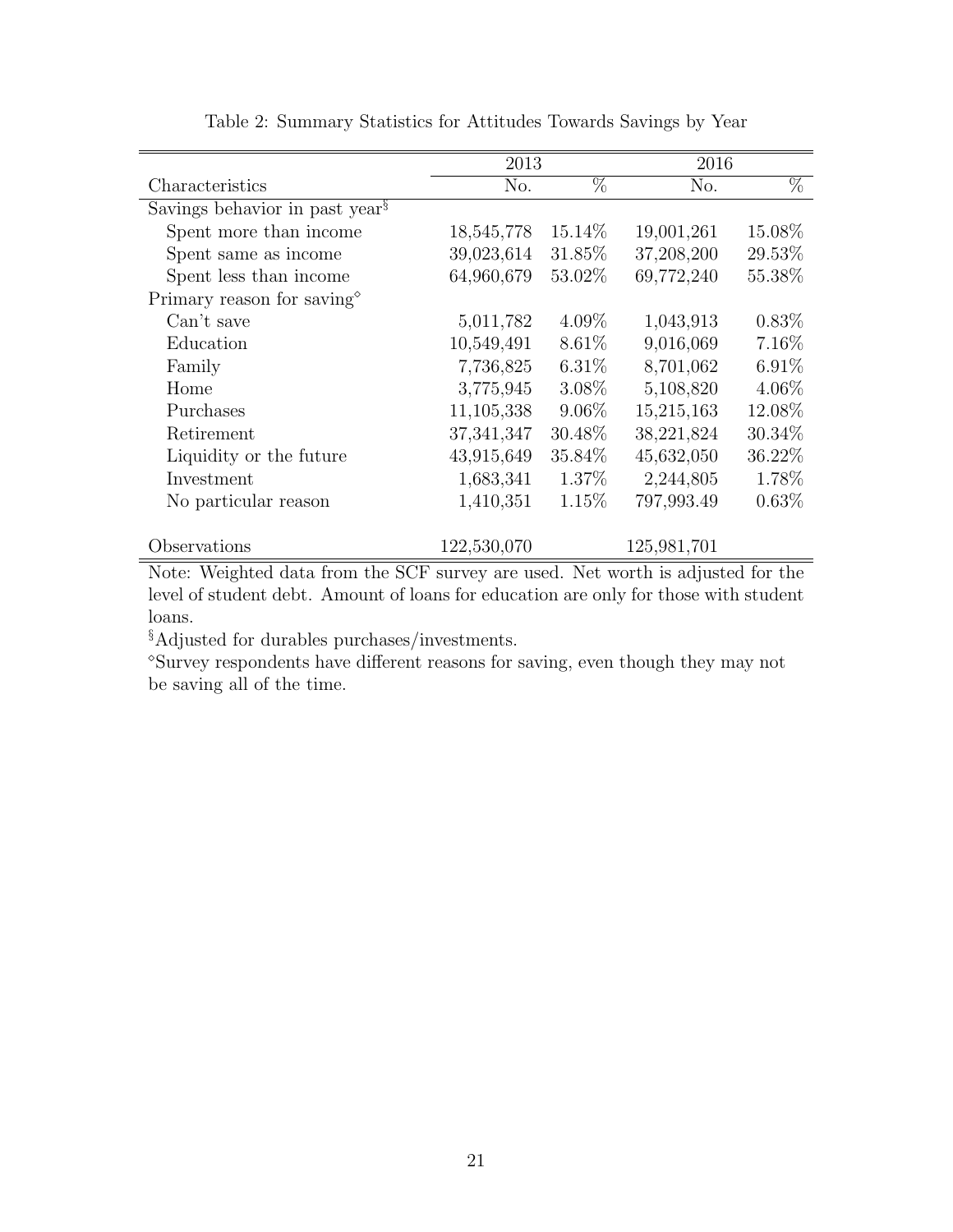<span id="page-22-0"></span>

|                            | 2013                           |               |                  |               |  |  |
|----------------------------|--------------------------------|---------------|------------------|---------------|--|--|
|                            |                                | Student loans | No student loans |               |  |  |
| Characteristics            | $\overline{\text{No}}$ or mean | $%$ or median | No. or mean      | $%$ or median |  |  |
| Net worth                  | \$184,524.10                   | \$40,400.00   | \$642,549.30     | \$114,200.00  |  |  |
| Four-year college graduate | 14,233,546                     | 49.42%        | 33, 284, 723     | 35.51%        |  |  |
| Age                        | 40.98                          | 39            | 54.29            | 54            |  |  |
| Income                     | \$68,576.75                    | \$50,726.57   | \$92,132.62      | \$45,653.91   |  |  |
| Profession                 |                                |               |                  |               |  |  |
| Managerial or Professional | 10,667,092                     | 37.04\%       | 24, 357, 212     | 25.99%        |  |  |
| Technical services         | 7,538,297                      | 26.18%        | 17,330,847       | 18.49%        |  |  |
| Other                      | 5,107,762                      | 17.74%        | 16,604,202       | 17.71%        |  |  |
| Not Working                | 5,485,892                      | 19.05%        | 35,438,764       | 37.81\%       |  |  |
| Married                    | 17,549,285                     | $60.94\%$     | 52,478,014       | 55.99%        |  |  |
| Use of welfare             | 4,802,691                      | 16.68%        | 12,278,973       | 13.10%        |  |  |
| Race                       |                                |               |                  |               |  |  |
| White                      | 18,655,205                     | 64.78%        | 67,227,586       | 71.72%        |  |  |
| <b>Black</b>               | 6,560,748                      | 22.78%        | 11,344,242       | 12.10%        |  |  |
| Hispanic                   | 2,323,868                      | 8.07\%        | 10,717,866       | 11.43\%       |  |  |
| Other                      | 1,259,223                      | 4.37%         | 4,441,332        | 4.74%         |  |  |
| Has health insurance       | 21,920,116                     | 76.11\%       | 74,571,402       | 79.56%        |  |  |
|                            |                                |               |                  |               |  |  |
| Observations               | 28,799,044                     |               | 93,731,026       |               |  |  |

#### Table 3: Summary Statistics for 2013

Note: Weighted data from the SCF survey are used. Net worth is adjusted for the level of student debt.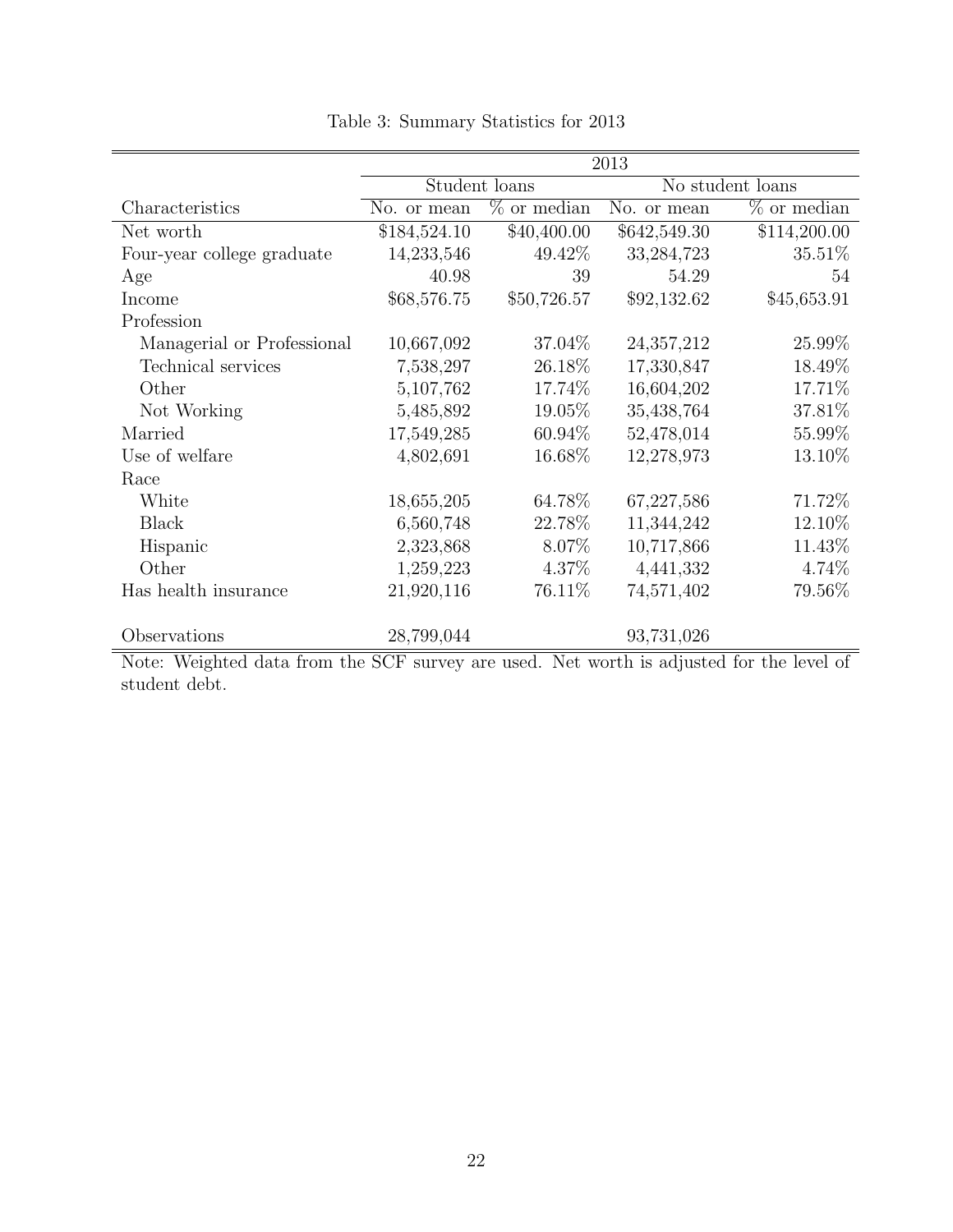<span id="page-23-0"></span>

|                                            | 2013          |          |                  |          |  |  |
|--------------------------------------------|---------------|----------|------------------|----------|--|--|
|                                            | Student loans |          | No student loans |          |  |  |
| Characteristics                            | No.           | $\%$     | No.              | $\%$     |  |  |
| Savings behavior in past year <sup>§</sup> |               |          |                  |          |  |  |
| Spent more than income                     | 5,566,299     | 19.33%   | 12,979,479       | 13.85%   |  |  |
| Spent same as income                       | 8,474,006     | 29.42%   | 30,549,608       | 32.59%   |  |  |
| Spent less than income                     | 14,758,739    | 51.25%   | 50,201,940       | 53.56%   |  |  |
| Primary reason for saving <sup>o</sup>     |               |          |                  |          |  |  |
| Can't save                                 | 649,316       | 2.25%    | 4,362,466        | 4.65%    |  |  |
| Education                                  | 2,995,963     | 10.40\%  | 7,553,528        | $8.06\%$ |  |  |
| Family                                     | 1,900,318     | $6.60\%$ | 5,836,507        | $6.23\%$ |  |  |
| Home                                       | 1,365,275     | 4.74\%   | 2,410,671        | $2.57\%$ |  |  |
| Purchases                                  | 2,585,331     | 8.98%    | 8,520,007        | $9.09\%$ |  |  |
| Retirement                                 | 8,259,467     | 28.68%   | 29,081,880       | 31.03%   |  |  |
| Liquidity or the future                    | 10,532,977    | 36.57%   | 33,382,672       | 35.62%   |  |  |
| Investment                                 | 366,035       | 1.27\%   | 1,317,306        | 1.41\%   |  |  |
| No particular reason                       | 144,362       | $0.50\%$ | 1,265,989.00     | $1.35\%$ |  |  |
|                                            |               |          |                  |          |  |  |
| Observations                               | 28,799,044    |          | 93,731,026       |          |  |  |

Table 4: Summary Statistics for Attitudes Towards Savings for 2013

Note: Weighted data from the SCF survey are used. Net worth is adjusted for the level of student debt.

§Adjusted for durables purchases/investments.

Survey respondents have different reasons for saving, even though they may not be saving all of the time.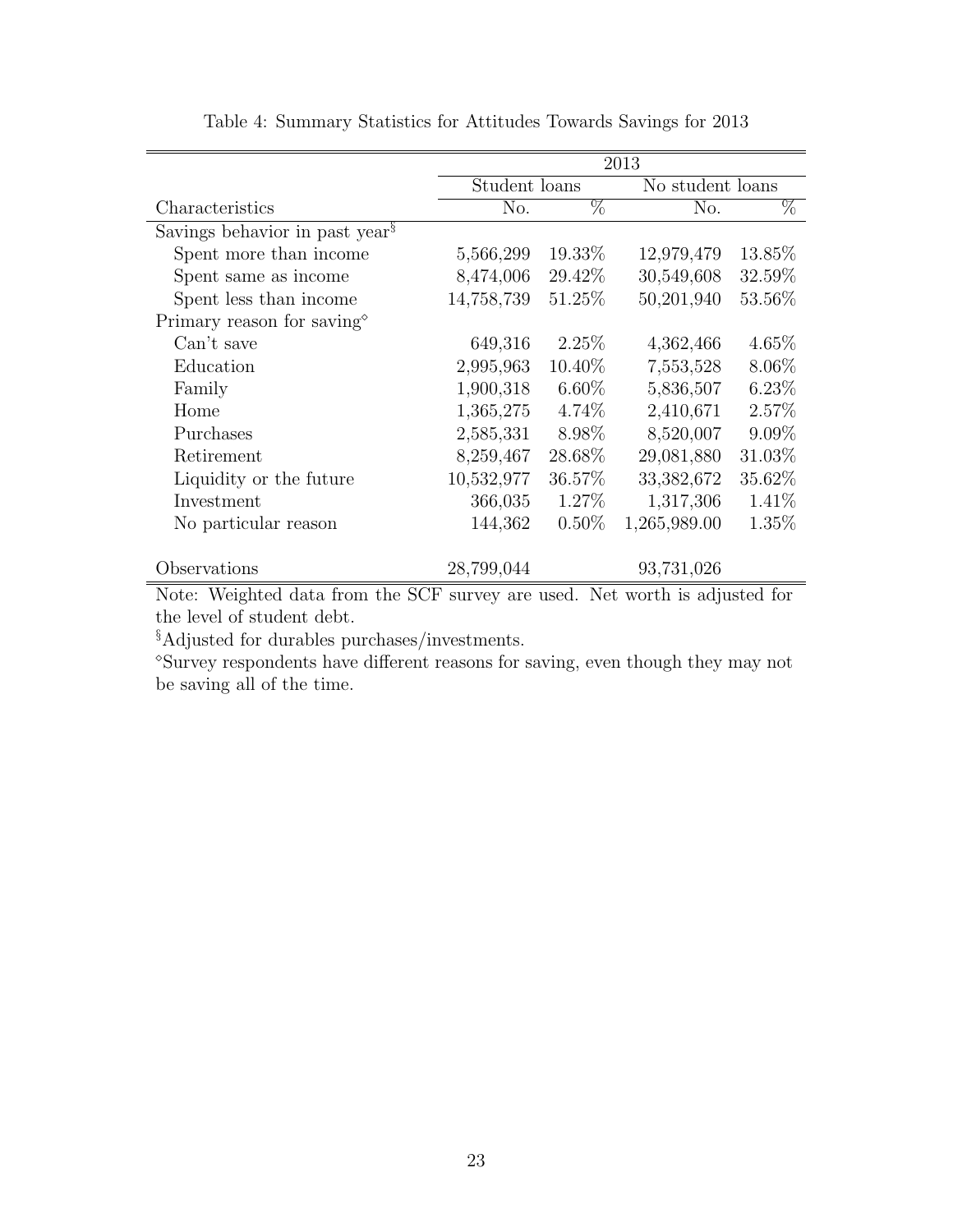<span id="page-24-0"></span>

|                            | 2016         |               |                  |               |  |  |  |
|----------------------------|--------------|---------------|------------------|---------------|--|--|--|
|                            |              | Student loans | No student loans |               |  |  |  |
| Characteristics            | No. or mean  | $%$ or median | No. or mean      | $%$ or median |  |  |  |
| Net worth                  | \$209,232.20 | \$49,120.00   | \$865,956.50     | \$140,210.00  |  |  |  |
| Four-year college graduate | 13,103,392   | 40.65%        | 29,767,294       | 31.75%        |  |  |  |
| Age                        | 40.94        | 39            | 55.37            | 56            |  |  |  |
| Income                     | \$79,325.45  | \$57,720.28   | \$110,136.50     | \$50,631.82   |  |  |  |
| Profession                 |              |               |                  |               |  |  |  |
| Managerial or Professional | 12,347,079   | 38.30%        | 23,385,648       | 24.95\%       |  |  |  |
| Technical services         | 9,340,364    | 28.97%        | 17,717,486       | 18.90%        |  |  |  |
| Other                      | 5,454,567    | 16.92\%       | 16,018,060       | 17.09%        |  |  |  |
| Not Working                | 5,096,586    | 15.81%        | 36,621,909       | 39.07%        |  |  |  |
| Married                    | 19,271,005   | 59.78%        | 52,181,893       | 55.66%        |  |  |  |
| Use of welfare             | 5,116,492    | 15.87%        | 12,960,625       | 13.83%        |  |  |  |
| Race                       |              |               |                  |               |  |  |  |
| White                      | 20,643,609   | 64.03%        | 65,067,909       | 69.41\%       |  |  |  |
| <b>Black</b>               | 6,719,656    | 20.84\%       | 13,254,076       | 14.14\%       |  |  |  |
| Hispanic                   | 3,269,043    | 10.14\%       | 11,013,126       | 11.75%        |  |  |  |
| Other                      | 1,606,289    | 4.98%         | 4,407,992        | 4.70%         |  |  |  |
| Has health insurance       | 27,885,492   | 86.50%        | 81,789,514       | 87.25\%       |  |  |  |
| Observations               | 32,238,597   |               | 93,743,104       |               |  |  |  |

### Table 5: Summary Statistics for 2016

Note: Weighted data from the SCF survey are used. Net worth is adjusted for the level of student debt.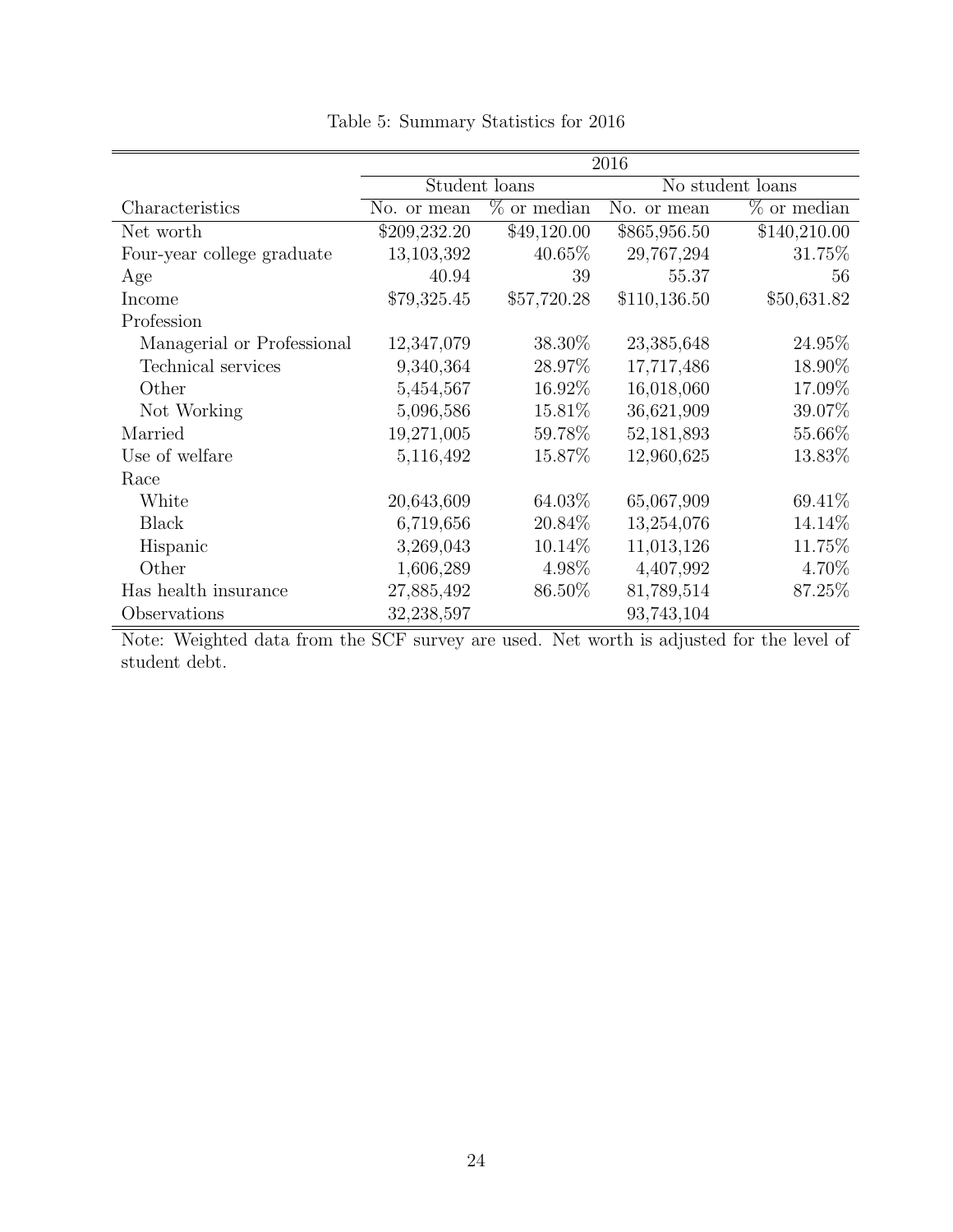<span id="page-25-0"></span>

|                                            | 2016             |          |                  |                 |  |
|--------------------------------------------|------------------|----------|------------------|-----------------|--|
|                                            | Student loans    |          | No student loans |                 |  |
| Characteristics                            | N <sub>o</sub> . | $\%$     | No.              | $\overline{\%}$ |  |
| Savings behavior in past year <sup>§</sup> |                  |          |                  |                 |  |
| Spent more than income                     | 5,711,381        | 17.72%   | 13,289,880       | 14.18%          |  |
| Spent same as income                       | 9,652,656        | 29.94%   | 27,555,544       | 29.39%          |  |
| Spent less than income                     | 16,874,560       | 52.34\%  | 52,897,680       | 56.43%          |  |
| Primary reason for saving <sup>®</sup>     |                  |          |                  |                 |  |
| Can't save                                 | 52,131           | $0.16\%$ | 991,782          | $1.06\%$        |  |
| Education                                  | 2,642,640        | 8.20\%   | 6,373,428        | $6.80\%$        |  |
| Family                                     | 2,449,135        | 7.60%    | 6,251,927        | 6.67%           |  |
| Home                                       | 2,027,165        | $6.29\%$ | 3,081,655        | 3.29%           |  |
| Purchases                                  | 3,731,411        | 11.57\%  | 11,483,752       | 12.25%          |  |
| Retirement                                 | 9,133,041        | 28.33%   | 29,088,783       | 31.03%          |  |
| Liquidity or the future                    | 11,592,341       | 35.96\%  | 34,039,709       | 36.31\%         |  |
| Investment                                 | 548,740          | $1.70\%$ | 1,696,065        | 1.81\%          |  |
| No particular reason                       | 61,991           | $0.19\%$ | 736,002.78       | $0.79\%$        |  |
| Observations                               | 32,238,597       |          | 93,743,104       |                 |  |

Table 6: Summary Statistics for Attitudes Towards Savings for 2016

Note: Weighted data from the SCF survey are used. Net worth is adjusted for the level of student debt.

 $^\S{\rm Adjusted}$  for durables purchases/investments.

Survey respondents have different reasons for saving, even though they may not be saving all of the time.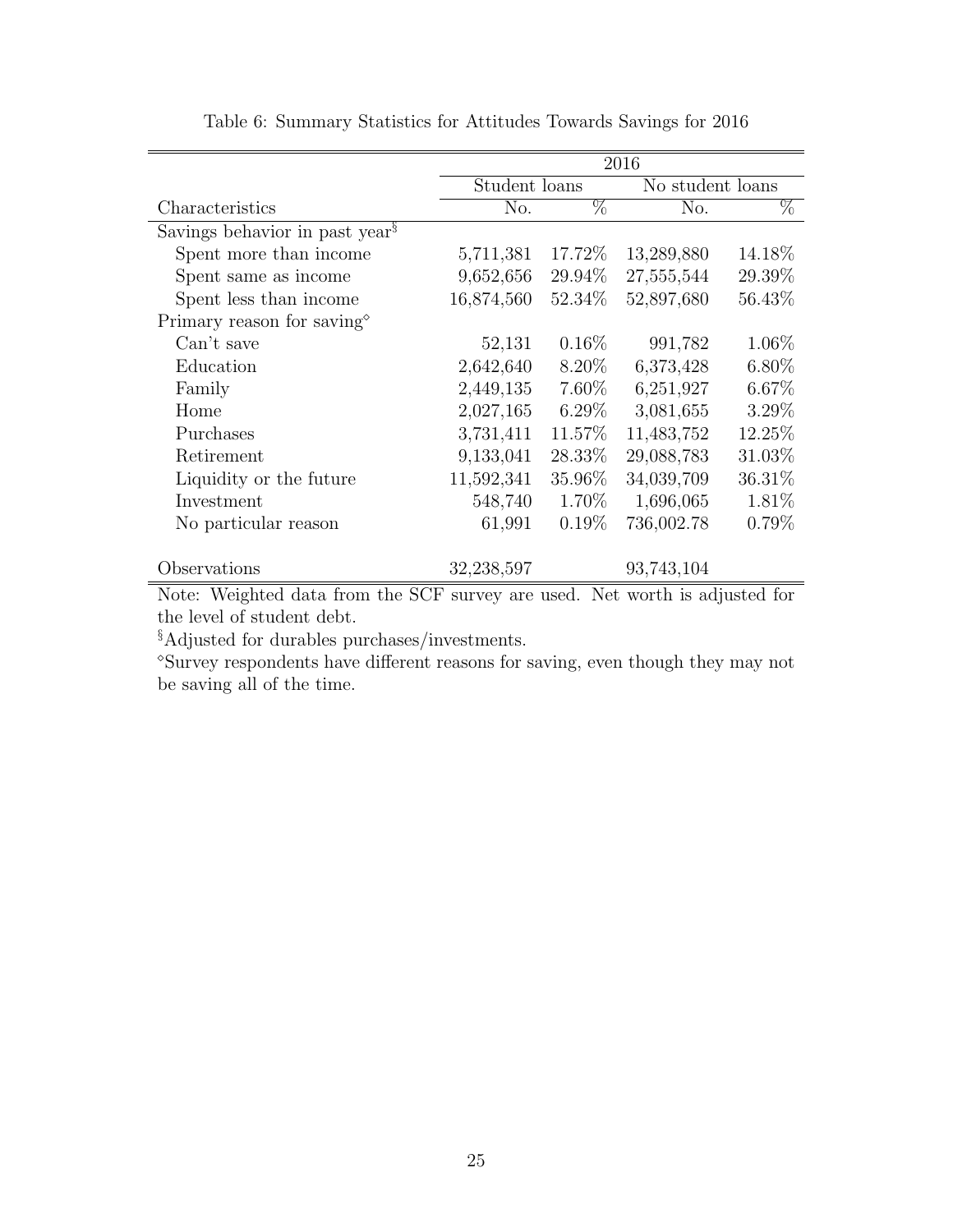

<span id="page-26-0"></span>Figure 1: Student Loan Debt as a Share of Income by Household Income Groups

Note: Weighted data from the SCF survey are used.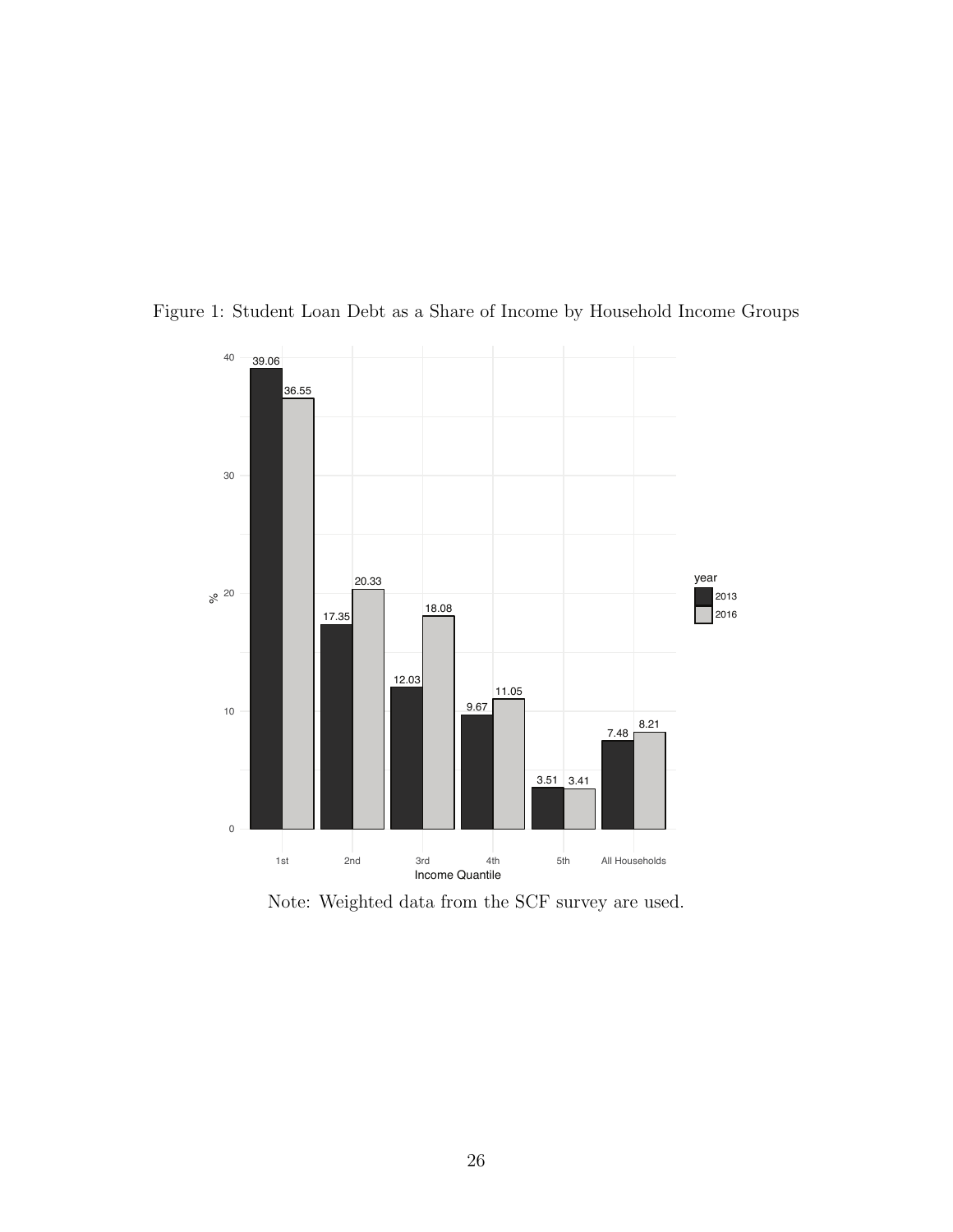<span id="page-27-0"></span>

|                                    | 15th Percentile           | 30th Percentile            | 50th Percentile             | 70th Percentile              | 85th Percentile               |
|------------------------------------|---------------------------|----------------------------|-----------------------------|------------------------------|-------------------------------|
|                                    | \$4,205<br>$-3,358.85***$ | \$19,700<br>$-9,585.16***$ | \$87,300<br>$-32,595.53***$ | \$250,600<br>$-87,619.02***$ | \$624,210<br>$-223,063.14***$ |
| Student loan use                   |                           |                            |                             |                              |                               |
|                                    | (261.88)                  | (754.06)                   | (3,072.74)                  | (8,728.79)                   | (22,859.90)                   |
| Income                             | $0.01***$                 | $0.04***$                  | $0.29***$                   | $1.04***$                    | $3.14***$                     |
|                                    | (0.00)                    | (0.00)                     | (0.02)                      | (0.06)                       | (0.17)                        |
| Four-year college graduate         | $5,567.65***$             | 18,473.37***               | 67,728.06***                | 163,367.79***                | 341,834.26***                 |
|                                    | (327.76)                  | (745.94)                   | (2,874.62)                  | (7,811.10)                   | (24, 153.13)                  |
| Age ( <i>Base: below 35</i> )      |                           |                            |                             |                              |                               |
| 35-44                              | 2,972.37***               | 15,737.70***               | 64,517.28***                | 156,412.78***                | 388,646.99***                 |
|                                    | (299.66)                  | (1,075.71)                 | (4,567.14)                  | (11, 377.78)                 | (29,905.01)                   |
| $45 - 54$                          | $4,176.64***$             | 22,884.37***               | 112,544.58***               | 302,350.73***                | 718,997.80***                 |
|                                    | (351.25)                  | (1,090.71)                 | (4,435.15)                  | (12,361.58)                  | (31,982.11)                   |
| 55-64                              | $6,176.79***$             | 30,840.02***               | 148,319.52***               | 391,919.68***                | 967,188.25***                 |
|                                    | (379.02)                  | (1,351.31)                 | (4,309.91)                  | (14,296.70)                  | (34,897.55)                   |
| 65-74                              | $8,026.31***$             | $41,283.04***$             | 177,829.32***               | 465,649.01***                | $1,093,660.21***$             |
|                                    | (467.24)                  | (1,440.78)                 | (4,547.35)                  | (14,225.39)                  | (43, 415.61)                  |
| over 75                            | $9,530.74***$             | 46,019.39***               | 202,401.68***               | 532,425.85***                | $1,217,426.39***$             |
|                                    | (583.59)                  | (1,590.65)                 | (5,642.09)                  | (17,541.44)                  | (43,884.41)                   |
| Occupational prestige              |                           |                            |                             |                              |                               |
| (Base: Managerial or Professional) |                           |                            |                             |                              |                               |
| Technical/services                 | $2,594.92***$             | $-7,623.87***$             | $-26,028.42***$             | $-70,947.27***$              | $-167,446.50***$              |
|                                    | (422.19)                  | (1,140.40)                 | (3,952.88)                  | (10,963.00)                  | (29, 937.04)                  |
| Other                              | $-2,691.70***$            | $-7,201.65***$             | $-21,637.99***$             | $-61,875.55***$              | $-160,605.89***$              |
|                                    | (449.27)                  | (1,418.60)                 | (3,899.45)                  | (10, 151.76)                 | (29, 214.08)                  |
| Not working                        | $-4,245.12***$            | $-13,946.98***$            | $-46,718.42***$             | $-113,563.94***$             | $-200,\!097.96^{***}$         |
|                                    | (462.41)                  | (1,422.44)                 | (3,930.90)                  | (12,351.19)                  | (36,852.16)                   |
| Married                            | $6,783.20***$             | 21,606.35***               | 70,479.94***                | 149,594.29***                | 270,375.17***                 |
|                                    | (226.88)                  | (790.90)                   | (3,165.00)                  | (7,758.56)                   | (22,047.68)                   |
| Use of welfare                     | $-6,852.61***$            | $-31,171.45***$            | $-125,852.54***$            | $-313,683.91***$             | $-639,030.70***$              |
|                                    | (440.93)                  | (1,236.59)                 | (4,921.97)                  | (13, 125.83)                 | (41,860.03)                   |
| Race (Base: White)                 |                           |                            |                             |                              |                               |
| Black                              | $-3,351.91***$            | $-15,494.96***$            | $-60,836.42***$             | $-174,202.01***$             | $-395,843.53***$              |
|                                    | (342.12)                  | (1,299.69)                 | (3,617.16)                  | (10.089.55)                  | (43, 422.88)                  |
| Hispanic                           | $-5,675.47***$            | $-18,525.84***$            | $-61,207.42***$             | $-140,619.03***$             | $-232,732.01***$              |
|                                    | (398.05)                  | (1,572.56)                 | (5,100.59)                  | (11, 376.32)                 | (43,639.25)                   |
| Other                              | $-1,832.39***$            | $-3,534.18*$               | $-430.64$                   | $26,917.07**$                | $120,\!440.00^{***}$          |
|                                    | (502.27)                  | (1,969.30)                 | (5,683.86)                  | (13, 497.16)                 | (39,027.85)                   |
| Has health insurance               | $4,214.79***$             | 15,493.00***               | 54,139.50***                | 115,567.00***                | 243,782.93***                 |
|                                    | (310.18)                  | (1,087.91)                 | (4,346.46)                  | (9,784.85)                   | (29, 781.34)                  |
| Year 2016                          | 961.07***                 | 2,536.87***                | $10,041.25***$              | 35,881.04***                 | 94,738.43***                  |
|                                    | (211.60)                  | (727.67)                   | (2,575.70)                  | (6,560.25)                   | (19,844.34)                   |
| Constant                           | $2,352.35***$             | 26,703.39***               | 192,311.82***               | 782,519.04***                | 2,357,918.13***               |
|                                    | (515.64)                  | (1,520.49)                 | (6,203.10)                  | (13,080.77)                  | (45, 172.95)                  |

Table 7: Median Regression Results for Net Worth

Note: Standard errors are bootstrapped with 999 replications and are adjusted for imputation uncertainty. Net worth is adjusted for the level of student debt. The coefficients are marginal effects evaluated at quantiles for net worth in 2013. Net worth is adjusted for the level of student debt. Standard errors are in parentheses. Population size in 2013 and 2016 are 122,530,070 and 125,981,701, respectively. Significance levels are denoted by: \*\*\*  $p < 0.01$ , \*\*  $p < 0.05$ ,  $*$   $p < 0.1$ .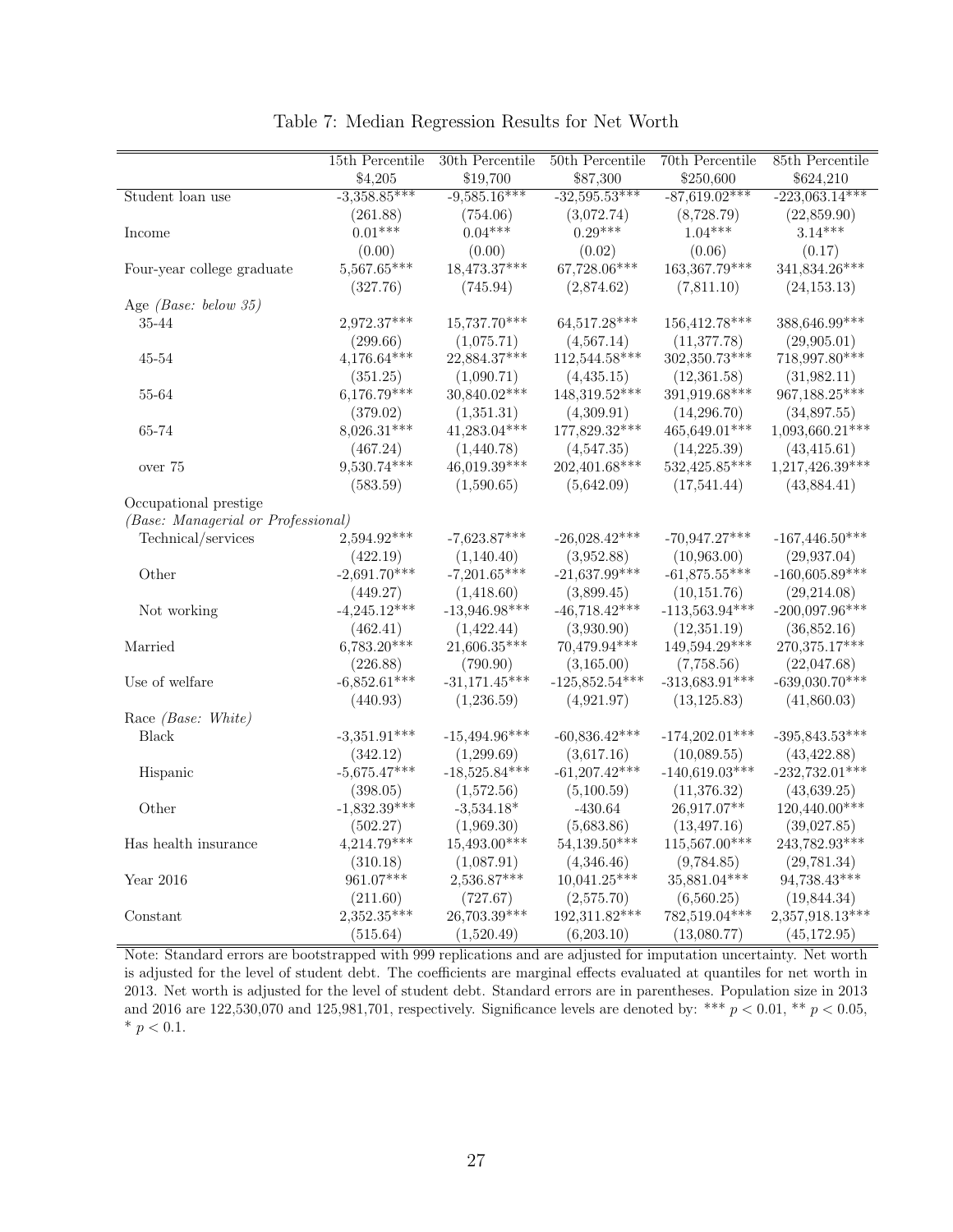<span id="page-28-0"></span>

|                                    | 15th Percentile | 30th Percentile | 50th Percentile  | 70th Percentile  | 85th Percentile   |
|------------------------------------|-----------------|-----------------|------------------|------------------|-------------------|
|                                    | \$4,205         | \$19,700        | \$87,300         | \$250,600        | \$624,210         |
| Student loan use                   | $-4,337.73***$  | $-14,533.13***$ | $-46,028.98***$  | $-114,189.47***$ | $-254,767.53***$  |
|                                    | (330.45)        | (893.02)        | (3,776.33)       | (9,794.10)       | (26, 134.54)      |
| Income                             | $0.01***$       | $0.04***$       | $0.29***$        | $1.04***$        | $3.11***$         |
|                                    | (0.00)          | (0.00)          | (0.02)           | (0.06)           | (0.17)            |
| Four-year college graduate         | $5,506.39***$   | 18,656.18***    | 68,441.42***     | 163,783.24***    | 339,523.11***     |
|                                    | (315.12)        | (724.43)        | (2,778.43)       | (8,699.62)       | (26,064.85)       |
| Age ( <i>Base: below 35</i> )      |                 |                 |                  |                  |                   |
| $35 - 44$                          | 2,840.48***     | 15,625.72***    | 66,596.73***     | 157,040.35***    | 386,252.86***     |
|                                    | (301.13)        | (1,060.78)      | (4,470.12)       | (11,995.05)      | (32,505.22)       |
| $45 - 54$                          | $4,077.59***$   | 23,695.53***    | 113,499.37***    | 299,967.59***    | 711,177.82***     |
|                                    | (316.79)        | (1,022.45)      | (4,298.16)       | (13,740.97)      | (31,230.33)       |
| $55 - 64$                          | $6.022.95***$   | 30,800.70***    | 146,378.41***    | 391,781.60***    | 961,733.69***     |
|                                    | (383.72)        | (1,333.11)      | (4, 192.51)      | (15,338.55)      | (35, 102.35)      |
| 65-74                              | 7,983.06***     | 40,933.00***    | 178,230.64***    | 463,190.59***    | $1,085,084.89***$ |
|                                    | (533.85)        | (1,656.80)      | (4,640.03)       | (14,010.45)      | (39,561.10)       |
| over 75                            | $9,515.72***$   | 45,714.03***    | 203,213.97***    | $531,353.23***$  | $1,211,894.70***$ |
|                                    | (530.52)        | (1,866.95)      | (5,838.93)       | (17, 422.95)     | (43,366.16)       |
| Occupational prestige              |                 |                 |                  |                  |                   |
| (Base: Managerial or Professional) |                 |                 |                  |                  |                   |
| Technical/services                 | $-2,430.27***$  | $-7,579.60***$  | $-25,360.86***$  | $-69,928.14***$  | $-169,048.49***$  |
|                                    | (426.86)        | (991.65)        | (3,521.75)       | (9,761.37)       | (31,978.07)       |
| Other                              | $-2,684.54***$  | $-7,193.79***$  | $-22,184.75***$  | $-59,648.47***$  | $-150,860.95***$  |
|                                    | (397.31)        | (1,402.96)      | (3,581.70)       | (10,352.92)      | (32,636.18)       |
| Not working                        | $-4,094.48***$  | $-14,106.83***$ | $-47,045.48***$  | $-115,107.11***$ | $-192,318.74***$  |
|                                    | (458.57)        | (1,463.67)      | (3,736.62)       | (11,906.68)      | (35, 117.37)      |
| Married                            | $6,886.96***$   | $21,654.44***$  | 71,146.76***     | 151,311.35***    | 274,633.20***     |
|                                    | (256.68)        | (721.44)        | (3,012.12)       | (7,509.52)       | (21, 697.49)      |
| Use of welfare                     | $-6,706.35***$  | $-30,371.38***$ | $-127,438.16***$ | $-312,838.95***$ | $-638,540.64***$  |
|                                    | (441.54)        | (1,203.49)      | (5, 196.17)      | (12,827.32)      | (37,733.94)       |
| Race (Base: White)                 |                 |                 |                  |                  |                   |
| <b>Black</b>                       | $-4,442.64***$  | $-20,725.53***$ | $-76,681.12***$  | $-206,261.19***$ | $-464,927.00***$  |
|                                    | (420.19)        | (1,406.47)      | (4,470.18)       | (10, 942.10)     | (46,808.98)       |
| Hispanic                           | $-6,531.60***$  | $-23,325.78***$ | $-75,477.17***$  | $-162,616.89***$ | $-284,523.67***$  |
|                                    | (491.22)        | (1,623.13)      | (6,456.14)       | (14,215.33)      | (63, 157.13)      |
| Other                              | $-2,042.13***$  | $-4,819.58**$   | $-3,735.31$      | 20,526.69        | 154,973.33**      |
|                                    | (517.06)        | (2,250.06)      | (5,966.59)       | (15,599.21)      | (61,862.91)       |
| Has health insurance               | $4,134.44***$   | 14,946.20***    | 50,726.19***     | 113,275.29***    | 243,634.61***     |
|                                    | (327.02)        | (1,168.07)      | (4,436.02)       | (10, 260.14)     | (31,092.12)       |
| Year $2016$                        | 983.28***       | 2,706.95***     | 10,997.17***     | 35,445.66***     | 90,648.87***      |
|                                    | (240.02)        | (679.40)        | (2,605.47)       | (6,842.37)       | (19,016.13)       |

Table 8: Median Regression Results for Net Worth with Interactions

Note: Standard errors are bootstrapped with 999 replications and are adjusted for imputation uncertainty. Net worth is adjusted for the level of student debt. The coefficients are marginal effects evaluated at quantiles for net worth in 2013. Standard errors are in parentheses. Population size in 2013 and 2016 are 122,530,070 and 125,981,701, respectively. Significance levels are denoted by: \*\*\*  $p < 0.01$ , \*\*  $p < 0.05$ , \*  $p < 0.1$ .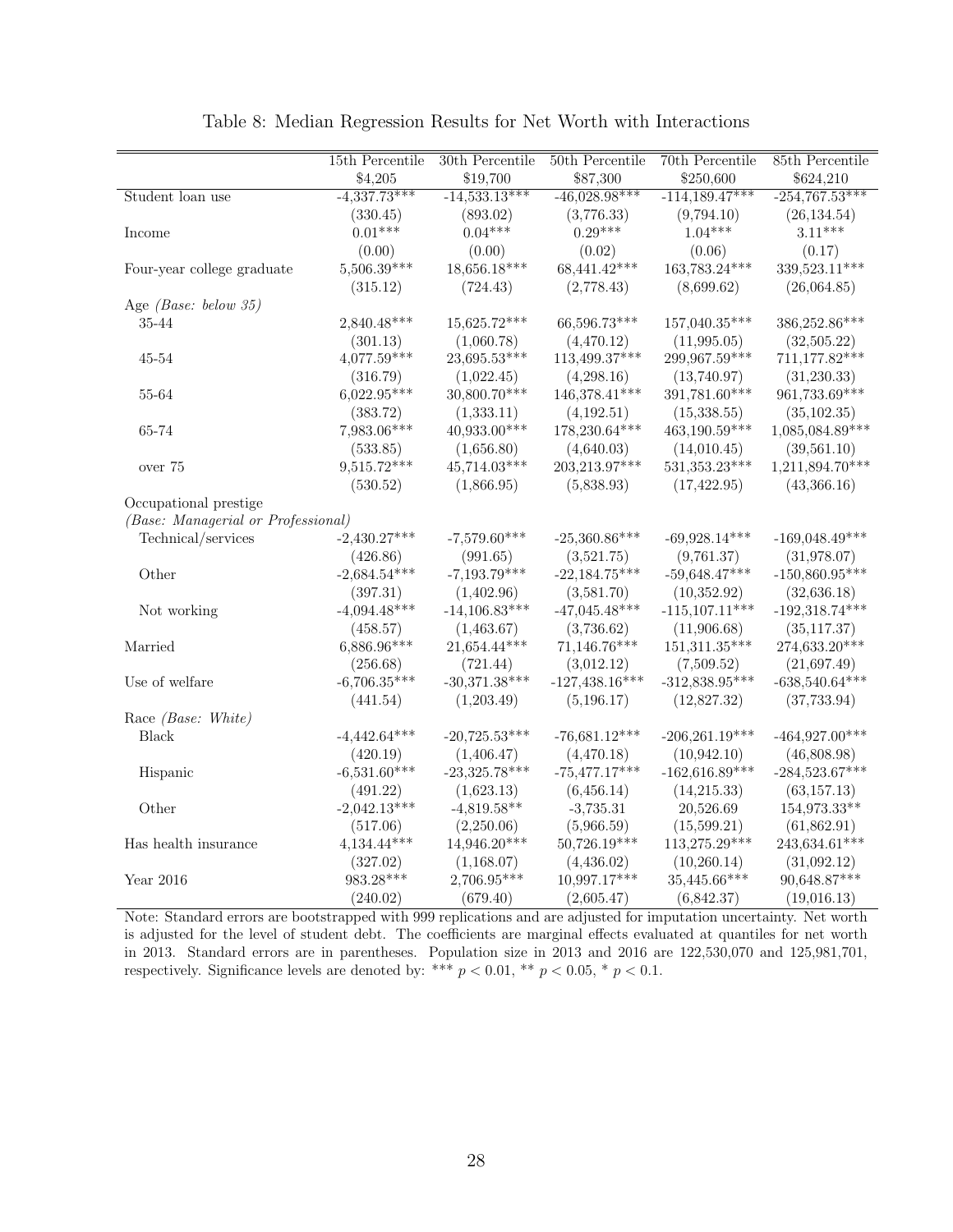|                                          | 15th Percentile | 30th Percentile | 50th Percentile | 70th Percentile | 85th Percentile |
|------------------------------------------|-----------------|-----------------|-----------------|-----------------|-----------------|
|                                          | \$4,205         | \$19,700        | \$87,300        | \$250,600       | \$624,210       |
| Interaction terms                        |                 |                 |                 |                 |                 |
| ( <i>Base: Whitex Student loan use</i> ) |                 |                 |                 |                 |                 |
| $Black \times Student$ loan use          | 3,893.15***     | 15,607.23***    | $40.997.09***$  | 84,317.81***    | $206,023.12**$  |
|                                          | (585.66)        | (1,684.86)      | (6,178.94)      | (17,542.12)     | (87,036.77)     |
| Hispanic×Student loan use                | $4,643.44***$   | 21,820.85***    | 59,415.04***    | $94,101.99**$   | 136,070.01      |
|                                          | (1,751.18)      | (2,806.29)      | (11, 172.49)    | (39, 424.07)    | (84,027.90)     |
| Other $\times$ Student loan use          | 696.00          | 5,361.42        | 14,586.26       | 27,265.81       | $-101,079.62$   |
|                                          | (1,887.11)      | (4,270.61)      | (16,553.53)     | (40,520.92)     | (96,081.68)     |
| Constant                                 | $2,611.51***$   | 28,243.12***    | 197,361.75***   | 790,159.52***   | 2,370,285.24*** |
|                                          | (492.23)        | (1,724.27)      | (6,729.52)      | (15,574.69)     | (49,879.44)     |

Table 8: Median Regression Results for Net Worth with Interactions (Continued)

Note: Standard errors are bootstrapped with 999 replications and are adjusted for imputation uncertainty. Net worth is adjusted for the level of student debt. The coefficients are marginal effects evaluated at quantiles for net worth in 2013. Standard errors are in parentheses. Population size in 2013 and 2016 are 122,530,070 and 125,981,701, respectively. Significance levels are denoted by: \*\*\*  $p < 0.01$ , \*\*  $p < 0.05$ , \*  $p < 0.1$ .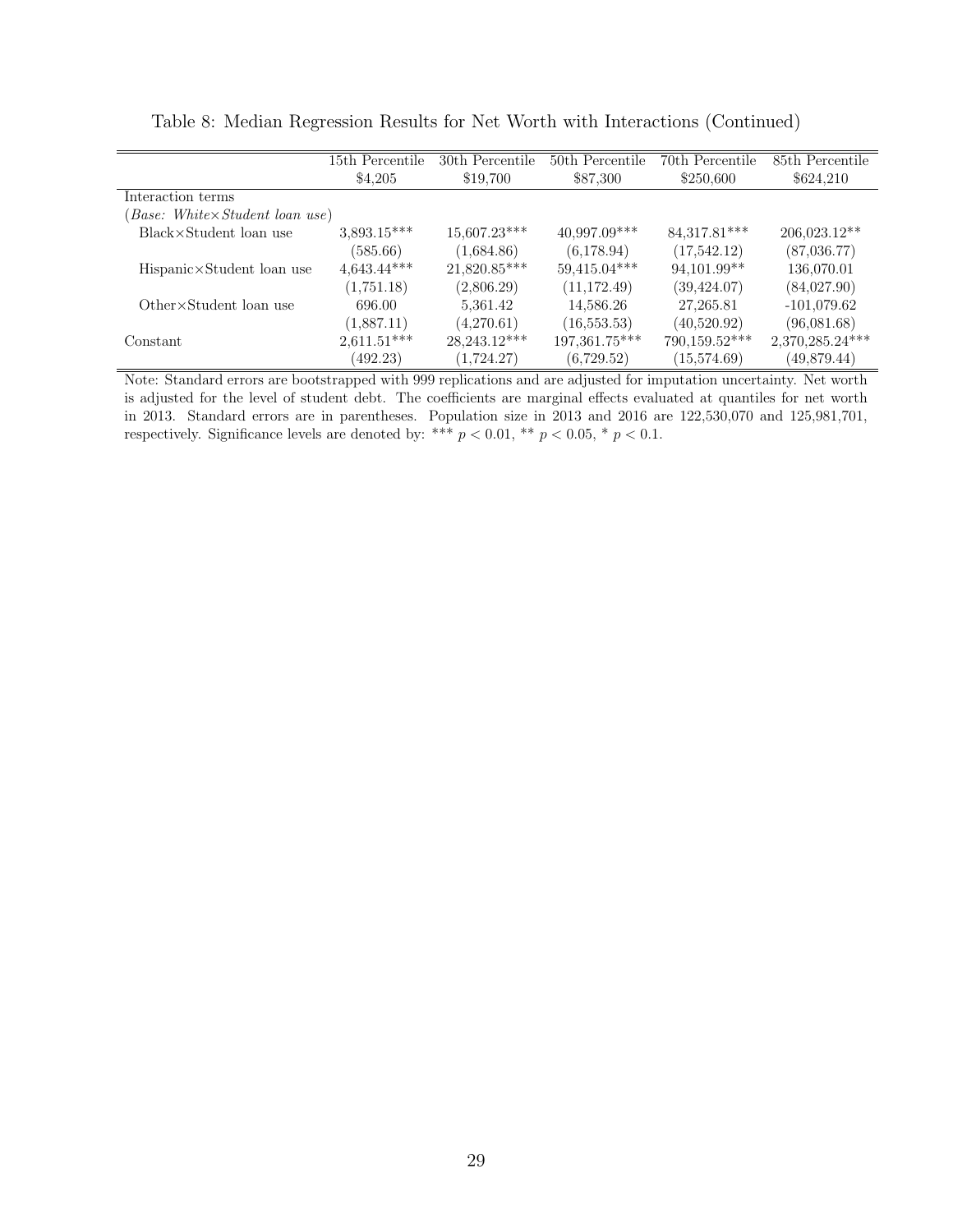<span id="page-30-0"></span>

|                                    | 15th Percentile           | 30th Percentile             | 50th Percentile              | 70th Percentile              | 85th Percentile               |
|------------------------------------|---------------------------|-----------------------------|------------------------------|------------------------------|-------------------------------|
| Student loan use                   | \$8,800<br>$-3,322.09***$ | \$43,110<br>$-11,532.40***$ | \$171,100<br>$-42,954.04***$ | \$354,800<br>$-83,216.78***$ | \$762,000<br>$-156,215.98***$ |
|                                    |                           |                             |                              |                              |                               |
|                                    | (452.64)                  | (1,575.45)                  | (4,563.60)                   | (10,032.51)                  | (25, 344.41)                  |
| Income                             | $0.01***$                 | $0.09***$                   | $0.50***$                    | $1.44***$                    | $3.82***$                     |
|                                    | (0.00)                    | (0.01)                      | (0.03)                       | (0.07)                       | (0.22)                        |
| Four-year college graduate         | $9,351.87***$             | 34,693.99***                | 116,725.00***                | 195,836.14***                | 383,680.72***                 |
|                                    | (407.93)                  | (1,516.69)                  | (4,863.91)                   | (9,753.02)                   | (26, 194.55)                  |
| Age ( <i>Base: below 35</i> )      |                           |                             |                              |                              |                               |
| 35-44                              | $8,501.54***$             | 37,054.85***                | 136,219.15***                | 205,329.86***                | 346,143.00***                 |
|                                    | (520.84)                  | (1,864.10)                  | (6,815.55)                   | (12, 162.23)                 | (32,697.70)                   |
| $45 - 54$                          | $10,100.33***$            | 49,543.12***                | 199,684.85***                | 342,498.62***                | 641,998.76***                 |
|                                    | (475.45)                  | (2,008.36)                  | (6,663.76)                   | (15,356.83)                  | (37, 143.89)                  |
| 55-64                              | $12,175.86***$            | 61,794.29***                | 242,798.44***                | 428,661.81***                | 854,753.11***                 |
|                                    | (603.87)                  | (2,217.55)                  | (8,211.02)                   | (14,677.04)                  | (41,305.84)                   |
| 65-74                              | $15,812.31***$            | 80,256.16***                | 286,959.17***                | 503,753.39***                | 970,532.02***                 |
|                                    | (692.83)                  | (2,278.24)                  | (9,033.58)                   | (15, 483.85)                 | (46,829.02)                   |
| over 75                            | $16,463.19***$            | 84,459.34***                | 317,088.64***                | 570,969.96***                | $1,091,502.09***$             |
|                                    | (744.83)                  | (3,227.70)                  | (11,091.24)                  | (18,967.66)                  | (52, 775.62)                  |
| Occupational prestige              |                           |                             |                              |                              |                               |
| (Base: Managerial or Professional) |                           |                             |                              |                              |                               |
| Technical/services                 | $-5,224.48***$            | $-17,870.69***$             | $-57,326.66***$              | $-89,315.57***$              | $-167,658.56***$              |
|                                    | (641.67)                  | (2,056.03)                  | (5,723.18)                   | (10,746.22)                  | (33, 480.28)                  |
| Other                              | $-4,280.64***$            | $-14,838.33***$             | $-60,122.46***$              | $-74,750.34***$              | $-170,556.59***$              |
|                                    | (628.63)                  | (2,196.41)                  | (5,433.05)                   | (11, 257.59)                 | (30, 840.10)                  |
| Not working                        | $-8,574.81***$            | $-36,781.77***$             | $-111,043.57***$             | $-168,328.50***$             | $-241,757.57***$              |
|                                    | (745.95)                  | (2,360.22)                  | (7,207.16)                   | (14, 255.48)                 | (37,901.96)                   |
| Married                            | 14,307.68***              | 52,072.73***                | 148,623.91***                | 198,555.68***                | 314,209.36***                 |
|                                    | (411.88)                  | (1,452.56)                  | (5,246.46)                   | (8,409.70)                   | (28, 134.91)                  |
| Use of welfare                     | $-13,906.30***$           | $-74,517.46***$             | $-283,183.19***$             | $-495,447.76***$             | $-760,008.91***$              |
|                                    | (600.76)                  | (2,636.15)                  | (10,697.08)                  | (16,970.57)                  | (45, 156.83)                  |
| Race (Base: White)                 |                           |                             |                              |                              |                               |
| <b>Black</b>                       | $-6.863.99***$            | $-35.665.32***$             | $-114,304.72***$             | $-216,523.83***$             | $-390,857.21***$              |
|                                    | (467.41)                  | (2,052.67)                  | (6,750.49)                   | (14, 761.23)                 | (36, 251.70)                  |
| Hispanic                           | $-10,045.41***$           | $-41,844.02***$             | $-103,021.80***$             | $-140,926.86***$             | $-166,985.63***$              |
|                                    | (672.99)                  | (2,409.32)                  | (8,723.18)                   | (15, 111.88)                 | (37, 184.48)                  |
| Other                              | $-4,684.12***$            | $-14,334.26***$             | $-19,140.45*$                | 37,364.05**                  | 120,424.21**                  |
|                                    | (691.07)                  | (3,352.59)                  | (10,652.66)                  | (18, 649.69)                 | (48,827.81)                   |
| Has health insurance               | 7,874.03***               | 32,793.47***                | 102,845.05***                | 158,555.13***                | 263,308.98***                 |
|                                    | (462.82)                  | (1,841.20)                  | (8,031.91)                   | (14,705.97)                  | (37,272.13)                   |
| Year 2016                          | 716.27**                  | 1,542.13                    | 13,756.69***                 | 42,006.06***                 | 87,218.78***                  |
|                                    | (332.04)                  | (1,252.55)                  | (3,467.94)                   | (7,809.85)                   | (19,735.36)                   |
| Constant                           | $9,184.83***$             | 87,778.35***                | $501,061.50***$              | 1,351,381.06***              | $3,353,739.32***$             |
|                                    | (714.15)                  | (3,068.38)                  | (10, 436.76)                 | (22, 226.57)                 | (54, 786.53)                  |

Table 9: Median Regression Results for Total Assets

Note: Standard errors are bootstrapped with 999 replications and are adjusted for imputation uncertainty. The coefficients are marginal effects evaluated at quantiles for total assets in 2013. Standard errors are in parentheses. Population size in 2013 and 2016 are 122,530,070 and 125,981,701, respectively. Significance levels are denoted by: \*\*\*  $p < 0.01$ , \*\*  $p < 0.05$ , \*  $p < 0.1$ .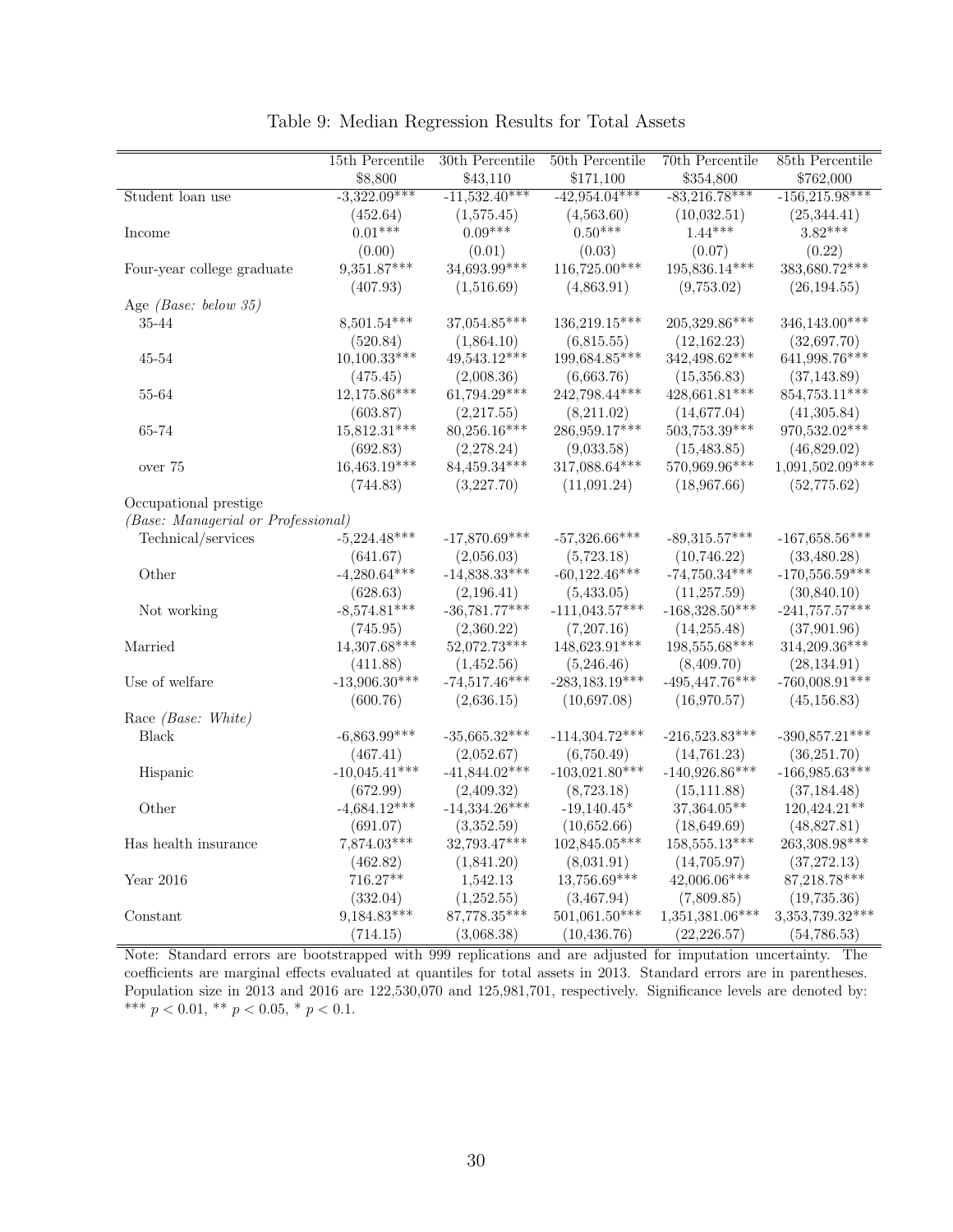<span id="page-31-0"></span>

|                                    | 15th Percentile | 30th Percentile | 50th Percentile  | 70th Percentile  | 85th Percentile   |
|------------------------------------|-----------------|-----------------|------------------|------------------|-------------------|
|                                    | \$8,800         | \$43,110        | \$171,100        | \$354,800        | \$762,000         |
| Student loan use                   | $-5,159.46***$  | $-18,617.30***$ | $-55,724.01***$  | $-104,826.25***$ | $-197,173.93***$  |
|                                    | (526.18)        | (1,838.81)      | (5,489.23)       | (10,950.76)      | (28, 451.36)      |
| Income                             | $0.01***$       | $0.09***$       | $0.50***$        | $1.44***$        | $3.81***$         |
|                                    | (0.00)          | (0.01)          | (0.03)           | (0.07)           | (0.22)            |
| Four-year college graduate         | $9,527.49***$   | 34,460.19***    | 116,107.36***    | 192,729.76***    | 373,273.55***     |
|                                    | (376.47)        | (1,572.57)      | (5,297.08)       | (10,310.42)      | (25,940.41)       |
| Age <i>(Base: below 35)</i>        |                 |                 |                  |                  |                   |
| $35 - 44$                          | 8,487.11***     | 38,385.12***    | 139,299.25***    | 202,246.42***    | 356,354.30***     |
|                                    | (532.90)        | (2,010.06)      | (7,356.03)       | (13,347.00)      | (32, 477.31)      |
| $45 - 54$                          | 9,919.60***     | 49,926.29***    | 203,634.99***    | 342,661.57***    | 642,670.52***     |
|                                    | (600.30)        | (1,677.98)      | (7,252.57)       | (14,956.00)      | (35,035.75)       |
| $55 - 64$                          | 12,263.94***    | 61,271.39***    | 242,525.36***    | 425,443.60***    | 854,776.25***     |
|                                    | (524.03)        | (2, 237.10)     | (8,531.24)       | (15,844.86)      | (39,651.91)       |
| 65-74                              | 15,586.06***    | 78,666.09***    | 288,922.18***    | 502,119.04***    | 964,750.13***     |
|                                    | (751.82)        | (2,221.11)      | (9,349.03)       | (15,249.06)      | (40, 976.59)      |
| over 75                            | 16,017.94***    | 82,461.11***    | 317,795.22***    | 570,695.35***    | $1,085,206.53***$ |
|                                    | (627.41)        | (2,998.74)      | (11, 182.21)     | (20, 814.41)     | (48,008.98)       |
| Occupational prestige              |                 |                 |                  |                  |                   |
| (Base: Managerial or Professional) |                 |                 |                  |                  |                   |
| Technical/services                 | $-5,078.25***$  | $-17,006.24***$ | $-57,182.64***$  | $-88,659.75***$  | $-168, 106.39***$ |
|                                    | (562.05)        | (1,956.83)      | (6,039.34)       | (10,893.00)      | (31,543.83)       |
| Other                              | $-4,087.38***$  | $-13,907.26***$ | $-57,617.92***$  | $-66,984.02***$  | $-175,872.27***$  |
|                                    | (612.46)        | (2,246.13)      | (6,534.66)       | (12, 144.65)     | (30,070.57)       |
| Not working                        | $-8,206.54***$  | $-35,276.98***$ | $-110,496.88***$ | $-170,466.58***$ | $-244,858.79***$  |
|                                    | (627.93)        | (2,388.17)      | (7,237.09)       | (15,261.42)      | (35,978.86)       |
| Married                            | 14,079.00***    | $52,538.63***$  | 146,379.40***    | 201,664.28***    | 309,719.61***     |
|                                    | (404.03)        | (1,418.76)      | (5,274.09)       | (9,337.95)       | (26,750.46)       |
| Use of welfare                     | $-13,492.40***$ | $-75,443.02***$ | $-279,934.11***$ | $-497,987.08***$ | $-750,717.92***$  |
|                                    | (538.78)        | (2,678.12)      | (10, 435.66)     | (18,045.18)      | (44,054.68)       |
| Race (Base: White)                 |                 |                 |                  |                  |                   |
| <b>Black</b>                       | $-8,746.87***$  | $-44,245.55***$ | $-134,107.81***$ | $-243,970.45***$ | $-446,215.12***$  |
|                                    | (502.19)        | (2,243.64)      | (8,772.75)       | (15,629.06)      | (37,088.32)       |
| Hispanic                           | $-12,533.94***$ | $-50,206.69***$ | $-124,413.19***$ | $-167,596.75***$ | $-250,908.27***$  |
|                                    | (821.19)        | (2, 135.71)     | (11, 482.05)     | (20, 877.12)     | (42,812.26)       |
| Other                              | $-5,054.76***$  | $-15,911.87***$ | $-21,109.51*$    | 30,844.81        | 159,921.73**      |
|                                    | (792.54)        | (5,029.33)      | (11,888.33)      | (23, 448.61)     | (62, 389.02)      |
| Has health insurance               | 7,830.69***     | 32,776.00***    | 102,204.06***    | 157,387.30***    | 258,867.56***     |
|                                    | (508.85)        | (2,206.39)      | (8,043.63)       | (15,636.96)      | (38, 257.45)      |
| Year $2016$                        | 578.69          | 1,702.68        | 13,015.56***     | 40,756.73***     | 88,451.39***      |
|                                    | (361.34)        | (1,255.57)      | (3,656.03)       | (8,165.60)       | (19, 445.59)      |

Table 10: Median Regression Results for Total Assets with Interactions

Note: Standard errors are bootstrapped with 999 replications and are adjusted for imputation uncertainty. The coefficients are marginal effects evaluated at quantiles for total assets in 2013. Standard errors are in parentheses. Population size in 2013 and 2016 are 122,530,070 and 125,981,701, respectively. Significance levels are denoted by: \*\*\*  $p < 0.01$ , \*\*  $p < 0.05$ , \*  $p < 0.1$ .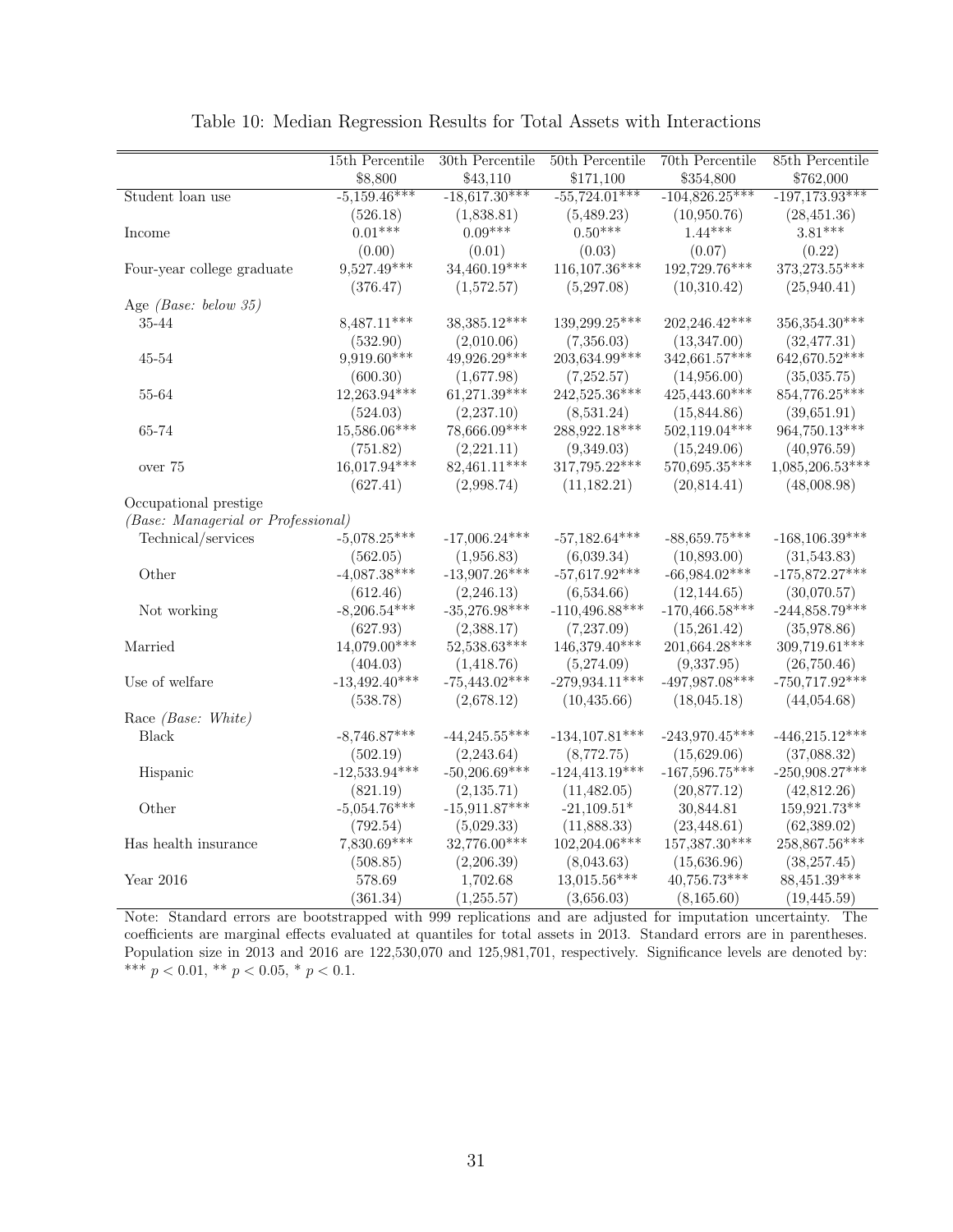| 15th Percentile                         | 30th Percentile | $50th$ Percentile | 70th Percentile   | 85th Percentile |
|-----------------------------------------|-----------------|-------------------|-------------------|-----------------|
| \$8,800                                 | \$43,110        | \$171,100         | \$354,800         | \$762,000       |
|                                         |                 |                   |                   |                 |
| (Base: White $\times$ Student loan use) |                 |                   |                   |                 |
| 5,658.96***                             | $25,876.24***$  | 53,165.19***      | 76,604.81***      | 178,522.19***   |
| (756.58)                                | (4,102.51)      | (16, 266.42)      | (25,618.35)       | (67, 564.37)    |
| $9,839.07***$                           | 35,299.79***    | 81,790.46***      | $106, 152.27**$   | 168,774.78**    |
| (1,956.52)                              | (5,220.10)      | (21,597.94)       | (42, 941.12)      | (67, 183.57)    |
| 1.287.19                                | 2.212.82        | 1.503.44          | 28,142.64         | $-124,668.03$   |
| (1,860.47)                              | (8,221.71)      | (37, 488.94)      | (52,988.28)       | (86, 414.46)    |
| $9,699.73***$                           | 89,018.19***    | 503,746.37***     | $1,359,047.99***$ | 3,377,843.14*** |
| (825.82)                                | (3,282.46)      | (10.790.95)       | (23,554.29)       | (54, 391.37)    |
|                                         |                 |                   |                   |                 |

Table 10: Median Regression Results for Total Assets with Interactions (Continued)

Note: Standard errors are bootstrapped with 999 replications and are adjusted for imputation uncertainty. The coefficients are marginal effects evaluated at quantiles for total assets in 2013. Standard errors are in parentheses. Population size in 2013 and 2016 are 122,530,070 and 125,981,701, respectively. Significance levels are denoted by: \*\*\*  $p < 0.01$ , \*\*  $p < 0.05$ , \*  $p < 0.1$ .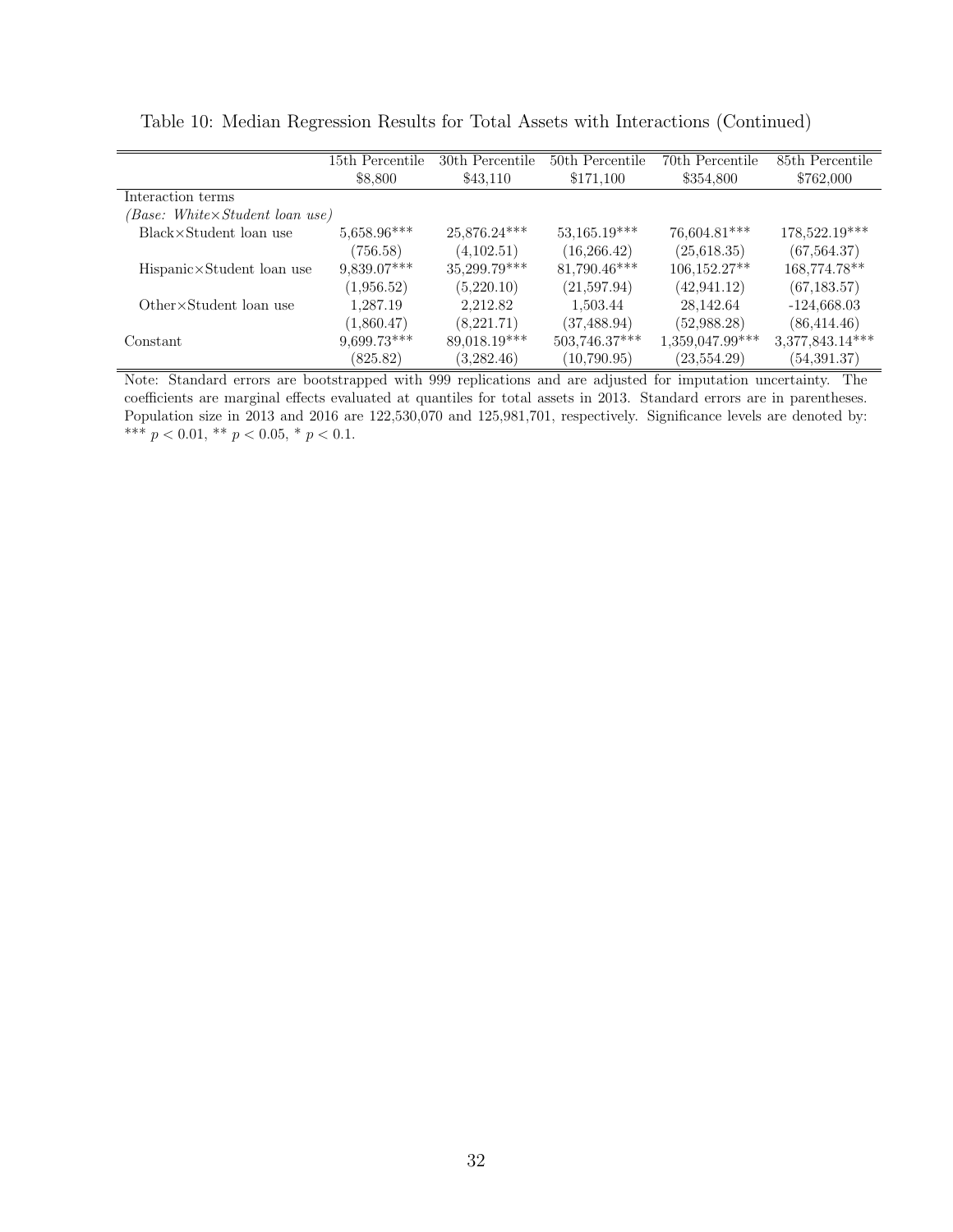<span id="page-33-0"></span>

|                                    | 15th Percentile | 30th Percentile | 50th Percentile | 70th Percentile | 85th Percentile |
|------------------------------------|-----------------|-----------------|-----------------|-----------------|-----------------|
| Student loan use                   | $-1,298.34***$  | $-1,862.80***$  | $-2,644.89***$  | $-5.970.02***$  | $-8,638.63***$  |
|                                    | (556.19)        | (621.74)        | (782.47)        | (1,129.48)      | (1,465.19)      |
| Four-year college graduate         | $11,205.02***$  | 16,575.47***    | 25,053.95***    | 37,528.62***    | 65,735.91***    |
|                                    | (603.32)        | (716.26)        | (994.79)        | (1,814.10)      | (4,040.48)      |
| Age ( <i>Base: below 35</i> )      |                 |                 |                 |                 |                 |
| 35-44                              | 12,577.26***    | 13,096.31***    | 13,677.77***    | 17,301.03***    | 17,906.47***    |
|                                    | (746.80)        | (914.06)        | (1,075.44)      | (1,257.82)      | (1,880.24)      |
| $45 - 54$                          | 11,624.12***    | $13,689.80***$  | 16,352.92***    | 21,124.39***    | 22,757.52***    |
|                                    | (683.26)        | (859.04)        | (1,107.07)      | (1,450.97)      | (2,304.98)      |
| 55-64                              | 10,285.89***    | 11,699.92***    | $14,943.15***$  | $19,966.52***$  | 26,103.53***    |
|                                    | (777.27)        | (955.05)        | (1,091.33)      | (1,681.67)      | (2,629.86)      |
| 65-74                              | $9,216.32***$   | $9,339.20***$   | 11,151.22***    | $16,942.35***$  | 18,473.14***    |
|                                    | (766.64)        | (1,103.52)      | (1,379.53)      | (1,869.91)      | (3,014.18)      |
| over $75\,$                        | $6,906.72***$   | $6,370.93***$   | $6,951.51***$   | $9,090.08***$   | 8,429.79***     |
|                                    | (944.81)        | (1,300.80)      | (1,430.47)      | (1,856.35)      | (2,677.97)      |
| Occupational prestige              |                 |                 |                 |                 |                 |
| (Base: Managerial or Professional) |                 |                 |                 |                 |                 |
| Technical/services                 | $-9,464.50***$  | $-14,066.43***$ | $-19,307.40***$ | $-30,240.69***$ | $-51,981.80***$ |
|                                    | (757.46)        | (959.34)        | (1,491.87)      | (2,495.12)      | (4,329.70)      |
| Other                              | $-6,508.87***$  | $-11,487.20***$ | $-18,393.39***$ | $-33,926.69***$ | $-57,296.15***$ |
|                                    | (847.55)        | (993.94)        | (1,383.73)      | (2,480.46)      | (4,273.65)      |
| Not working                        | $-17,336.83***$ | $-23,352.25***$ | $-30,477.40***$ | $-45,652.33***$ | $-68,106.30***$ |
|                                    | (707.20)        | (1,143.80)      | (1,560.51)      | (2,611.02)      | (4,073.52)      |
| Married                            | 19,053.80***    | 25,254.34***    | 33,092.60***    | 43,771.80***    | 55,005.21***    |
|                                    | (583.50)        | (610.76)        | (918.09)        | (1,151.40)      | (2,183.88)      |
| Use of welfare                     | $-9,683.36***$  | $-11,240.11***$ | $-13.970.92***$ | $-16,209.26***$ | $-18,678.49***$ |
|                                    | (564.71)        | (606.01)        | (787.97)        | (1,180.58)      | (1,442.29)      |
| Race (Base: White)                 |                 |                 |                 |                 |                 |
| <b>Black</b>                       | $-2,674.78***$  | $-3,754.41***$  | $-5,267.03***$  | $-6,896.49***$  | $-8,847.96***$  |
|                                    | (509.37)        | (701.39)        | (814.18)        | (1,057.84)      | (1,591.87)      |
| Hispanic                           | $-6,892.40***$  | $-9,075.36***$  | $-10,347.57***$ | $-11,435.70***$ | $-14,039.15***$ |
|                                    | (664.37)        | (789.17)        | (1,003.65)      | (1,439.43)      | (1,655.92)      |
| Other                              | $-4,557.22***$  | $-4,956.97***$  | $-4,529.00***$  | $-3,144.07$     | $-6,281.98$     |
|                                    | (820.52)        | (1,359.29)      | (1,710.66)      | (2,321.13)      | (4,791.87)      |
| Has health insurance               | $10,667.52***$  | 12,977.62***    | 15,356.11***    | 16,098.48***    | 18,422.28***    |
|                                    | (551.55)        | (632.76)        | (773.83)        | (912.96)        | (1,096.56)      |
| Year 2016                          | $1,870.94***$   | $3,522.11***$   | $4,136.45***$   | $6,446.47***$   | 7,848.99***     |
|                                    | (424.89)        | (443.69)        | (640.59)        | (746.45)        | (1,320.37)      |
| Constant                           | $9,867.95***$   | 17,931.90***    | 28,793.32***    | 48,677.89***    | 82,491.49***    |
|                                    | (1,094.31)      | (1,067.32)      | (1,826.35)      | (2,834.89)      | (4,343.75)      |

Table 11: Median Regression Results for Income

Note: Standard errors are bootstrapped with 999 replications and are adjusted for imputation uncertainty. Standard errors are in parentheses. Population size in 2013 and 2016 are 122,530,070 and 125,981,701, respectively. Significance levels are denoted by: \*\*\*  $p < 0.01$ , \*\*  $p < 0.05$ , \*  $p < 0.1$ .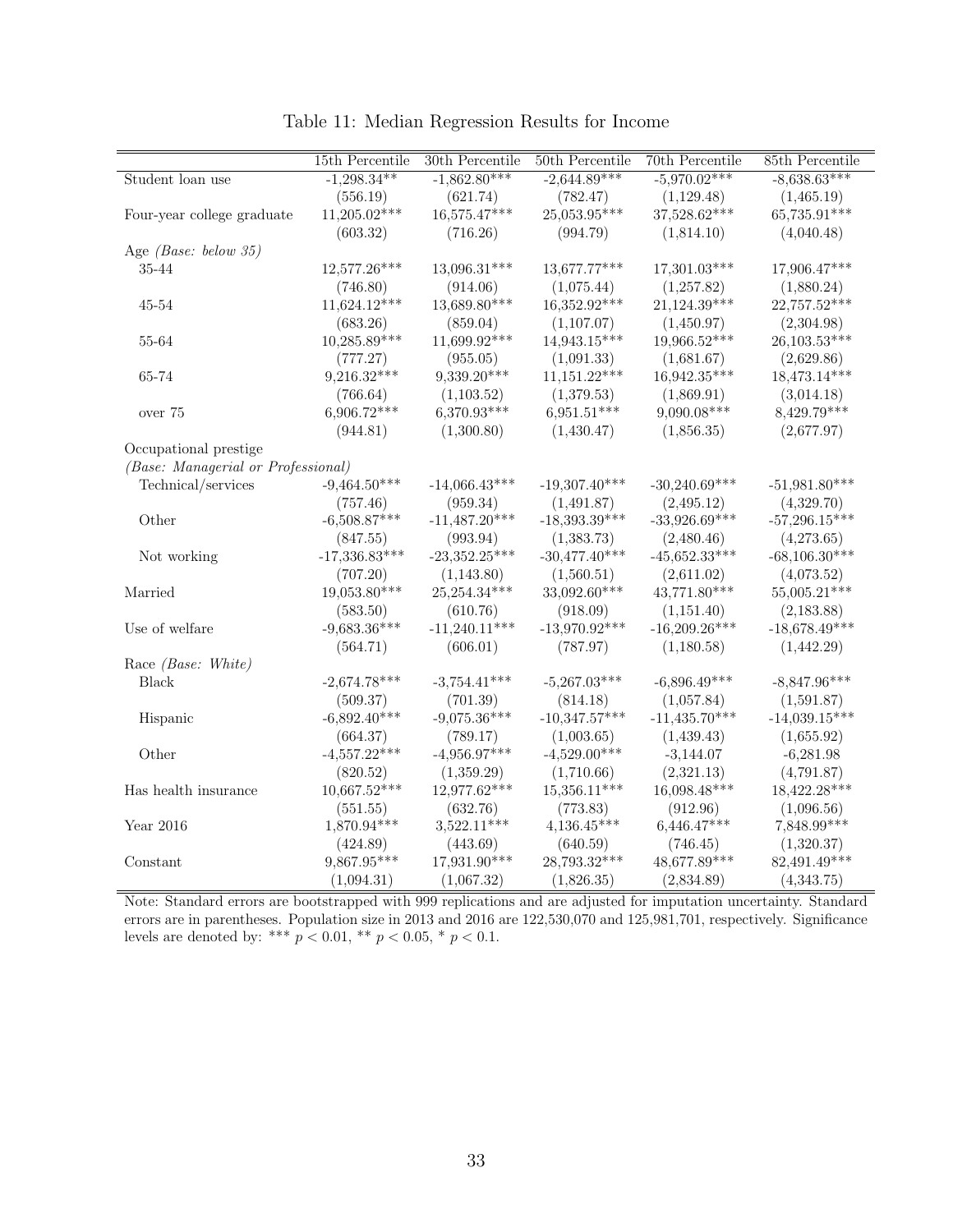<span id="page-34-0"></span>

|                                    | 15th Percentile | 30th Percentile | 50th Percentile | 70th Percentile | 85th Percentile |
|------------------------------------|-----------------|-----------------|-----------------|-----------------|-----------------|
| Student loan use                   | $-2,136.94***$  | $-3,626.26***$  | $-4,131.14***$  | $-9,740.71***$  | $-17,303.93***$ |
|                                    | (756.17)        | (884.63)        | (1,113.23)      | (1,620.25)      | (2,143.17)      |
| Four-year college graduate         | $11,089.00***$  | 16,600.36***    | 24,750.59***    | 37,456.47***    | 65,719.85***    |
|                                    | (605.86)        | (726.09)        | (1,008.28)      | (1,654.51)      | (3,784.24)      |
| Age ( <i>Base: below 35</i> )      |                 |                 |                 |                 |                 |
| 35-44                              | 12,625.00***    | 13,068.12***    | 14,022.96***    | 17,637.66***    | 17,638.38***    |
|                                    | (824.04)        | (819.08)        | (1,046.48)      | (1,314.13)      | (2,000.67)      |
| $45 - 54$                          | 11,642.07***    | 13,533.69***    | 16,200.21***    | 21,649.04***    | $22,715.47***$  |
|                                    | (769.12)        | (740.53)        | (1,017.82)      | (1,330.66)      | (2,142.07)      |
| 55-64                              | $10,338.31***$  | 11,580.39***    | 14,992.51***    | 20,440.36***    | 26,178.09***    |
|                                    | (879.14)        | (878.62)        | (1,061.69)      | (1,554.29)      | (2,658.81)      |
| 65-74                              | $9,128.35***$   | $9,074.21***$   | 11,058.22***    | $16,609.38***$  | 18,661.17***    |
|                                    | (788.53)        | (1,069.88)      | (1,320.53)      | (1,827.12)      | (2,640.76)      |
| over 75                            | $6,873.01***$   | $6,092.77***$   | $6,773.49***$   | $8,576.41***$   | 8,609.26***     |
|                                    | (924.19)        | (1,273.20)      | (1,457.39)      | (1,795.12)      | (2,469.87)      |
| Occupational prestige              |                 |                 |                 |                 |                 |
| (Base: Managerial or Professional) |                 |                 |                 |                 |                 |
| Technical/services                 | $-9,370.08***$  | $-14,007.10***$ | $-19,177.45***$ | $-29,921.44***$ | $-51,492.51***$ |
|                                    | (739.96)        | (964.68)        | (1,461.38)      | (2,459.18)      | (4,382.39)      |
| Other                              | $-6,169.91***$  | $-11,224.36***$ | $-18,392.22***$ | $-33,387.79***$ | $-56,830.50***$ |
|                                    | (789.87)        | (966.74)        | (1,308.32)      | (2,180.25)      | (4,391.88)      |
| Not working                        | $-17,260.34***$ | $-23,227.17***$ | $-30,391.30***$ | $-45,371.85***$ | $-68.976.43***$ |
|                                    | (716.26)        | (1,074.15)      | (1,514.53)      | (2,402.66)      | (4,090.32)      |
| Married                            | 19,106.00***    | 25,183.28***    | 33,132.72***    | 43,956.12***    | 55,017.73***    |
|                                    | (574.38)        | (606.83)        | (917.48)        | (1,182.11)      | (2,203.22)      |
| Use of welfare                     | $-9,864.33***$  | $-11,164.38***$ | $-14,090.66***$ | $-15,881.13***$ | $-17,941.55***$ |
|                                    | (576.44)        | (616.21)        | (824.65)        | (1,145.86)      | (1,427.31)      |
| Race (Base: White)                 |                 |                 |                 |                 |                 |
| Black                              | $-2,985.74***$  | $-4,612.98***$  | $-5,647.83***$  | $-9,435.37***$  | $-13,026.62***$ |
|                                    | (592.44)        | (757.14)        | (1,002.81)      | (1,109.08)      | (1,923.91)      |
| Hispanic                           | $-7.907.18***$  | $-10,358.71***$ | $-12,737.37***$ | $-14,729.66***$ | $-18,312.39***$ |
|                                    | (709.29)        | (820.34)        | (1,000.05)      | (1,367.16)      | (1,938.36)      |
| Other                              | $-4,429.15***$  | $-5,153.99***$  | $-5,062.69***$  | $-3,496.06$     | $-4,552.29$     |
|                                    | (899.60)        | (1,312.08)      | (1,723.41)      | (3,253.81)      | (6,085.72)      |
| Has health insurance               | 10,770.03***    | 12,937.04***    | 15,255.90***    | 16,188.07***    | 18,775.49***    |
|                                    | (566.65)        | (622.03)        | (705.44)        | (936.16)        | (1,241.53)      |
| Year $2016$                        | $1,951.67***$   | 3,498.82***     | $4,049.48***$   | $6,704.43***$   | 7,535.74***     |
|                                    | (421.95)        | (446.37)        | (596.86)        | (694.76)        | (1,249.58)      |

Table 12: Median Regression Results for Income with Interactions

Note: Standard errors are bootstrapped with 999 replications and are adjusted for imputation uncertainty. Standard errors are in parentheses. Population size in 2013 and 2016 are 122,530,070 and 125,981,701, respectively. Significance levels are denoted by: \*\*\*  $p < 0.01$ , \*\*  $p < 0.05$ , \*  $p < 0.1$ .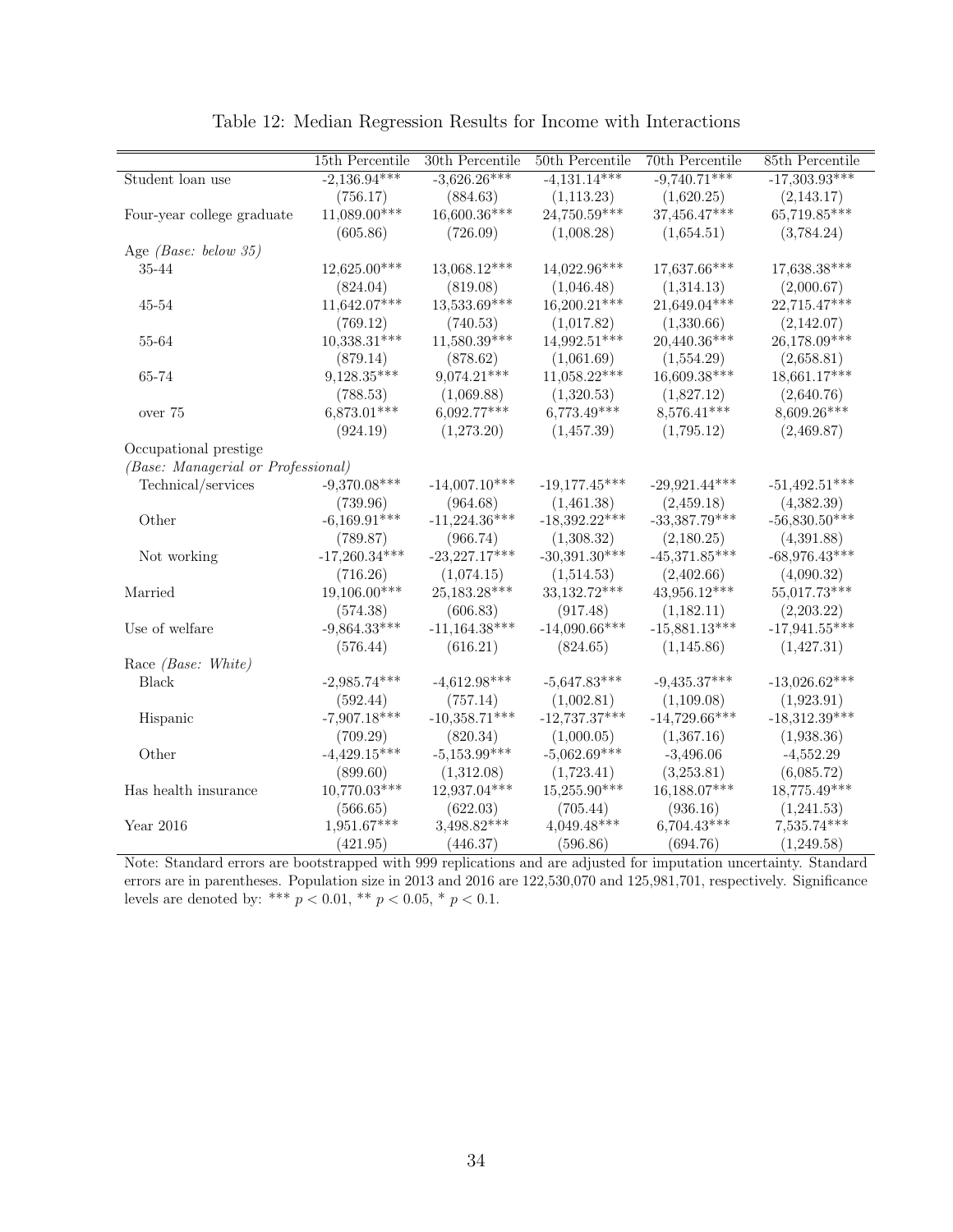|                                 | 15th Percentile | 30th Percentile | 50th Percentile | 70th Percentile | 85th Percentile |
|---------------------------------|-----------------|-----------------|-----------------|-----------------|-----------------|
| Interaction terms               |                 |                 |                 |                 |                 |
| (Base: Student loan use×white)  |                 |                 |                 |                 |                 |
| $Black \times Student$ loan use | 1,481.11        | $3,416.41**$    | 1,213.11        | $8,847.95***$   | $14,742.08***$  |
|                                 | (1,161.04)      | (1,381.85)      | (2,180.83)      | (2,220.15)      | (2,738.68)      |
| Hispanic×Student loan use       | $5,855.40***$   | 8,779.37***     | 12,015.81***    | $15,924.46***$  | 21,375.75***    |
|                                 | (2,101.81)      | (1,997.94)      | (3,007.66)      | (4,023.90)      | (4,870.31)      |
| Other $\times$ Student loan use | $-687.77$       | 1,316.69        | 2,510.34        | 2,421.54        | $-202.81$       |
|                                 | (2,832.45)      | (2,814.96)      | (4,707.36)      | (4,580.63)      | (8,385.94)      |
| Constant                        | $9,865.45***$   | 18,293.79***    | 29,300.38***    | 48,827.52***    | 84,202.00***    |
|                                 | (1,174.54)      | (1,142.42)      | (1,740.07)      | (2,811.26)      | (4,160.21)      |

Table 12: Median Regression Results for Income with Interactions (Continued)

Note: Standard errors are bootstrapped with 999 replications and are adjusted for imputation uncertainty. Standard errors are in parentheses. Population size in 2013 and 2016 are 122,530,070 and 125,981,701, respectively. Significance levels are denoted by: \*\*\*  $p < 0.01$ , \*\*  $p < 0.05$ , \*  $p < 0.1$ .

<span id="page-35-0"></span>

|                                                       | Black/White   |        | Hispanic/White                     |              |
|-------------------------------------------------------|---------------|--------|------------------------------------|--------------|
| Reference group: White coef.                          |               | Share  |                                    | <b>Share</b> |
| Unadjusted mean wealth gap                            | $4,252.27***$ |        | $4,163.31***$                      |              |
| $E[{\rm IHS}_W] - E[{\rm IHS}_R]^{\rm a}$             | (148.16)      |        | (178.29)                           |              |
| Total explained                                       | $2,839.98***$ |        | 67\% 2,827.87***                   | 68\%         |
|                                                       | (114.69)      |        | (117.50)                           |              |
| Total unexplained                                     |               |        | $1,412.29***$ $33\%$ $1,335.45***$ | 32%          |
|                                                       | (131.28)      |        | (162.67)                           |              |
| <i>Explained: Composition Effects Attributable to</i> |               |        |                                    |              |
| Student loan use                                      | $150.51***$   | $5\%$  | $-27.16$                           | $-1\%$       |
|                                                       | (22.71)       |        | (16.95)                            |              |
| Income                                                | $1,445.45***$ | $51\%$ | $1,208.65***$                      | 43%          |
|                                                       | (74.76)       |        | (75.39)                            |              |
| Four-year college graduate                            | $188.30***$   | $7\%$  | 270.54***                          | 10%          |
|                                                       | (23.83)       |        | (30.65)                            |              |
| Age                                                   | $352.62***$   | $12\%$ | 736.00***                          | 26\%         |
|                                                       | (47.48)       |        | (58.14)                            |              |
| Occupational prestige                                 | $32.69**$     | $1\%$  | $135.80***$                        | $5\%$        |
|                                                       | (13.51)       |        | (30.34)                            |              |
| Married                                               | $127.44***$   | $4\%$  | $-4.22$                            | $0\%$        |
|                                                       | (27.40)       |        | (8.69)                             |              |
| Use of welfare                                        | $461.84***$   | $16\%$ | 269.67***                          | 10%          |
|                                                       | (49.41)       |        | (37.88)                            |              |
| Has health insurance                                  | $81.12***$    | $3\%$  | 238.58***                          | 8%           |
|                                                       | (18.34)       |        | (45.20)                            |              |

Table 13: Decomposition of Mean Wealth Differentials

Note: Estimates are survey weighted. Net worth is adjusted for the level of student debt. Income denotes the logarithm of income and age is collapsed into 5 groups to avoid omitted group bias. Robust standard errors are in parenthesis. Significance levels are denoted by: \*\*\*  $p < 0.01$ , \*\*  $p < 0.05$ ,\*  $p < 0.1$ .

<sup>a</sup>The variable  $W$  denotes white and  $R$  denotes the comparison group.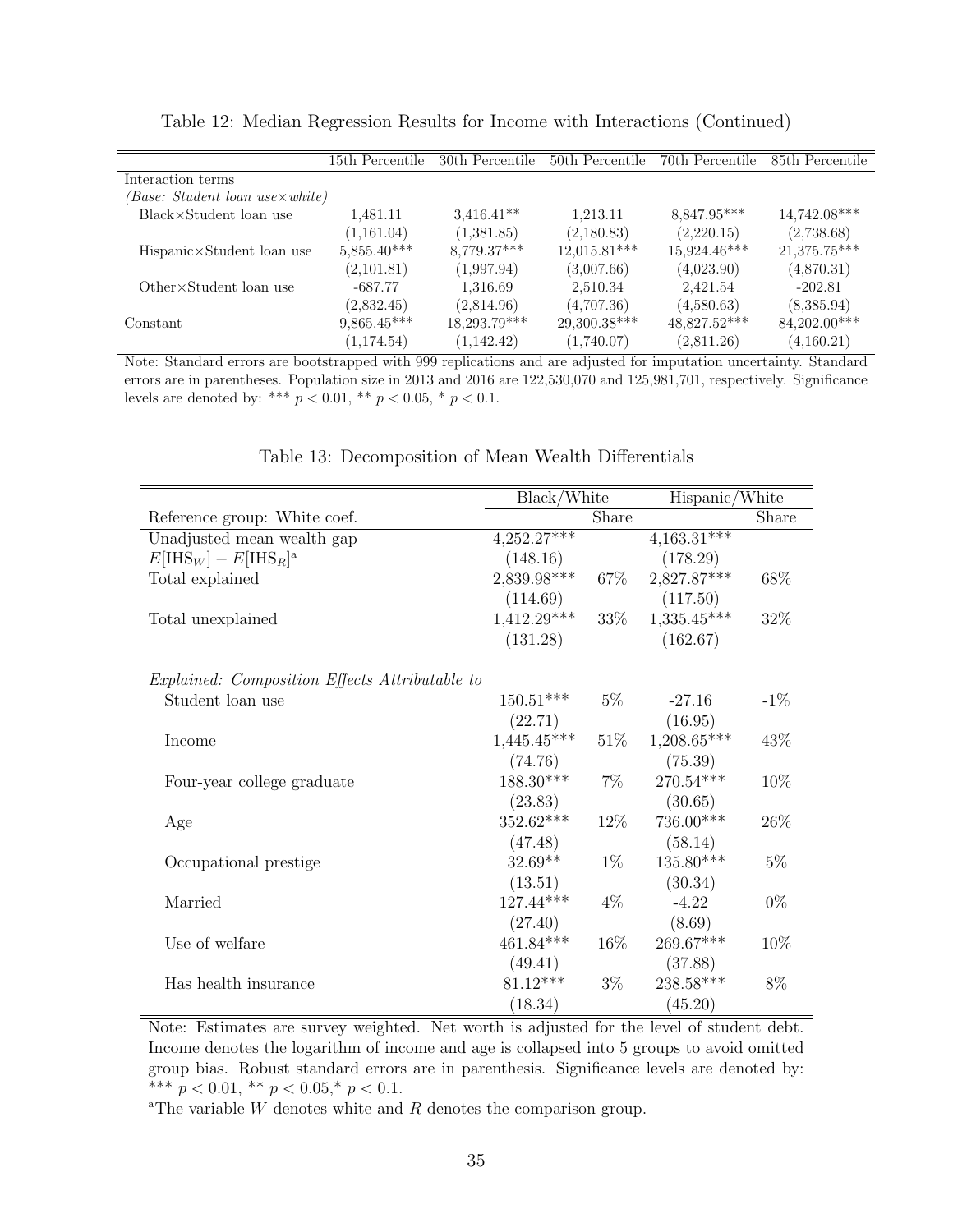<span id="page-36-0"></span>

| Percentile                                                                                                                                                                        | 15 <sub>th</sub> |        | 30th       |       | 50th       |                | 70th        |                  | 85th                                                                                         |                 |
|-----------------------------------------------------------------------------------------------------------------------------------------------------------------------------------|------------------|--------|------------|-------|------------|----------------|-------------|------------------|----------------------------------------------------------------------------------------------|-----------------|
| Reference group: White coef.                                                                                                                                                      |                  | Share  |            | Share |            | Share          |             | S <sub>har</sub> |                                                                                              | Share           |
| Mean RIF gap                                                                                                                                                                      | $4,651***$       |        | $5,282***$ |       | $4,845***$ |                | $3,982***$  |                  | $3,931***$                                                                                   |                 |
| $E[\mathrm{RIF}_{\tau}(\mathrm{IHS}_W)] - E[\mathrm{RIF}_{\tau}(\mathrm{IHS}_R)]^{\mathrm{b}}$                                                                                    | (170.2)          |        | (188.6)    |       | (239.0)    |                | (186.20)    |                  | (172.54)                                                                                     |                 |
| Total explained                                                                                                                                                                   | $5,384***$       | 116%   | 5,058***   | 96%   | $3,561***$ | 74%            | $2,639***$  | 66%              | $2,044***$                                                                                   | 52%             |
|                                                                                                                                                                                   | (334.1)          |        | (284.5)    |       | (163.9)    |                | (120.56)    |                  | (100.65)                                                                                     |                 |
| Total unexplained                                                                                                                                                                 | 733.8**          | $-16%$ | 223.4      | $4\%$ | $1,283***$ | 26%            | $1,342***$  | 34%              | .,887****                                                                                    | 48%             |
|                                                                                                                                                                                   | (363.4)          |        | (301.1)    |       | (225.5)    |                | 177.08      |                  | 160.65                                                                                       |                 |
| Explained: Composition Effects Attributabi                                                                                                                                        | le to            |        |            |       |            |                |             |                  |                                                                                              |                 |
| Student loan use                                                                                                                                                                  | $187.0***$       | $3\%$  | $207.1***$ | $4\%$ | $233.9***$ | $\frac{8}{26}$ | 168.63***   | $6\%$            | $135.10***$                                                                                  | $\frac{62}{20}$ |
|                                                                                                                                                                                   | (52.73)          |        | (44.99)    |       | (34.40)    |                | (26.69)     |                  | (22.43)                                                                                      |                 |
| Income                                                                                                                                                                            | ,466***          | 27%    | ****777.   | 35%   | $1,590***$ | 45%            | $1,664***$  | 63%              | $.831***$                                                                                    | 90%             |
|                                                                                                                                                                                   | (139.2)          |        | (129.6)    |       | (95.47)    |                | (102.00)    |                  | (109.81)                                                                                     |                 |
| Four-year college graduate                                                                                                                                                        | 236.7***         | $4\%$  | 287.8***   | $6\%$ | 298.3***   | $8\%$          | $317.46***$ | 12%              | 231.75***                                                                                    | 11%             |
|                                                                                                                                                                                   | (54.32)          |        | (49.80)    |       | (38.67)    |                | (36.35)     |                  | (29.35)                                                                                      |                 |
| Age                                                                                                                                                                               | $477.3***$       | $9\%$  | 680.2****  | 13%   | 533.2***   | 15%            | 369.57***   | 14%              | 294.89***                                                                                    | 14%             |
|                                                                                                                                                                                   | (85.17)          |        | (105.9)    |       | (73.09)    |                | (52.52)     |                  | (39.95)                                                                                      |                 |
| Occupational prestige                                                                                                                                                             | 89.37**          | $2\%$  | $02.1***$  | $2\%$ | 26.11      | $1\%$          | 13.26       | $1\%$            | 0.35                                                                                         | $0\%$           |
|                                                                                                                                                                                   | (38.01)          |        | (32.70)    |       | (22.69)    |                | (20.27)     |                  | (18.89)                                                                                      |                 |
| Married                                                                                                                                                                           | $611.6***$       | 11%    | 144.4***   | $9\%$ | $261.1***$ | $\%$           | 56.16       | $2\%$            | 93.96***                                                                                     | $26$ .          |
|                                                                                                                                                                                   | (95.19)          |        | (71.53)    |       | (49.63)    |                | (38.80)     |                  | (32.82)                                                                                      |                 |
| Use of welfare                                                                                                                                                                    | $2,064***$       | 38%    | $.322***$  | 26%   | 185.6***   | 14%            | 6.69        | $\frac{8}{2}$    | $319.78***$                                                                                  | $-16%$          |
|                                                                                                                                                                                   | (231.4)          |        | (146.6)    |       | (64.64)    |                | (33.75)     |                  | (37.50)                                                                                      |                 |
| Has health insurance                                                                                                                                                              | 251.9***         | 5%     | 237.2***   | 5%    | $32.9***$  | $4\%$          | 42.95***    | $2\%$            | $-34.92***$                                                                                  | $-2\%$          |
|                                                                                                                                                                                   | (61.75)          |        | (49.86)    |       | (28.22)    |                | (14.21)     |                  | (11.56)                                                                                      |                 |
| and ant dolt I pomo donotes the logarithm of income and age is collapsed into 5 groune to aroid oritted groun bise. Significance logale<br>Note: Standard errors are bootstrapped |                  |        |            |       |            |                |             |                  | with 500 replications. Estimates are survey weighted. Net worth is adjusted for the level of |                 |

Table 14: Decomposition of Wealth Differentials: Black vs. White Table 14: Decomposition of Wealth Differentials: Black vs. White student debt. Income denotes the logarithm of income and age is collapsed into 5 groups to avoid omitted group bias. Significance levels are denoted by: \*\*\*  $p < 0.01$ , \*\*  $p < 0.05$ ,\*  $p < 0.1$ .<br><sup>b</sup>The variable W denotes wh student debt. Income denotes the logarithm of income and age is collapsed into 5 groups to avoid omitted group bias. Significance levels <sup>b</sup>The variable W denotes white, R denotes the comparison group, and  $\tau$  denotes the percentile. are denoted by: \*\*\*  $p < 0.01$ , \*\*  $p < 0.05$ ,\*  $p < 0.1$ .

36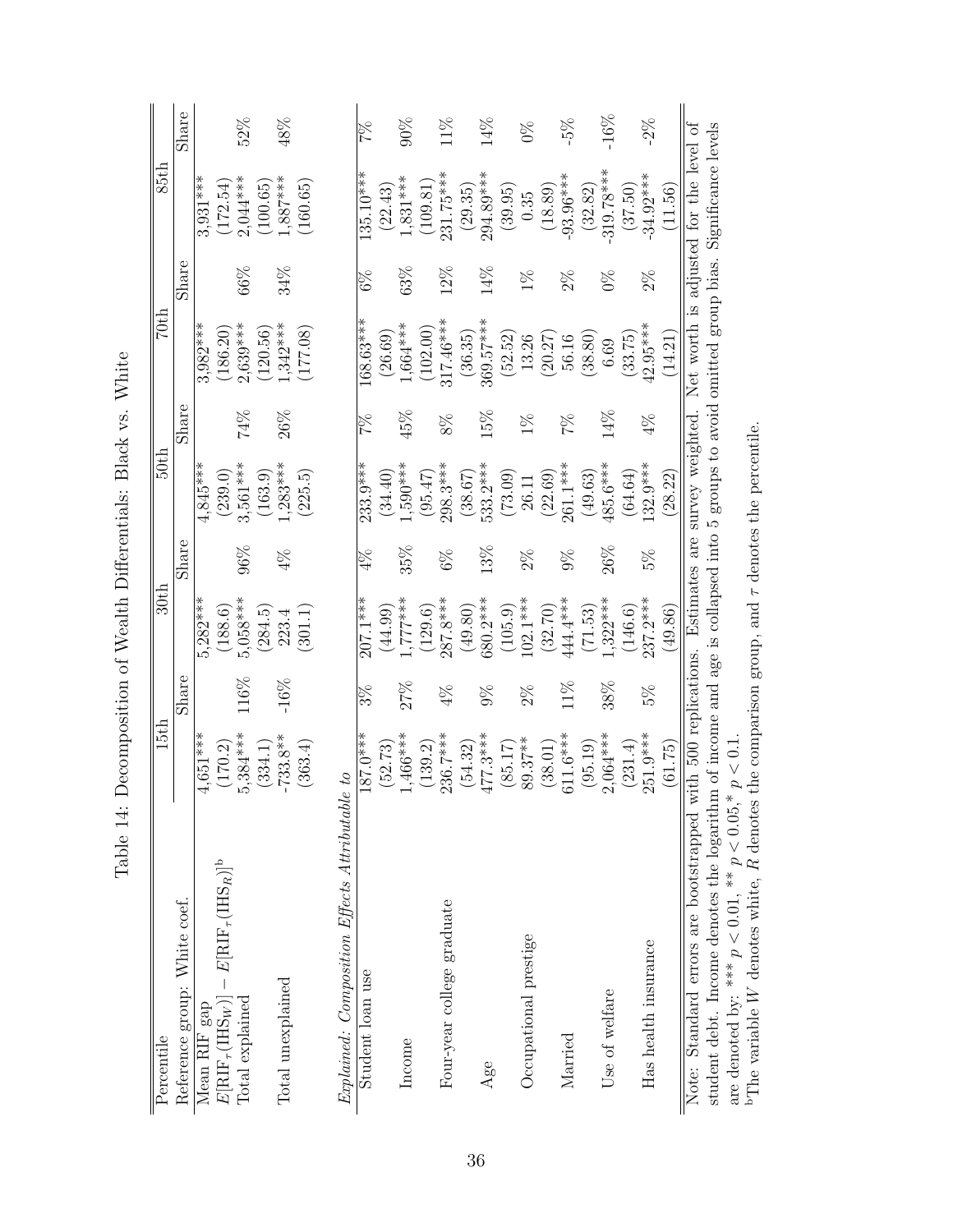| Percentile                                                                                                                                                                        | 15 <sub>th</sub>       |                | 30th       |        | 50th                           |        | 70th        |        | 85th                                   |        |
|-----------------------------------------------------------------------------------------------------------------------------------------------------------------------------------|------------------------|----------------|------------|--------|--------------------------------|--------|-------------|--------|----------------------------------------|--------|
| Reference group: White coef.                                                                                                                                                      |                        | Share          |            | Share  |                                | Share  |             | Share  |                                        | Share  |
| Mean RIF gap                                                                                                                                                                      | $4,490***$             |                | $4.902***$ |        | $4,900***$                     |        | $3,693***$  |        | $3,739***$                             |        |
| $E[\mathrm{RIF}_{\tau}(\mathrm{IHS}_W)] - E[\mathrm{RIF}_{\tau}(\mathrm{IHS}_R)]^{\mathrm{b}}$                                                                                    | (243.6)                |                | (268.0)    |        | (280.1)                        |        | (231.4)     |        | (193.1)                                |        |
| Total explained                                                                                                                                                                   | $4,410***$             | $98\%$         | 4,947***   | 101%   | $3,769***$                     | 77%    | $2,973***$  | 81%    | $2,342***$                             | 63%    |
|                                                                                                                                                                                   | (316.8)                |                | (262.4)    |        | (171.9)                        |        | (124.09)    |        | (111.65)                               |        |
| Total unexplained                                                                                                                                                                 | 79.31                  | $2\%$          | $-44.84$   | $-1\%$ | $1,131***$                     | 23%    | $719.66***$ | 19%    | $1,397***$                             | 37%    |
|                                                                                                                                                                                   | (350.2)                |                | (342.1)    |        | (290.8)                        |        | (218.4)     |        | (199.1)                                |        |
| Explained: Composition Effects Attributabl                                                                                                                                        | o p                    |                |            |        |                                |        |             |        |                                        |        |
| Student loan use                                                                                                                                                                  | $-32.76$               | $-1\%$         | $-35.91$   | $-1\%$ | $-40.89$                       | $-1\%$ | $-29.99$    | $-1\%$ | $-24.08$                               | $-1\%$ |
|                                                                                                                                                                                   | (22.66)                |                | (23.61)    |        | (25.96)                        |        | (18.67)     |        | (15.11)                                |        |
| Income                                                                                                                                                                            | $.226***$              | 28%            | $,486***$  | $30\%$ | $.329***$                      | 35%    | $.397***$   | 47%    | $.536***$                              | 66%    |
|                                                                                                                                                                                   | (128.9)                |                | (119.4)    |        | (93.45)                        |        | (98.77)     |        | (11.71)                                |        |
| Four-year college graduate                                                                                                                                                        | 341.3***               | 8%             | 415.6***   | 8%     | 430.5***                       | 11%    | 459.85****  | 15%    | 335.73***                              | 14%    |
|                                                                                                                                                                                   | (75.31)                |                | (70.11)    |        | (51.06)                        |        | (48.56)     |        | (39.65)                                |        |
| Age                                                                                                                                                                               | 980.2****              | 22%            | $,443***$  | 29%    | $1,145***$                     | $30\%$ | 791.62****  | 27%    | 601.56***                              | 26%    |
|                                                                                                                                                                                   | (128.0)                |                | (136.5)    |        | (99.62)                        |        | (65.65)     |        | (51.23)                                |        |
| Occupational prestige                                                                                                                                                             | $-27.86$               | $-1\%$         | $186.2**$  | $4\%$  | 241.2***                       | $6\%$  | $225.42***$ | $8\%$  | 179.16***                              | 8%     |
|                                                                                                                                                                                   | (94.96)                |                | (79.62)    |        | (48.87)                        |        | (38.47)     |        | (34.64)                                |        |
| Married                                                                                                                                                                           | $-20.60$               | $\frac{8}{20}$ | $-15.19$   | $0\%$  | $-9.18$                        | $0\%$  | $-2.21$     | $0\%$  | 3.15                                   | $0\%$  |
|                                                                                                                                                                                   | (43.90)                |                | (31.64)    |        | (18.75)                        |        | (4.79)      |        | (6.86)                                 |        |
| Use of welfare                                                                                                                                                                    | $,205***$              | 27%            | $771.4***$ | 16%    | 283.4***                       | 8%     | 3.98        | $\%$   | $-186.29***$                           | $8\%$  |
|                                                                                                                                                                                   | (168.8)                |                | (106.0)    |        | (45.26)                        |        | (19.98)     |        | (26.42)                                |        |
| Has health insurance                                                                                                                                                              | 739.4***               | 17%            | 396.2***   | 14%    | 390.0***                       | 10%    | $127.90***$ | $4\%$  | $-103.97***$                           | $-4\%$ |
|                                                                                                                                                                                   | (153.2)                |                | (116.2)    |        | (66.88)                        |        | (39.25)     |        | (32.33)                                |        |
| etudent debt Troome denotes the logarithm of income and age is collapsed into 5 groups to avoid omitted group bias. Significance levels<br>Note: Standard errors are bootstrapped | with 500 replications. |                |            |        | Estimates are survey weighted. |        |             |        | Net worth is adjusted for the level of |        |

<span id="page-37-0"></span>Table 15: Decomposition of Wealth Differentials: Hispanic vs. White Table 15: Decomposition of Wealth Differentials: Hispanic vs. White student debt. Income denotes the logarithm of income and age is collapsed into 5 groups to avoid omitted group bias. Significance levels are denoted by: \*\*\*  $p < 0.01$ , \*\*  $p < 0.05$ ,\*  $p < 0.1$ . bThe variable W denotes white, R $R$  denotes the comparison group, and denotes the percentile.

τ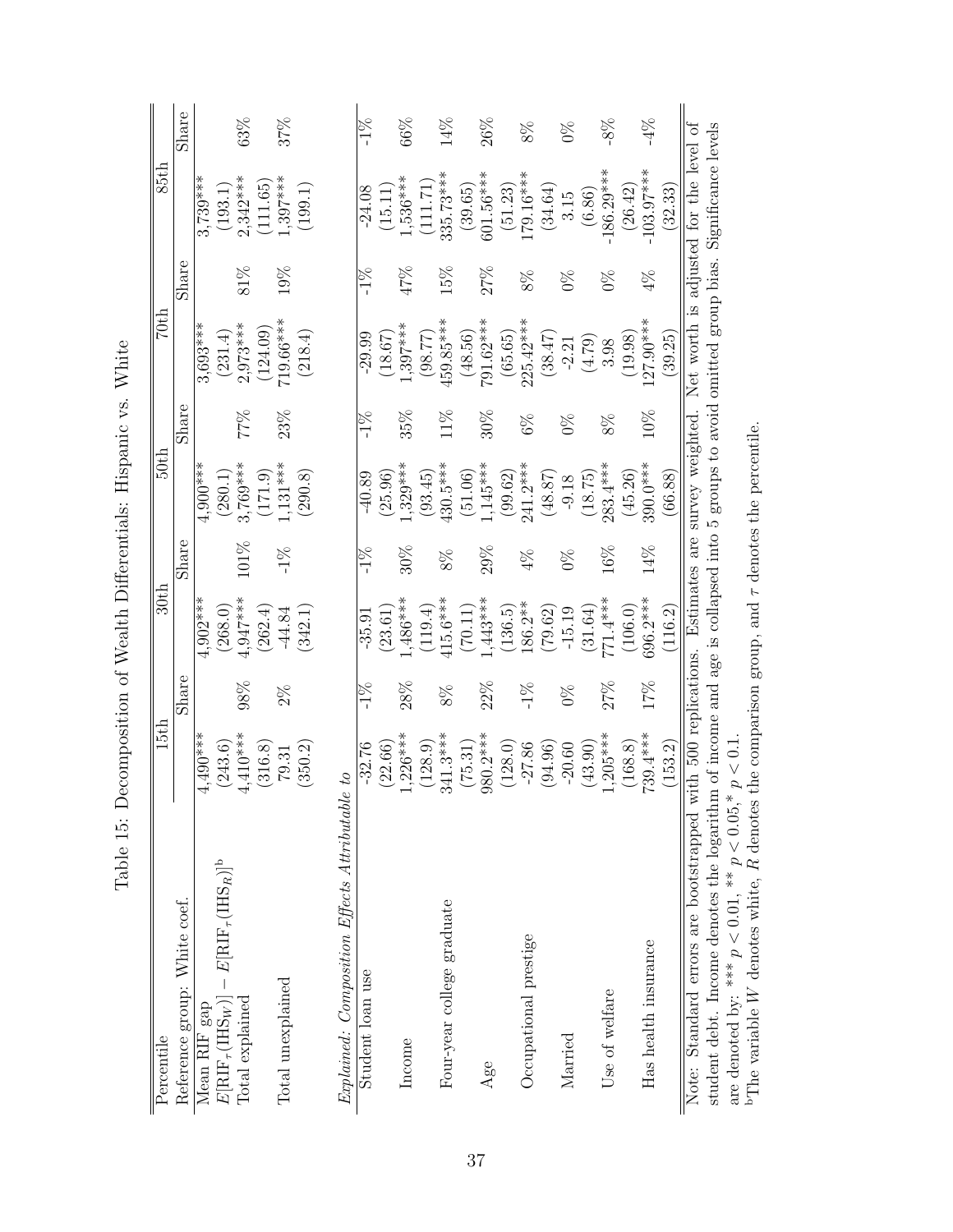## References

- <span id="page-38-3"></span>Akers, B. (2014). How much is too much? evidence on financial well-being and student loan debt. Washington, DC: The American Enterprise Institute (AEI). Retrieved August 12, 2014.
- <span id="page-38-7"></span>Al-Bahrani, A., J. Weathers, and D. Patel (2019). Racial differences in the returns to financial literacy education. Journal of Consumer Affairs (forthcoming).
- <span id="page-38-9"></span>Avery, C. and S. Turner (2012). Student loans: Do college students borrow too much–or not enough? *Journal of Economic Perspectives*  $26(1)$ , 165–92.
- <span id="page-38-5"></span>Blinder, A. S. (1973). Wage discrimination: Reduced form and structural estimates. The Journal of Human Resources 8(4), 436–455.
- <span id="page-38-6"></span>Braga, B. (2016). Racial and ethnic differences in family student loan debt. Urban Institute. http://www. urban. org/research/publication/racial-and-ethnicdifferences-familystudent-loan-debt.
- <span id="page-38-0"></span>Bricker, J., L. J. Dettling, A. Henriques, J. W. Hsu, L. Jacobs, K. B. Moore, S. Pack, J. Sabelhaus, J. Thompson, and R. A. Windle (2017). Changes in us family finances from 2013 to 2016: Evidence from the survey of consumer finances. Fed. Res. Bull. 103, 1.
- <span id="page-38-2"></span>Bricker, J. and J. Thompson (2016). Does education loan debt influence household financial distress? an assessment using the 2007–2009 survey of consumer finances panel. *Contem*porary Economic Policy.
- <span id="page-38-4"></span>Burbidge, J. B., L. Magee, and A. L. Robb (1988). Alternative transformations to handle extreme values of the dependent variable. *Journal of the American Statistical Associa*tion 83(401), 123-127.
- <span id="page-38-8"></span>Chopra, R. (2017). Annual report of the cfpb student loan ombudsman. Report. Washington, DC: US Consumer Financial Protection Bureau.
- <span id="page-38-1"></span>College Board, T. (2018). Trends in college pricing. College Board.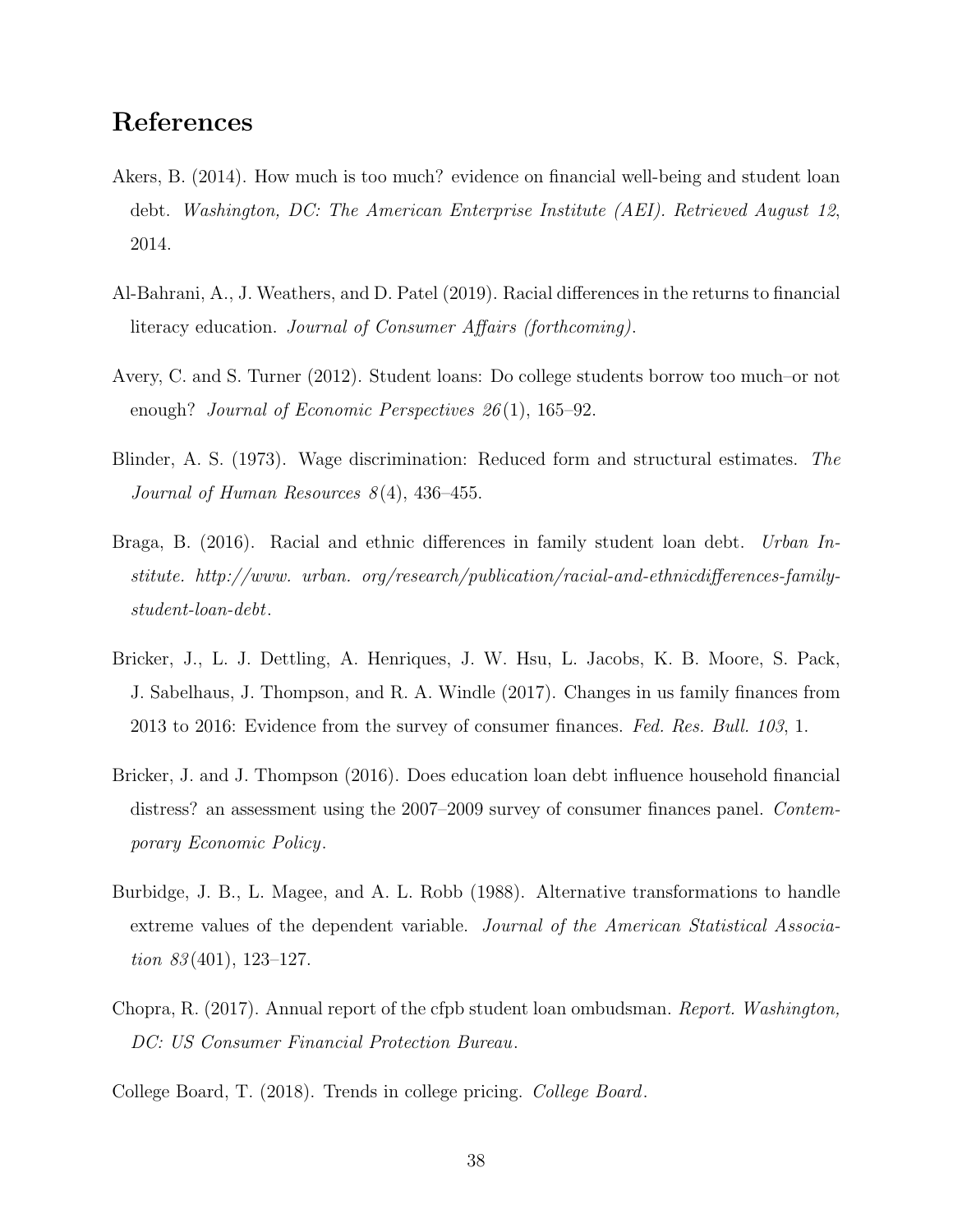- <span id="page-39-3"></span>Daniels, G. and A. Smythe (2019). Student Debt and Labor Market Outcomes. AEA Papers and Proceedings (forthcoming).
- <span id="page-39-10"></span>Dynarski, S. and D. Kreisman (2013). Loans for educational opportunity: Making borrowing work for today's students. The Hamilton Project Discussion Paper 5.
- <span id="page-39-4"></span>Egoian, J. (2013). 73 will be the retirement norm for millennials. Nerd Wallet. Online. Available.
- <span id="page-39-6"></span>Elliott, W., G.-W. M. and I. Nam (2013a). Does outstanding student debt reduce asset accumulation? CSD Working Paper No. 13-32, St. Louis, MO: Washington University, Center for Social Development.
- <span id="page-39-5"></span>Elliott, W. and M. Lewis (2015). Student debt effects on financial well-being: Research and policy implications. Journal of Economic Surveys 29 (4), 614–636.
- <span id="page-39-2"></span>Elliott, W. and I. Nam (2013b). Is student debt jeopardizing the short-term financial health of us households? Federal Reserve Bank of St. Louis Review 95 (September/October 2013).
- <span id="page-39-1"></span>Federal Reserve Bank report, N. Y. (2018). Quarterly report on household debt and credit. Federal Reserve Bank of New York.
- <span id="page-39-7"></span>Firpo, S., N. M. Fortin, and T. Lemieux (2009). Unconditional quantile regressions. Econometrica  $77(3)$ , 953–973.
- <span id="page-39-8"></span>Fortin, N., T. Lemieux, and S. Firpo (2011). Chapter 1 - decomposition methods in economics. Volume 4 of Handbook of Labor Economics, pp.  $1 - 102$ . Elsevier.
- <span id="page-39-0"></span>Fry, R. (2012). A record one-in-five households now owe student loan debt. Pew Research Social & Democratic Trends.
- <span id="page-39-9"></span>Grinstein-Weiss, M., D. C. Perantie, S. H. Taylor, S. Guo, and R. Raghavan (2016). Racial disparities in education debt burden among low-and moderate-income households. Children and youth services review 65, 166–174.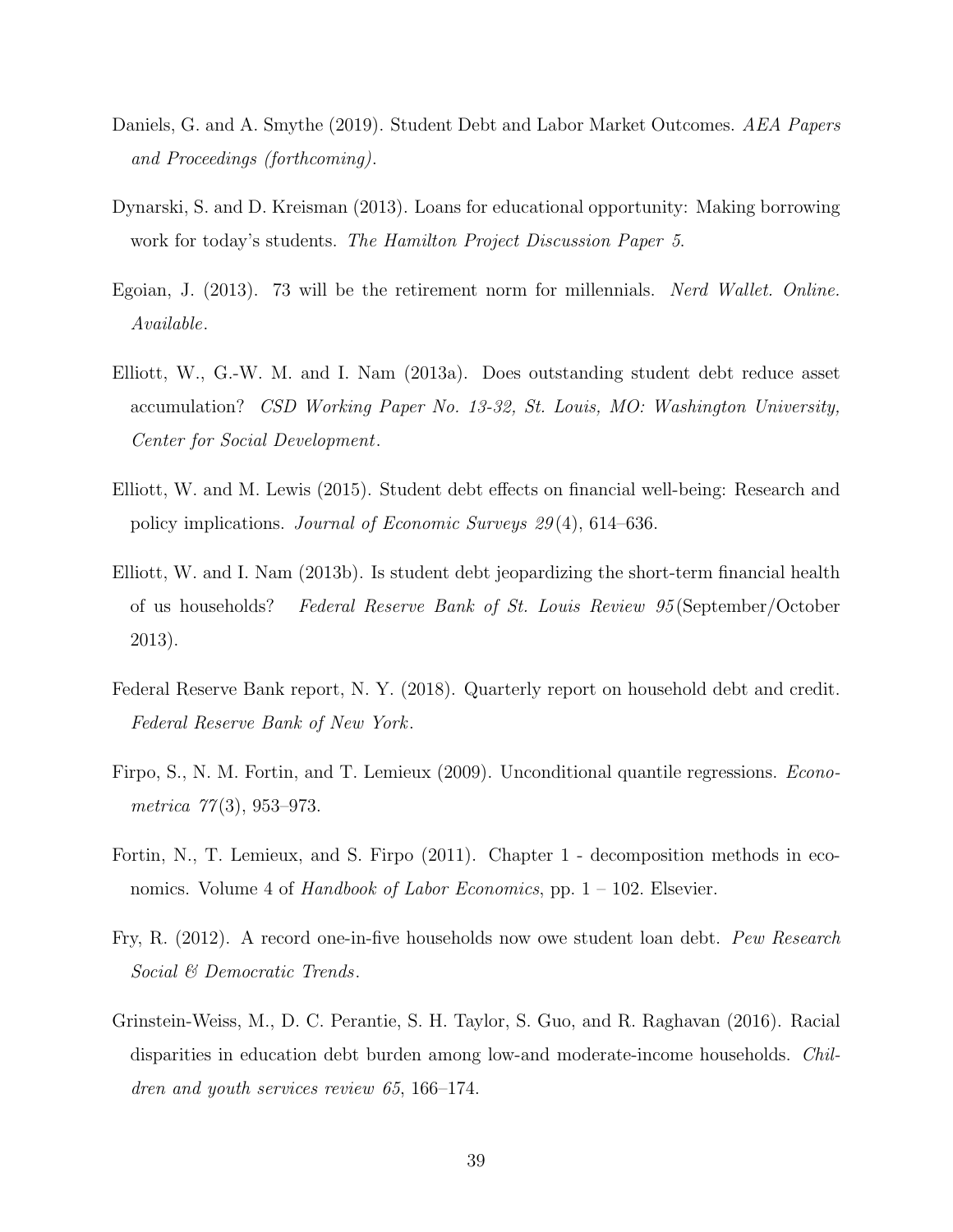<span id="page-40-2"></span>Hiltonsmith, R. (2013). "At what cost? How student debt reduces lifetime wealth".

- <span id="page-40-3"></span>Houle, J. N. and L. Berger (2015). Is student loan debt discouraging homeownership among young adults? Social Service Review 89 (4), 589–621.
- <span id="page-40-9"></span>Johnson, N. L. (1949). Systems of frequency curves generated by methods of translation. *Biometrika*  $36(1/2)$ , 149–176.
- <span id="page-40-7"></span>Kennickell, A. B. (2010). Try, try again: Response and nonresponse in the 2009 scf panel. In Proceedings of the Section on Survey Research Methods.
- <span id="page-40-10"></span>Koenker, R. and G. Bassett Jr (1978). Regression quantiles. Econometrica: journal of the Econometric Society, 33–50.
- <span id="page-40-8"></span>Kuhn, M. and J.-V. Rios-Rull (2016). 2013 update on the us earnings, income, and wealth distributional facts: A view from macroeconomics. Quarterly Review, Federal Reserve Bank of Minneapolis, April, 1–75.
- <span id="page-40-4"></span>Lammers, J. R. (2015). Life delayed: The impact of student debt on the daily lives of young americans.
- <span id="page-40-6"></span>McKernan, S.-M., C. Ratcliffe, E. Steuerle, and S. Zhang (2014). Disparities in wealth accumulation and loss from the great recession and beyond. American Economic Re*view*  $104(5)$ , 240–44.
- <span id="page-40-5"></span>Menchik, P. L. and N. A. Jianakoplos (1997). Black-white wealth inequality: is inheritance the reason? Economic Inquiry  $35(2)$ ,  $428-442$ .
- <span id="page-40-1"></span>Mezza, A., D. R. Ringo, S. Sherland, and K. Sommer (2016). On the effect of student loans on access to homeownership.
- <span id="page-40-0"></span>Minicozzi, A. (2005). The short term effect of educational debt on job decisions. Economics of Education Review 24 (4), 417–430.
- <span id="page-40-11"></span>Oaxaca, R. (1973). Male-female wage differentials in urban labor markets. International Economic Review 14 (3), 693–709.